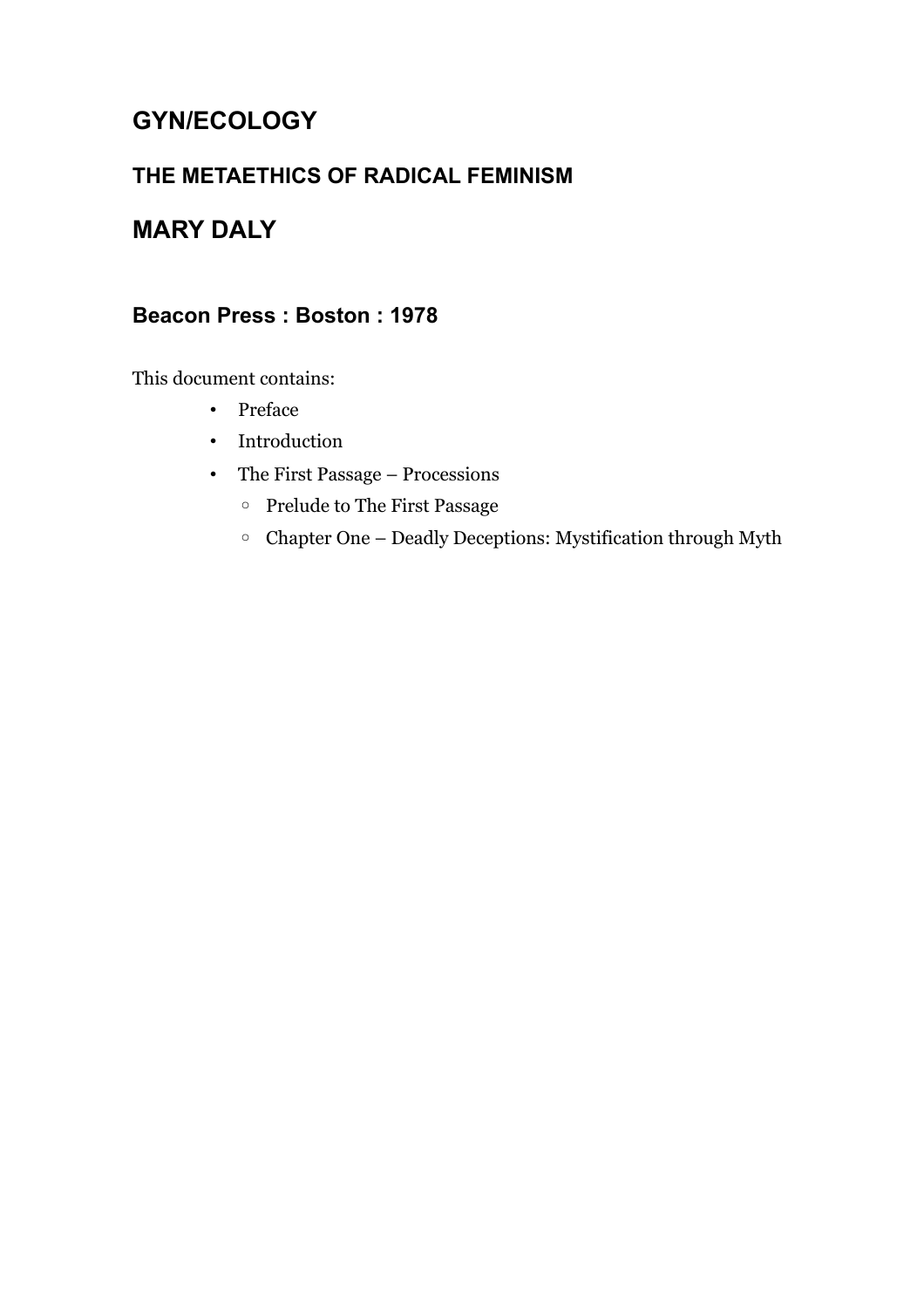## **PREFACE**

This book voyages beyond *Beyond God the Father*. It is not that I basically disagree with the ideas expressed there. I am still its author, and thus the situation is not comparable to that of *The Church and the Second Sex*, whose (1968) author I regard as a reformist foresister, and whose work I respectfully refute in the New Feminist Postchristian Introduction to the 1975 edition.

Going beyond *Beyond God the Father* involves two things. First, there is the fact that be-ing continues. Be-ing at home on the road means continuing to Journey. This book continues to Spin on, in other directions/dimensions. It focuses beyond christianity in Other ways. Second, there is some old semantic baggage to be discarded so that Journeyers will be unencumbered by malfunctioning (male-functioning) equipment. There are some words which appeared to be adequate in the early seventies, which feminists later discovered to be false words. Three such words in BGTF which I cannot use again are *God, androgyny,* and *homosexuality*. There is no way to remove male/masculine imagery from *God*. Thus, when writing/speaking "anthropomorphically" of ultimate reality, of the divine spark of be-ing, I now choose to write/speak gynomorphically. I do so because *God* represents the necrophilia of patriarchy, whereas *Goddess* affirms the life-loving be-ing of women and nature. The second semantic abomination, *androgyny*, is a confusing term which I sometimes used in attempting to describe integrity of be-ing. The word is misbegotten – conveying something like "John Travolta and Farrah Fawcett-Majors scotch-taped together" - as I have reiterated in public recantations. The third treacherous term, *homosexuality*, reductionistically "includes", that is, excludes, gynocentric be-ing/Lesbianism.

Simply rejecting these terms and replacing them with others is not what this book is about, however. The temptation/trap of mere labeling stops us from Spinning. Thus Goddess images are truthful and encouraging, but reified/objectified images of "The Goddess" can be mere substitutes for "God", failing to convey that Be-ing is a Verb, and that She is many verbs. Again, using a term such as *woman-identified* rather than *androgynous* is an immeasurable qualitative leap, but Spinning Voyagers cannot rest with one word, for it, too, can assume a kind of paralysis if it is not accompanied by sister words/verbs.

The words *gynocentric be-ing* and *Lesbian* imply separation. This *is* what this book is about, but not in a simple way. In BGTF I wrote:

For those who are … threatened, the presence of women to each other is experienced as an absence. Such women are no longer empty receptacles to be used as "the Other", and are no longer internalizing the projections that cut off the flow of being. Men who need such projection screens experience the power of absence of such "objects" and are thrown into the situation of perceiving nothingness …

In this way, then, women's confrontation with the experience of nothingness invites men to confront it also. (REF)

The primary intent of women who choose to be present to each other, however, is not an invitation to men. It is an invitation to our Selves. The Spinsters, Lesbians, Hags, Harpies, Crones, Furies who are the Voyagers of *Gyn/Ecology* know that we choose to accept this invitation for our Selves. This,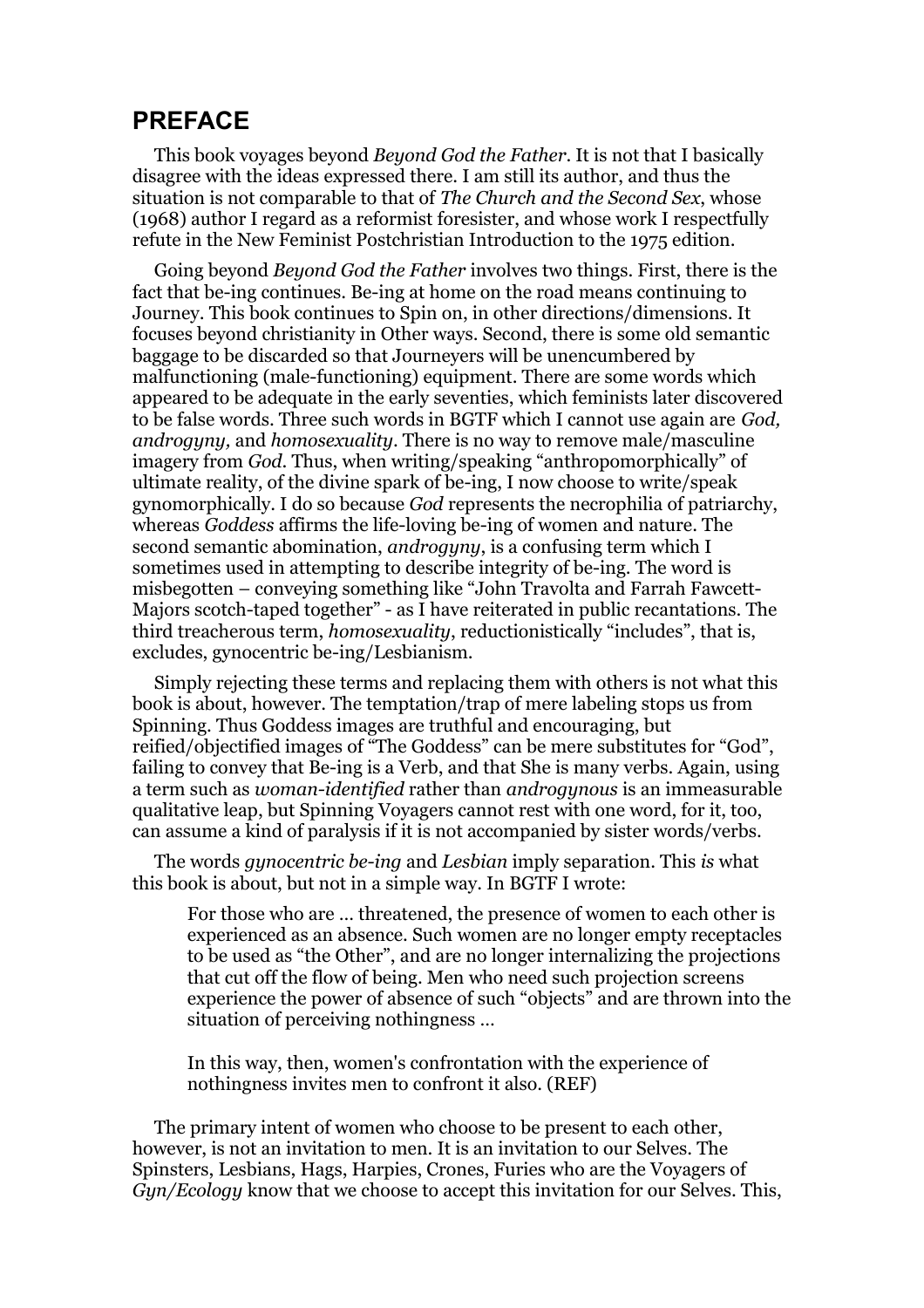our Self-acceptance, is in no way contingent upon male approval. Nor is it stopped by (realistic) fear of brutal acts of male revenge. As Marilyn Frye has written:

Male parasitism means that males *must* have access to women; it is the Patriarchal Imperative. But feminist no-saying is more than a substantial removal (re-direction, re-allocation) of goods and services because access is one of the faces of power. Female denial of male access to females substantially cuts off a flow of benefits, but it has also the form and full portent of assumption of power. (REF)

The no-saying to which Frye refers is a consequence of female yes-saying to our Selves. Since women have a variety of strengths and since we have all been damaged in a variety of ways, our yes-saying assumes different forms and *is* in different degrees. In some cases it is clear and intense; in other instances it is sporadic, diffused, fragmented. Since Female-identified yes-saying is complex participation in be-ing, since it is a Journey, a process, there is no simple and adequate way to divide the Female World into two camps: those who say "yes" to women and those who do not.

The Journey of this book, therefore, is (to borrow an expression from the journal *Sinister Wisdom*) "for the Lesbian Imagination in All Women". It is for the Hag/Crone/Spinster in every *living* woman. It is for each individual Journeyer to decide/expand the scope of this imagination within her. It is she, and she alone, who can determine how far, and in what way, she will/can travel. She, and she alone, can dis-cover the mystery of her own history, and find how it is interwoven with the lives of other women.

Yes-saying by the Female Self and her Sisters involves intense work – playful cerebration. The Amazon Voyager can be anti-academic. Only at her greatest peril can she be anti-intellectual. Thus this book/Voyage can rightly be called anti-academic because it celebrates cerebral Spinning. If this book/Voyage could be placed neatly in a "field" it would not be this book. I have considered naming its "field" Un-theology or Un-philosophy. Certainly, in the house of mirrors which is the universe/university of reversals, it can be called Un-ethical.

Since Gyn/Ecology is the Un-field/Ourfield/Outfield of Journeyers, rather than a game in an "in" field, the pedantic can be expected to perceive it as "unscholarly". Since it *confronts* old moulds/models of question-asking by being itself an Other way of thinking/speaking, it will be invisible to those who fetishize old questions – who drone that it does not "deal with" *their* questions.

Since Gyn/Ecology Spins around, past and through the established fields, opening the coffers/coffins in which "knowledge" has been stored, re-stored, recovered, its meaning will be hidden from the Grave Keepers of tradition. Since it seeks out the *threads of connectedness* within artificially separated/segmented reality, striving "to put the severed parts together" (REF), specious specialists will decry its "negativity" and "failure to present the whole picture". Since it Spins among fields, leaping over the walls that separate the halls in which academics have incarcerated the "bodies of knowledge", it will be accused of "lumping things together".

In fact *Gyn/Ecology* does not belong to any of their de-partments. It is the Department/Departure of Spinning. Since the Custodians of academic cemeteries are unable to see or hear Spinning, they will attempt to box it out or to box it in to some pre-existing field, such as basket weaving. Cemetery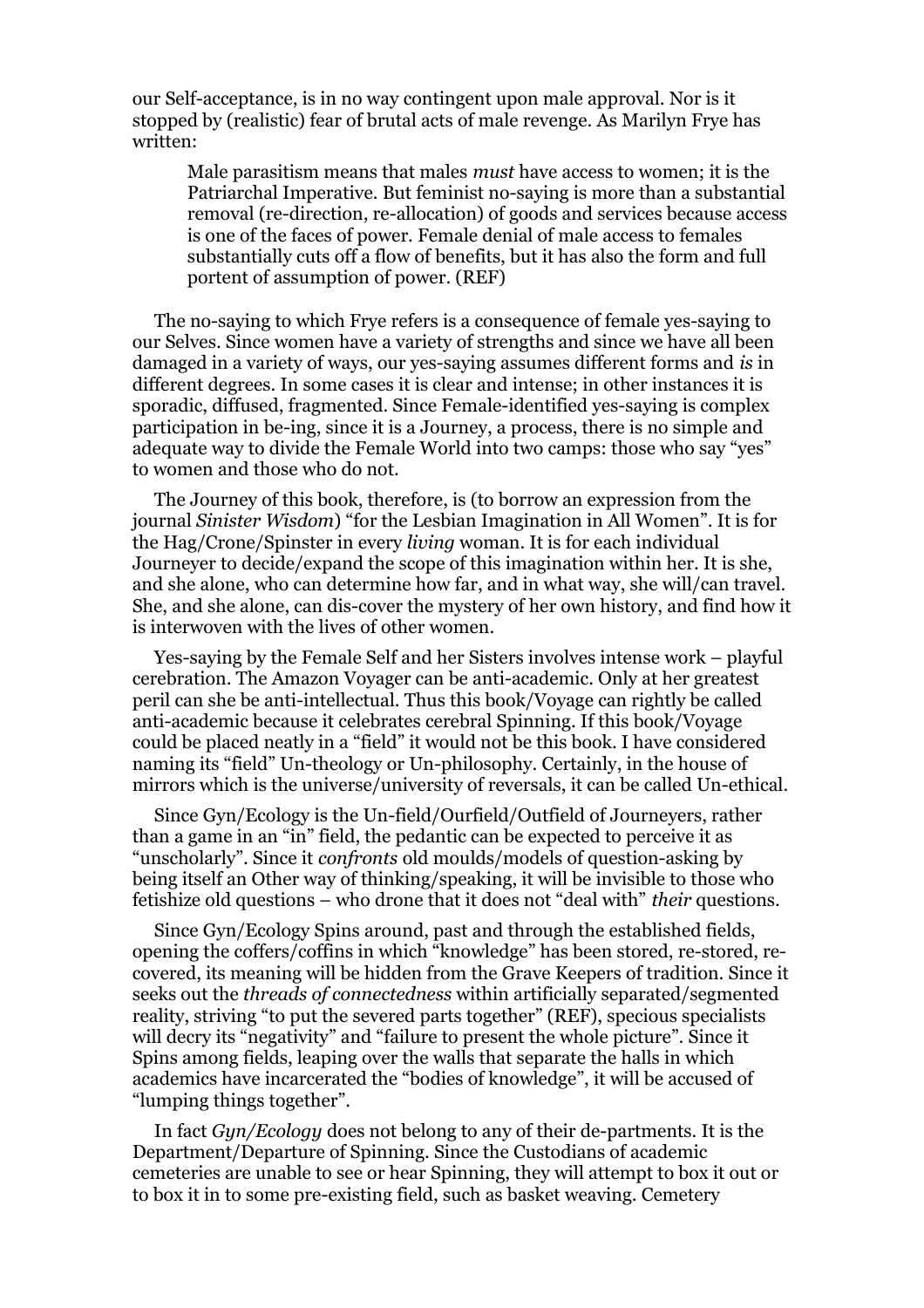librarians will file and catalogue it under gynecology or *female disorders*. None of this matters much, however, for it is of the nature of the Departure of Spinning that it gets around. Moreover, it is of the nature of Women's Movement that we are on the move. Eventually we find each other's messages that have been deposited in the way stations are scattered in the wilderness.

The cerebral Spinner can criticize patriarchal myth and scholarship because she knows it well. Her criticism has nothing to do with "jumping over" tough discipline of the mind. The A-mazing Amazon has no patience with downward mobility of the mind and imagination. She demands great effort of herself and of her sisters[\\*1.](#page-3-0) For she must not only know the works of The Masters; she must go much further. She must see through them and make them transparent to other Voyagers as well. To borrow an expression from Virginia Woolf, she must take a "vow of derision":

By derision – a bad word, but once again the English language is much in need of new words – is meant that you must refuse all methods of advertising merit, and hold that ridicule, obscurity and censure are preferable, for psychological reasons, to fame and praise. (REF)

Who and where are "the deriders"? The reader/Journeyer of this book will note that it is not addressed only to those who now call themselves members of "the women's community". Many women who so name themselves are Journeyers, but it is also possible that some are not. It seems to me that the change in nomenclature which gradually took place in the early seventies, by which *the women's movement* was transformed into *the women's community*, was a symptom of settling for too little, of settling *down*, of being too comfortable. I must ask, first, just *who* are "the women"? Second, what about *movement*? This entire book is asking the question of movement, of Spinning. It is an invitation to the Wild Witch in all women who long to spin. This book is a declaration that it is time to stop putting answers before the Questions. It is a declaration/Manifesto that in our chronology (Crone-ology) it is time to get moving again. It is a call of the wild to the wild, calling Hags/Spinsters to spin/be beyond the parochial bondings/bindings of any comfortable "community". It is a call to women who have never named themselves Wild before, and a challenge to those who have been in struggle for a long time and who have retreated for awhile.

As Survivors know, the media-created Lie that *the women's movement* "died" has hidden the fact from many of our sisters that Spinners/Spinsters have been spinning works of genesis and demise in our concealed workshops. Feminists have been creating a rich culture, creating new forms of writing, singing, celebrating, cerebrating, searching. We have been developing new strategies and tactics for organizing – for economic, physical, and psychological survival. To do this, we have had to go deep inside our Selves. We have noted with grief that meanwhile another phenomenon has appeared in the foreground of malecontrolled society: pseudo-feminism has been actively promoted by the patriarchs. The real rebels/renegades have been driven away from positions of

<span id="page-3-0"></span><sup>1</sup> \* WARNING: This book contains Big Words, even Bigger than *Beyond God the Father*, for it is written for big, strong women, out of respect for strength. Moreover, I've made some of them up. Therefore, it may be a stumbling block both to those who choose downward mobility of the mind and therefore hate Big Words, and to those who choose upward mobility and therefore hate New/Old Word, that is, Old words that become New when their ancient ("obsolete") gynocentric meanings are unearthed. Hopefully, it will be a useful pathfinder for the *multiply mobile*: the movers, the weavers, the Spinners.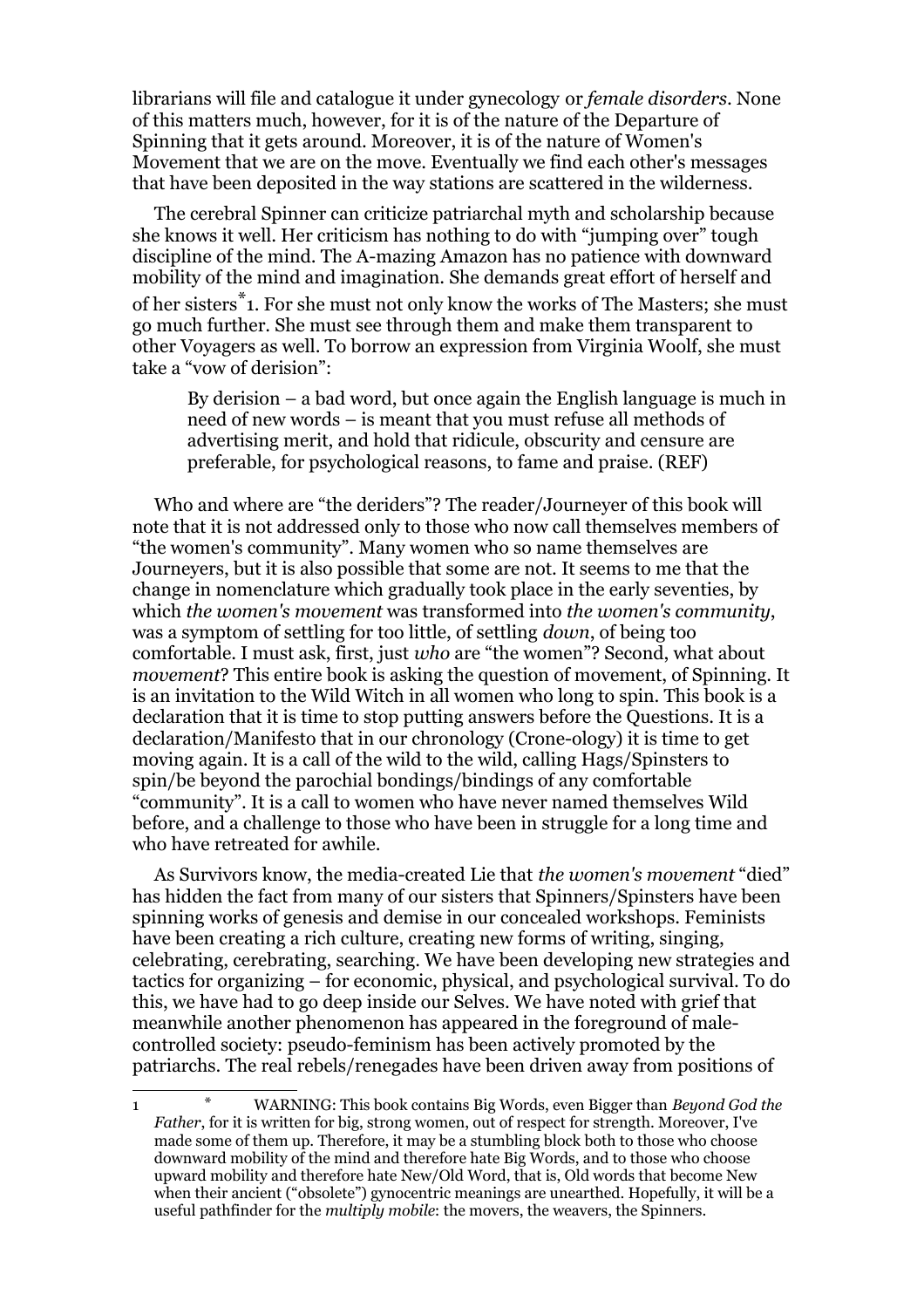patriarchally defined power, replaced by reformist and roboticized tokens.

This book can be heard as a Requiem for *that "*women's movement", which is male-designed, male-orchestrated, male-legitimated, male-assimilated. It is also a call to those who have been unwittingly tokenized, to tear off their mindbindings and join in the Journey. It is, hopefully, an alarm clock for those former Journeyers who have merged with "the human (men's) community", but who can still feel nostalgia for the present/future of their own be-ing.

## **ACKNOWLEDGMENTS**

The task of writing "acknowledgments" becomes increasingly perplexing and ridiculous. There is no way that I can adequately name or measure the contributions of other Hags, Sisters, Spinsters, Crones, to the creation of this book. In the preface to BGTF I discuss women's oral tradition and comment: "My references to conversations are meant to be a reminder of that tradition, as well as an effort to set precedent for giving women some of the credit due to them, finally". This whole thing has gotten out of hand, however, for five years have passed since then, and there are many more women from whom I have received encouragement and gynergy through their written communications, their conversations, their sustaining power of presence. The creation of this book has occurred in the context of a Network of Spinsters hearing forth each other to new speech. It is impossible to express all my debts.

Jan Raymond has generously shared her valuable class lectures and materials and given indispensable criticisms of the manuscript. Her work has been so intertwined with my own for so long that it has often been impossible to tell whose ideas are whose. Michelle Cliff has been a witty sharer of ideas as well as an excellent copy editor. Charlotte Cecil Raymond has been such an understanding, helpful, and gracious editor that I hereby unchristen her with the honorable epithet: "Hag".

Denise Connors has been a Spinner of ideas woven into this book from its beginning. Conversations with her have sparked new visions, and these, together with the countless books and journals which "jumped off the shelf" into her hands and onto my desk affected the course of the Journey. Pat McMahon has been a truly Haggard helper, contributing beyond the bounds of justice. Jennie Cushman provided assistance when it was badly needed. Helen Gray has been a staunch and supportive sisters. Pat Green has been a true friend, whose differing perceptions are a reminder that the women's movement is not monolithic.

Emily Culpepper has shared experiences of earthquakes and discoveries of new horizons as our paths have met on the Spinning Journey. To say that her criticisms have been invaluable is an understatement. Jane Caputi has been an extraordinary helper with daring and unique ideas and a gift for finding books and articles no one else would have dreamed existed. Peggy Holland has been an inspired Searcher, always providing original suggestions, including the idea for the labrys and dolphins on the jacket of this book. Eileen Barrett has been a most helpful espionage agent, contributing information from the dark recesses of medical libraries. Susan Leigh Star provided important material and insights for the manuscript in its early stages.

Linda Barufaldi contributed inimitable Barufaldian comments and criticisms upon various drafts of the manuscript. Conversations with Andrée Collard have generated whole sets of ideas and images. Discussions with Fran Chelland have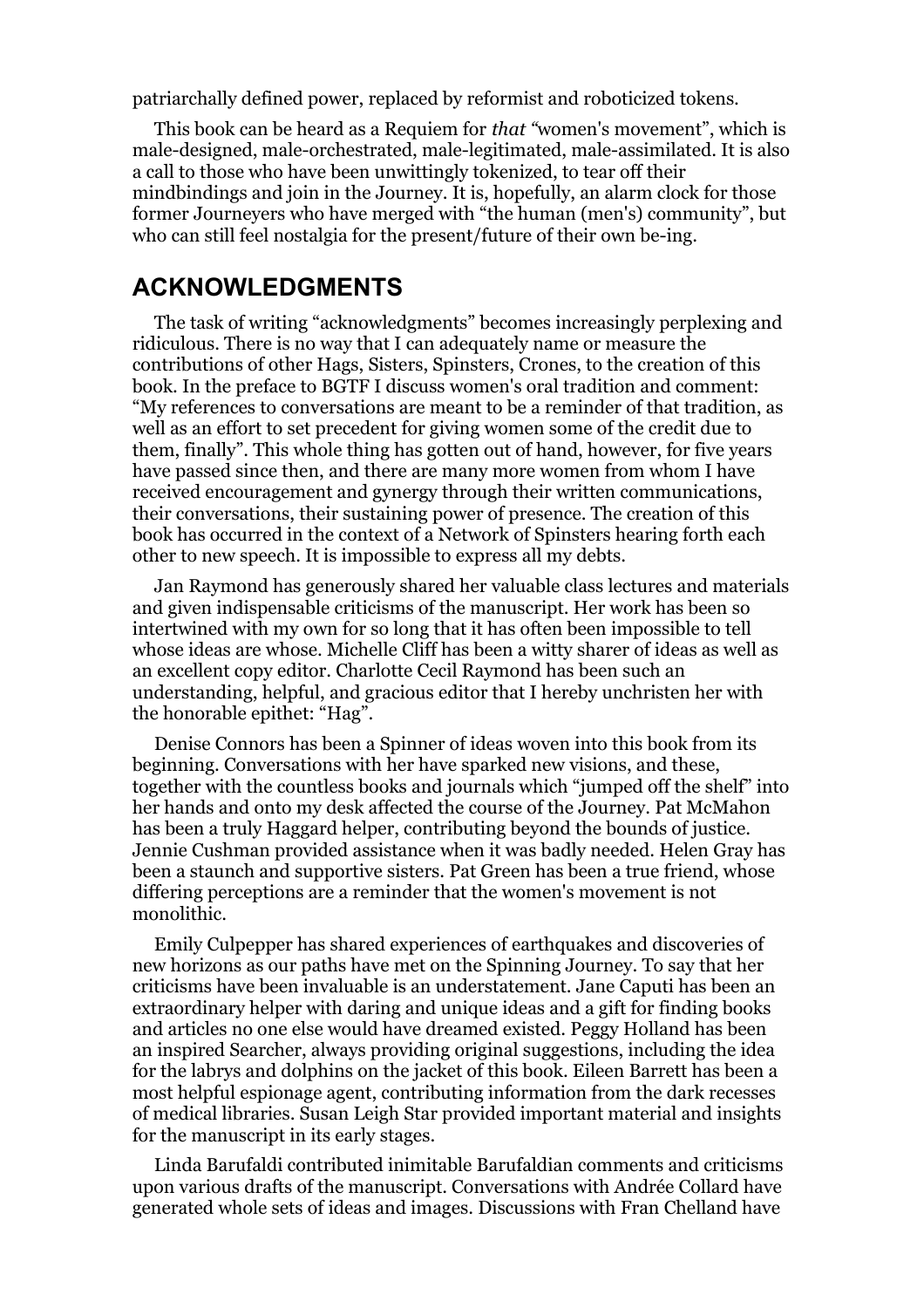helped me to stay in touch with what has been sustaining to my spirit in the classic philosophical tradition.

Adrienne Rich has been ineffably encouraging and enspiriting. She has helped the process of this book in ways that I cannot begin to count. Through her own work and sharing of criticism she has given the inspiration which only such a boundary-breaking poet and warrior could provide in the course of our uncommon quest for "a common language". Nelle Morton has been a guiding spirit, reminding me always of the unutterable importance of images. She hears me forth to new speech, and because of her I can never forget that "in the beginning is the hearing".

The writing of this book required free time. The Rockefeller Foundation provided a Humanities Grant which not only enabled me to take an extensive leave of absence from teaching at Boston College, but also to do the necessary travel for this project and provide salaries for secretarial and research (search) assistants. In particular, I thank two women at the Rockefeller Foundation, Sonia Teshu and Dr D. Lydia Bronte, Associate Director of the Humanities Program, for their invaluable aid in connection with the complexities of grant procedures.

I wish to express my gratitude to my foresisters whose spirits inspired me to break the barriers of silence and of sound, and to keep on writing. Among these are Matilda Joslyn Gage, Virginia Woolf, and many whose names I do not know, many of whom were probably burned as witches.

Finally, in fairness, I thank my Self.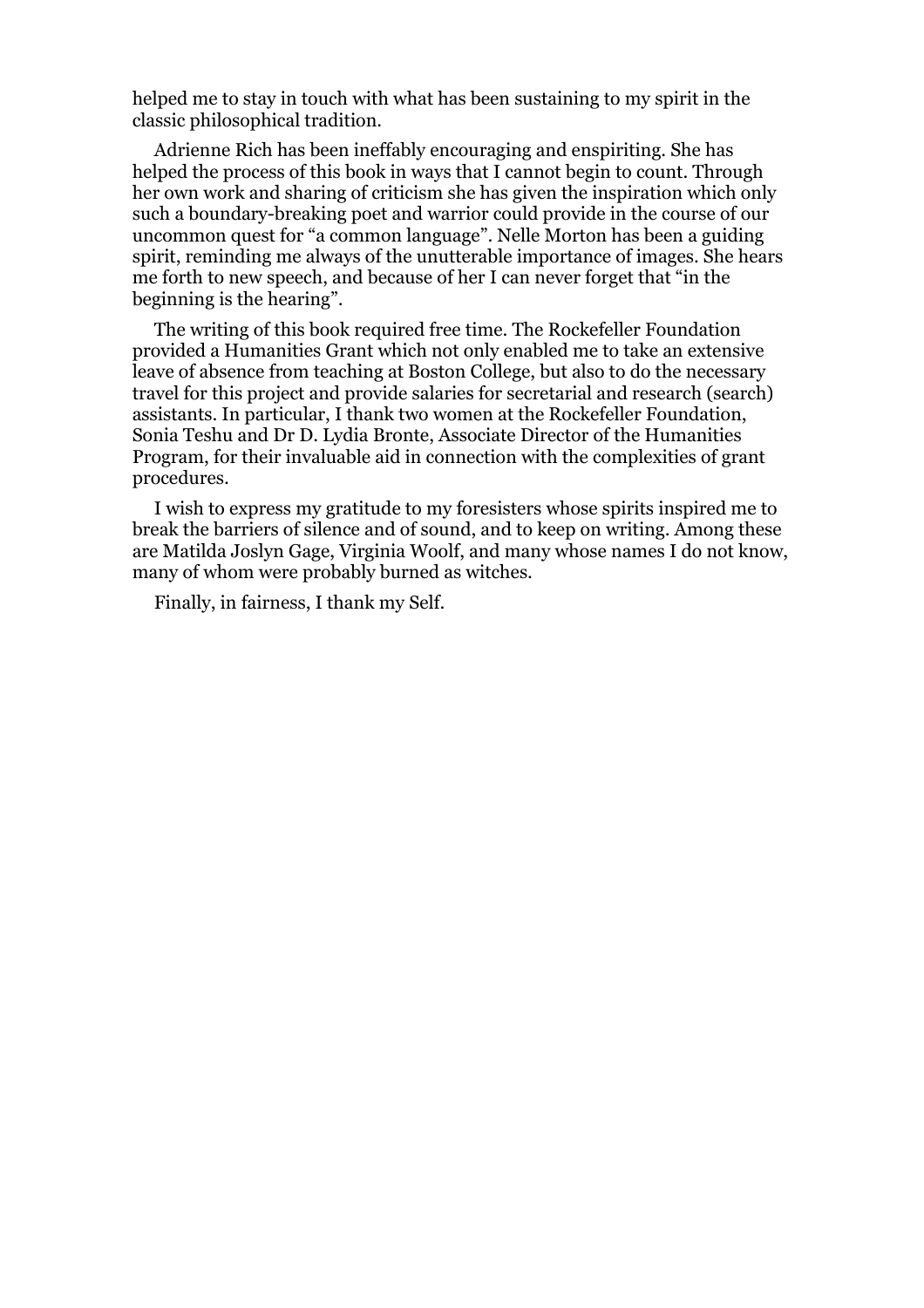## **INTRODUCTION**

## **THE METAPATRIARCHAL JOURNEY OF EXORCISM AND ECSTASY**

All mother goddesses spin and weave … Everything that is comes out of them: They weave the world tapestry out of genesis and demise, "threads appearing and disappearing rhythmically". (Helen Diner, *Mothers and Amazons*)

This book is about the journey of women becoming, that is, radical feminism. The voyage is described and roughly charted here. I say "roughly" by way of understatement and pun. We do not know exactly what is on the Other Side until we arrive there – and the journey *is rough*. The charting done here is based on some knowledge from the past, upon present experience, and upon hopes for the future. These three sources are inseparable, intertwined. Radical feminist consciousness spirals in all directions, dis-covering the past, creating/dis-closing the present/future.

The radical be-ing of women is very much an Otherworld Journey. It is both discovery and creation of a world other than patriarchy. Patriarchy appears to be "everywhere". Even outer space and the future have been colonized. As a rule, even the more imaginative science-fiction writers (allegedly the most foretelling futurists) cannot/will not create a space and time in which women get far beyond the role of space stewardess. Nor does this colonization exist simply "outside" women's minds, securely fastened into institutions we can physically leave behind. Rather, it is also internalized, festering inside women's heads, even feminist heads.

The Journey, then, involves exorcism of the internalized Godfather in his various manifestations (his name is legion). It involves dangerous encounters with these demons. Within the christian tradition, particularly in medieval times, evil spirits have sometimes been associated with the "Seven Deadly Sins", both as personifications and as causes (1). A standard listing of the Sins is the following: pride, avarice, anger, lust, gluttony, envy, and sloth (2). The feminist voyage discloses that these have all been radically misnamed, that is, inadequately and perversely "understood". They are particularized expressions of the overall use of "evil" to victimize women. Our journey involves confrontations with the demonic manifestations of evil.

Why has it seemed "appropriate" in this culture that the plot of a popular book and film (*The Exorcist*) centers around a Jesuit who "exorcises" a girl who is "possessed"? Why is there no book or film about a woman who exorcises a Jesuit? (3) From a radical feminist perspective it is clear that "Father" is precisely the one who cannot exorcise, for he is allied with and identified with The Possessor. The fact that he is himself possessed should not be women's essential concern. It is a mistake to see men as pitiable victims or vessels to be "saved" through female self-sacrifice. However possessed males may be within patriarchy, it is *their* order; it is they who feed on women's stolen energy. It is a trap to imagine that women should "save" men from the dynamics of demonic possession; and to attempt this is to fall deeper into the pit of patriarchal possession. It is women ourselves who will have to expel the Father from ourselves, becoming our own exorcists.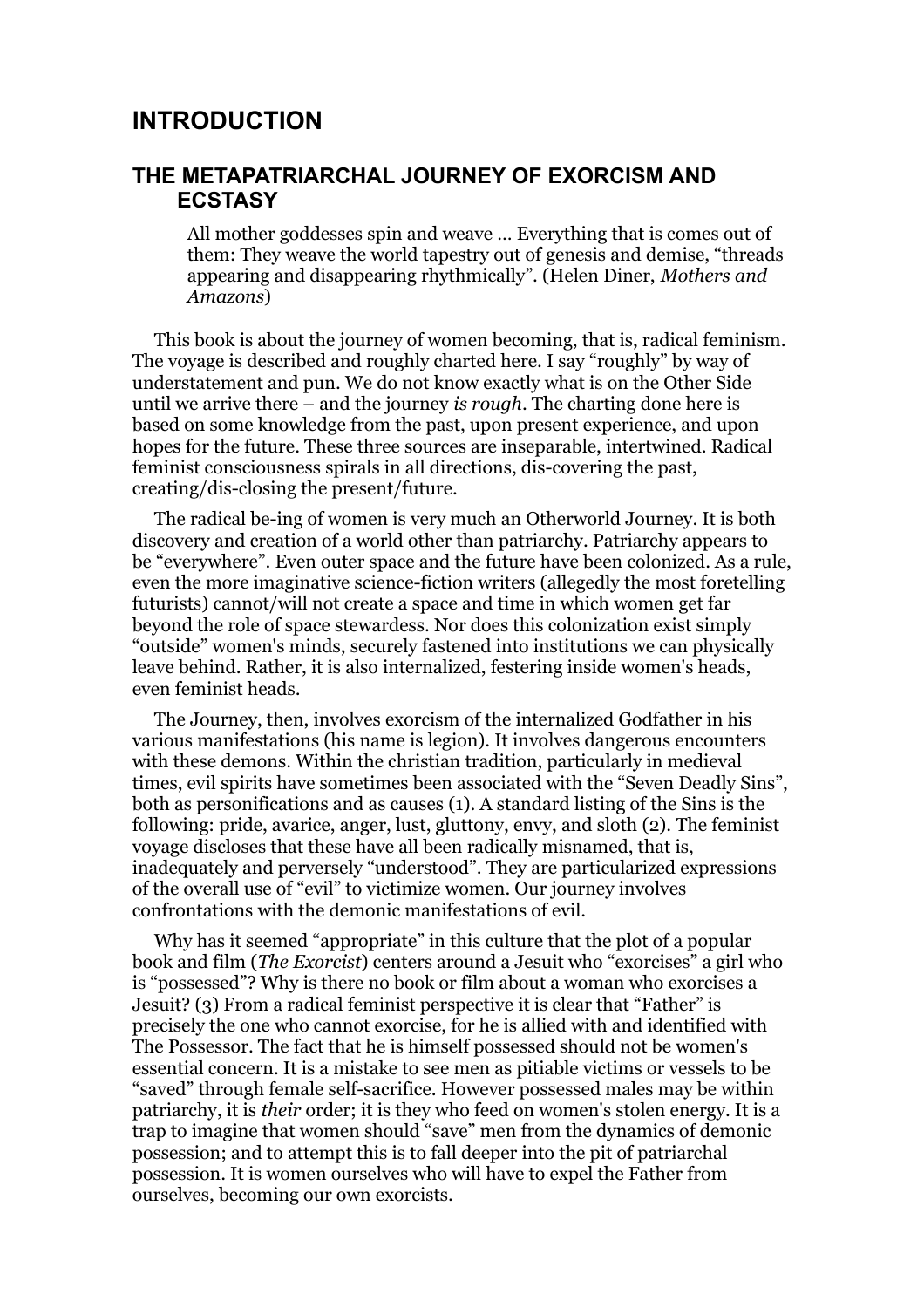Within a culture possessed by a myth of feminine evil, the naming, describing, and theorizing about good and evil has constituted a maze/haze of deception. The journey of women becoming is breaking through this maze – springing into a free space, which is an a-mazing process.

Breaking through the Male Maze is both exorcism and ecstasy. It is spinning through and beyond the fathers' foreground which is the arena of games. This spinning involves encountering the demons who block the various thresholds as we move through gateway after gateway into the deepest chambers of our homeland, which is the Background of our Selves. As Denise Connors has pointed out, the Background is the realm of wild reality of women's selves. Objectification and alienation take place when we are locked into the malecentered, monodimensional foreground (4). Thus the monitors of the foreground, the male myth-masters, fashion prominent and eminently forgettable images of women in their art, literature, and mass media – images intended to mold women for male purposes.

The Background into which feminist journeying spins is the wild realm of Hags and Crones. It is Hag-ocracy. The demons who attempt to block the gateways to the deep spaces of this realm often take ghostly/ghastly forms, comparable to noxious gases not noticeable by ordinary sense perception (5). Each time we move into deeper space, these numbing ghostly gases work to paralyze us, to trap us, so that we will be unable to move further. Each time we succeed in overcoming their numbing effect, more dormant senses come alive. Our inner eyes open, our inner ears become unblocked. We are strengthened to move through the next gateway and the next. This movement inward/outward is be-ing. It is spinning cosmic tapestries. It is spinning and whirling into the Background.

The spinning process requires seeking out the sources of the ghostly gases that have seeped into the deep chambers of our minds. "The way back to reality is to destroy our perceptions of it", said Bergson. Yes, but these deceptive perceptions were/are implanted through language – the all-pervasive language of myth, conveyed overtly and subliminally through religion, "great art", literature, the dogmas of professionalism, the media, grammar. Indeed, deception is embedded in the very texture of the words we use, and here is where our exorcism can begin. Thus, for example, the word *spinster* is commonly used as a deprecating term, but it can only function this way when apprehended exclusively on a superficial (foreground) level. Its deep meaning, which has receded into the Background so far that we have to spin deeply in order to retrieve it, is clear and strong: "a woman whose occupation is to spin". There is no reason to limit the meaning of this rich and cosmic verb. A woman whose occupation it is to spin participates in the whirling movement of creation. She who has chosen her Self, who defines her Self, by choice, neither in relation to children nor to men, who is Self-identified, is a Spinster, a whirling dervish, spinning in a new time/space. Another example is the term *glamour*, whose first definition is given in Merriam-Webster is "a magic spell". Originally it was believed that witches possessed the power of glamour, and according to the authors of the *Malleus Maleficarum,* witches by their glamour could cause the male "member" to disappear. In modern usage, this meaning has almost disappeared into the Background, and the power of the term is masked and suffocated by such foreground images as those associated with *Glamour*  magazine.

Journeying is multidimensional. The various meanings and images conjured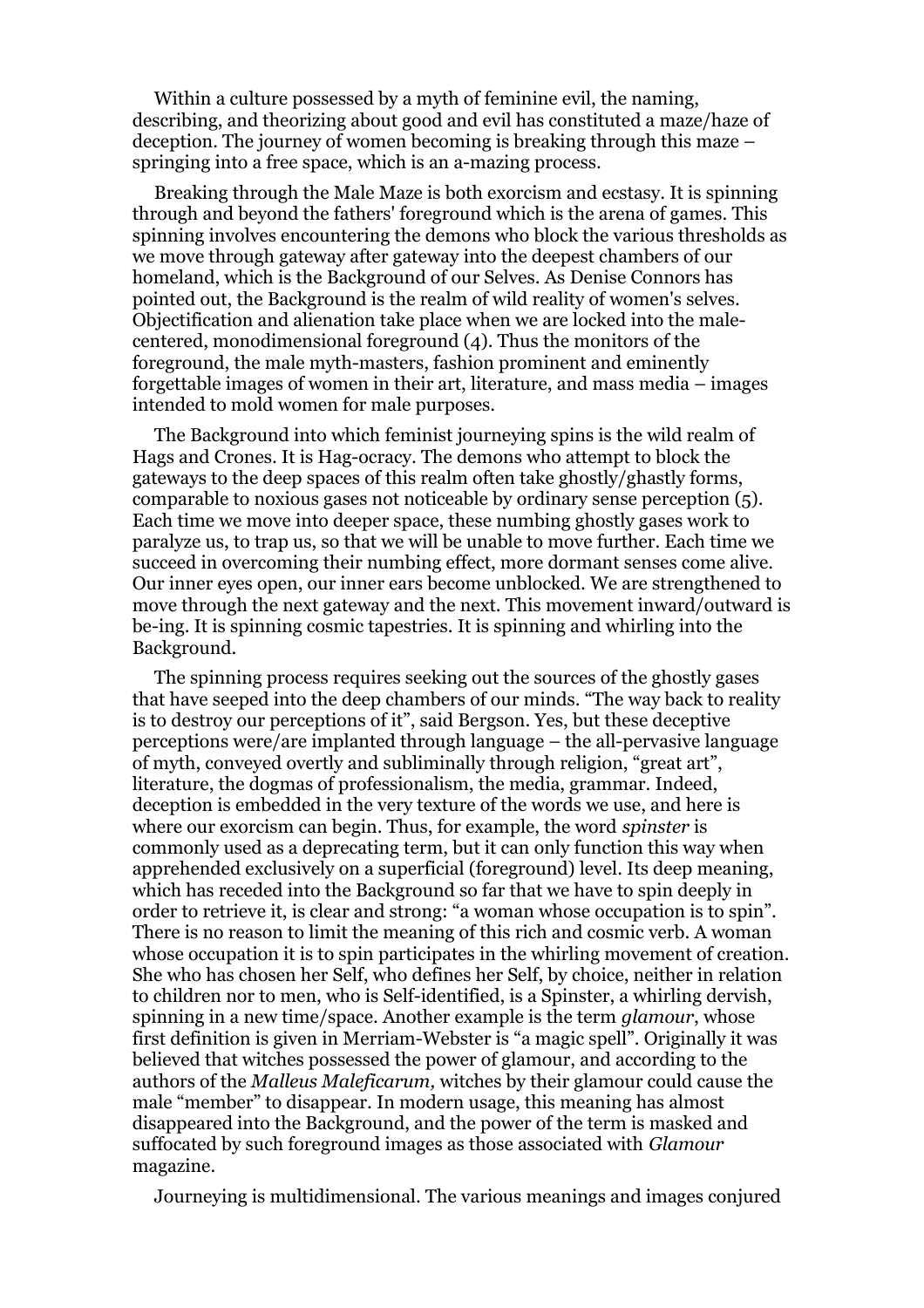up by the word are not sharply distinguishable. We can think of mystical journeys, quests, adventurous travel, advancement in skills, in physical and intellectual prowess. So also the barriers are multiple and intertwined. These barriers are not mere immobile blocks, but are more like deceptive tongues that prevent us from hearing our Selves, as they babble incessantly in the Tower of Babel which is the erection of phallocracy (6). The voices and the silences of Babel pierce all of our senses. They are the invasive extensions of the enemy of women's hearing, dreaming, creating. *Babel* is said to be derived from an Assyrian-Babylonian word meaning "gate of god". When women break through this multiple barrier composed of deceptions ejaculated by "god" we can begin to glimpse the true gateways to our depths, which are the Gates of the Goddess.

Spinsters can find our way back to reality by destroying the false perceptions of it inflicted upon us by the language and myths of Babel. We must learn to disspell the language of phallocracy, which keeps us under the spell of brokenness. This spell splits our perceptions of our Selves and of the cosmos, overtly and subliminally. Journeying into our Background will mean recognizing that both the "spirit" and the "matter" presented to us in the fathers' foreground are reifications, condensations. They are not really "opposites", for they have much in common: both are dead, inert. This is unmasked when we begin to see through patriarchal language. Thus the Latin term *texere*, meaning to weave, is the origin and root both for *textile* and for *text*. It is important for women to note the irony in this split of meanings. For our process of cosmic weaving has been stunted and minimized to the level of the manufacture and maintenance of textiles. While there is nothing demeaning about this occupation in itself, the limitation of women to the realm of "distaff" has mutilated and condensed our Divine Right of creative weaving to the darning of socks. If we look at the term *text* in contrast to *textile*, we see that this represents the other side of the schizoid condensations of weaving/spinning. "Texts" are the kingdom of males; they are the realm of the reified word, of condensed spirit. In patriarchal tradition, sewing and spinning are for girls; books are for boys.

Small wonder that many women feel repugnance for the realm of the distaff, which has literally been the sweatshop and prison of female bodies and spirits. Small wonder that many women have seen the male kingdom of texts as an appealing escape from the tomb-town of textiles which has symbolized the confinement/reduction of female energ[y\\*.](#page-8-0) The kingdom of male-authored texts has appeared to be the ideal realm to be reached/entered, for we have been educated to forget that professional "knowledge" is our stolen process. As Andrée Collard remarked, in the society of cops and robbers, we learn to forget that the cops are the robbers, that they rob us of everything: our myths, our energy, our divinity, our Selves (7).

Women's minds have been mutilated and muted to such a state that "Free Spirit" has been branded into them as a brand name for girdles and bras rather than as the name of our verb-ing, be-ing Selves. Such brand names brand women "Morons". Moronized, women believe that male-written texts (biblical, literary, medical, legal, scientific) are "true". Thus manipulated, women become eager for acceptance as docile tokens mouthing male texts, employing technology for male ends, accepting male fabrications as the true texture of reality. Patriarchy has stolen our cosmos and returned it in the form of *Cosmopolitan* magazine and cosmetics. They have made up our cosmos, our

<span id="page-8-0"></span>We should not forget that countless women's lives have been consumed in the sweatshops of textile manufacturers and garment makers as well as in the everyday tedium of sewing, mending, laundering, and ironing.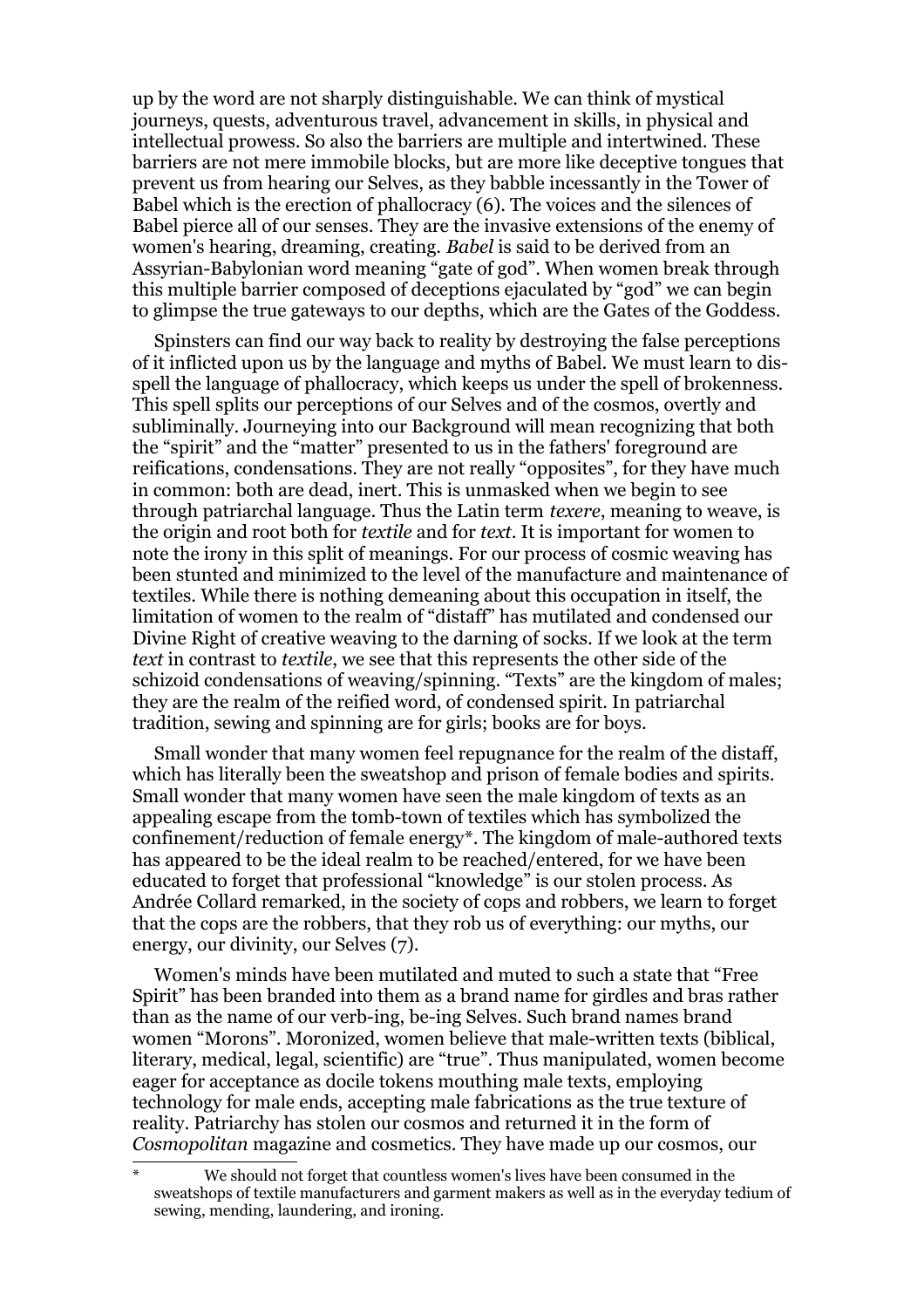Selves. Spinning deeper into the Background is courageous sinning against the Sins of the Fathers. As our senses become more alive we can see/hear/feel how we have been tricked by their texts. We begin unweaving our winding sheets. The process of exorcism, of peeling off the layers of mindbindings and cosmetics, is movement past the patriarchally imposed sense of reality and identity. This demystification process, a-mazing The Lies, *is* ecstasy.

Journeying centerward is Self-centering movement in all directions. It erases implanted pseudodichotomies between the Self and "other" reality, while it unmasks the unreality of both "self" and "world" as these are portrayed, betrayed, in the language of the fathers' foreground. Adrienne Rich has written:

In bringing the light of critical thinking to bear on her subject, in the very act of *becoming more conscious* of her situation in the world, a woman may feel herself coming deeper than ever into touch with her unconscious and with her body (8).

Moving into the Background/Center is not navel-gazing. It is be-ing in the world. The foreground fathers offer dual decoys labeled "thought" and "action", which distract from the reality both of deep knowing and of external action. There is no authentic separation possible.

The Journey is itself participation in Paradise. This word, which is said to be from the Iranian *pairi* (meaning around) and *daeza* (meaning wall), is commonly used to conjure an image of a walled-in pleasure garden. Patriarchal Paradise, as projected in Western and Eastern religious mythology, is imaged as a place or a state in which the souls of the righteous after death enjoy eternal bliss, that is, heaven. Despite theological attempts to make this seem lively, the image is one of stagnation (in a stag-nation) as suggested in the expression, "the Afterlife". In contrast to this, the Paradise which is cosmic spinning is not containment within walls. Rather, it is movement that is not containable, weaving around and past walls, leaving them in the past. It moves into the Background which is the moving center of the Self, enabling the Self to act "outwardly" in the cosmos as she comes alive. This metapatriarchal movement is not Afterlife, but Living now, dis-covering Life.

A primary definition of *paradise* is "pleasure park". The walls of the Patriarchal Pleasure Park represent the condition of being perpetually parked, locked into the parking lot of the past. A basic meaning of *park* is a "game preserve". The fathers' foreground is precisely this: an arena where the wildness of nature and of women's Selves is domesticated, preserved. It is the place for the preservation of females who are the "fair game" of the fathers, that they may be served to these predatory Park Owners, and service them at their pleasure. Patriarchal Paradise is the arena of games, the place where the pleas of women are silenced, where the law is: Please the Patrons. Women who break through the imprisoning walls of the Playboys' Playground are entering the process which is our happening/happiness. This is Paradise beyond the boundaries of "paradise". Since our passage into this process requires making breaks in the walls, it means setting free the fair game, breaking the rules of the games, breaking the names of the games. Breaking through the foreground which is the Playboys' Playground means letting out the bunnies, the bitches, the beavers, the squirrels, the chicks, the pussycats, the cows, the nags, the foxy ladies, the old bats and biddies, so that they can at last begin naming themselves.

I have coined the term *metapatriarchal* to describe the journey, because the prefix *meta* has multiple meanings. It incorporates the idea of "postpatriarchal",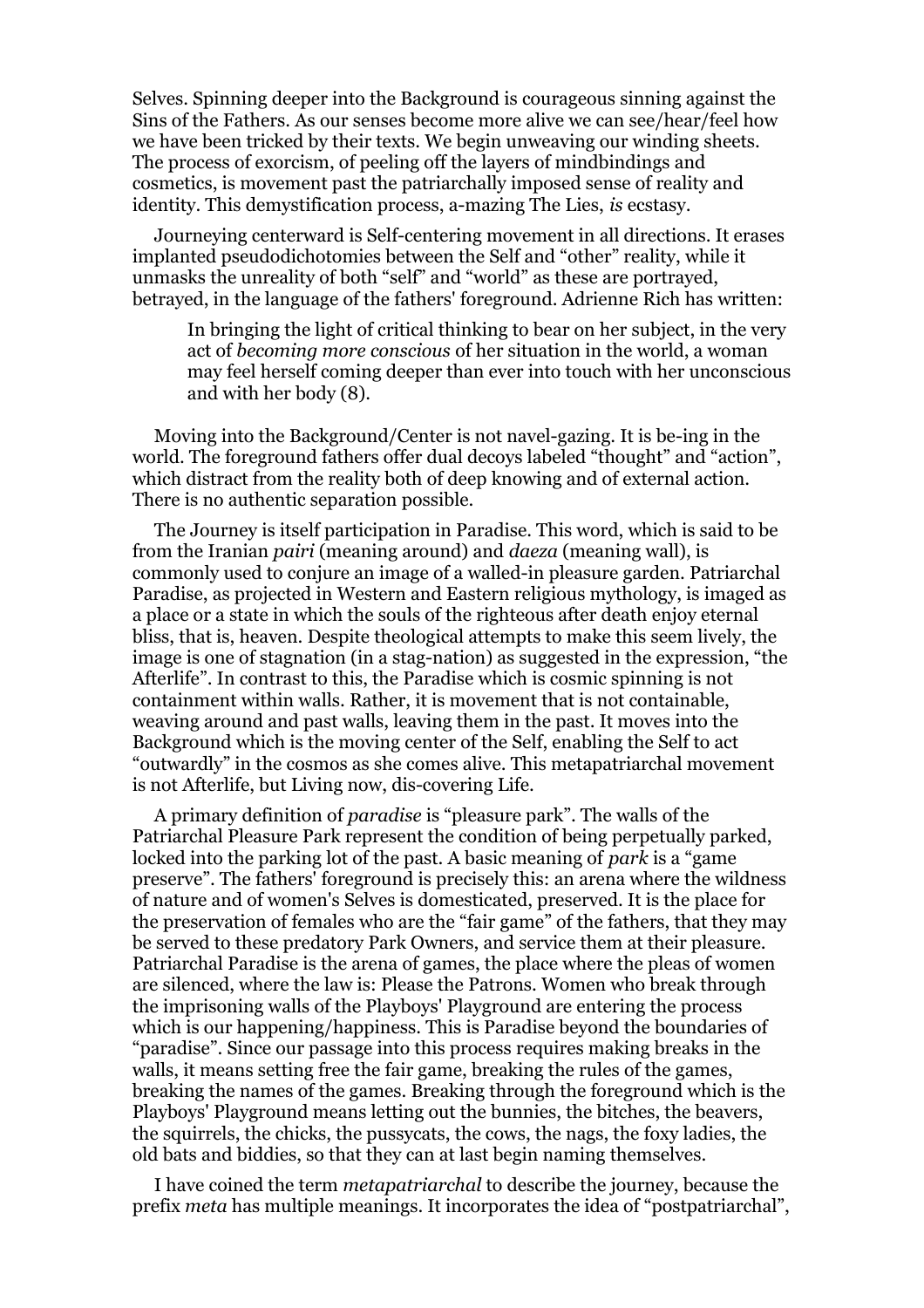for it means occurring later. It puts patriarchy in the past without denying that its walls/ruins and demons are still around. Since *meta* also means "situated behind", it suggests that the direction of the journey is into the Background. Another meaning of this prefix is "change in, transformation of". This, of course, suggests the transforming power of the journey. By this I do not mean that women's movement "reforms" patriarchy, but that it transforms our Selves. Since *meta* means "beyond, transcending", it contains a built-in corrective to reductive notions of mere reformism.

This metapatriarchal process of encountering the unknown involves also a continual conversion of the previously unknown into the familiar (9). Since the "unknown" is stolen/hidden know-ing, frozen and stored by the Abominable Snowmen of Androcratic Academia, Spinsters must melt these masses of "knowledge" with the fire of Female Fury.

Amazon expeditions into the male-controlled "fields" are necessary in order to leave the fathers' caves and live in the sun. A crucial problem for us has been to learn how to re-possess righteously while avoiding being caught too long in the caves. In universities, and in all of the professions, the omnipresent poisonous gases gradually stifle women's minds and spirits. Those who carry out the necessary expeditions run the risk of shrinking into the mold of the mystified Athena, the twice-born, who forgets and denies her Mother and Sisters, because she has forgotten her original Self. "Re-born" from Zeus, she becomes Daddy's Girl, the mutant who serves the master's purposes. The token woman, who is in reality enchained, possessed, "knows" that she is free. She is a useful tool of the patriarchs, particularly against her sister Artemis, who knows better, respects her Self, bonds with her Sisters, and refuses to sell her freedom, her original birthright, for a mess of respectability.

A-mazing Amazons must be aware of the male methods of mystification. Elsewhere I have discussed four methods which are essential to the games of the fathers (10). First, there is *erasure* of women. (The massacre of millions of women as witches is erased in patriarchal scholarship.) Second, there is *reversal*. (Adam gives birth to Eve, Zeus to Athena, in patriarchal myth.) Third, there is *false polarization.* (Male-defined "feminism" is set up against maledefined "sexism" in the patriarchal media.) Fourth, there is *divide and conquer.* (Token women are trained to kill off feminists in patriarchal professions.) As we move further on in the metapatriarchal journey, we find deeper and deeper layers of these demonic patterns embedded in the culture, implanted in our souls. These constitute mindbindings comparable to the footbindings which mutilated millions of Chinese women for a thousand years. Stripping away layer after layer of these mindbinding societal/mental embeds is the a-mazing essential to the journey.

Spinsters are not only A-mazing Amazons cutting away layers of deceptions. Spinsters are also Survivors. We must survive, not merely in the sense of "living on" but in the sense of living beyond. Surviving (from the Latin *super* plus *vivere*) I take to mean living above, through, around the obstacles thrown in our paths. This is hardly the dead "living on" of possessed tokens. The process of Survivors is meta-living, be-ing.

## **THE TITLE OF THIS BOOK**

The title of this book, *Gyn/Ecology*, says exactly what I mean it to say. "Ecology" is about the complex web of interrelationships between organisms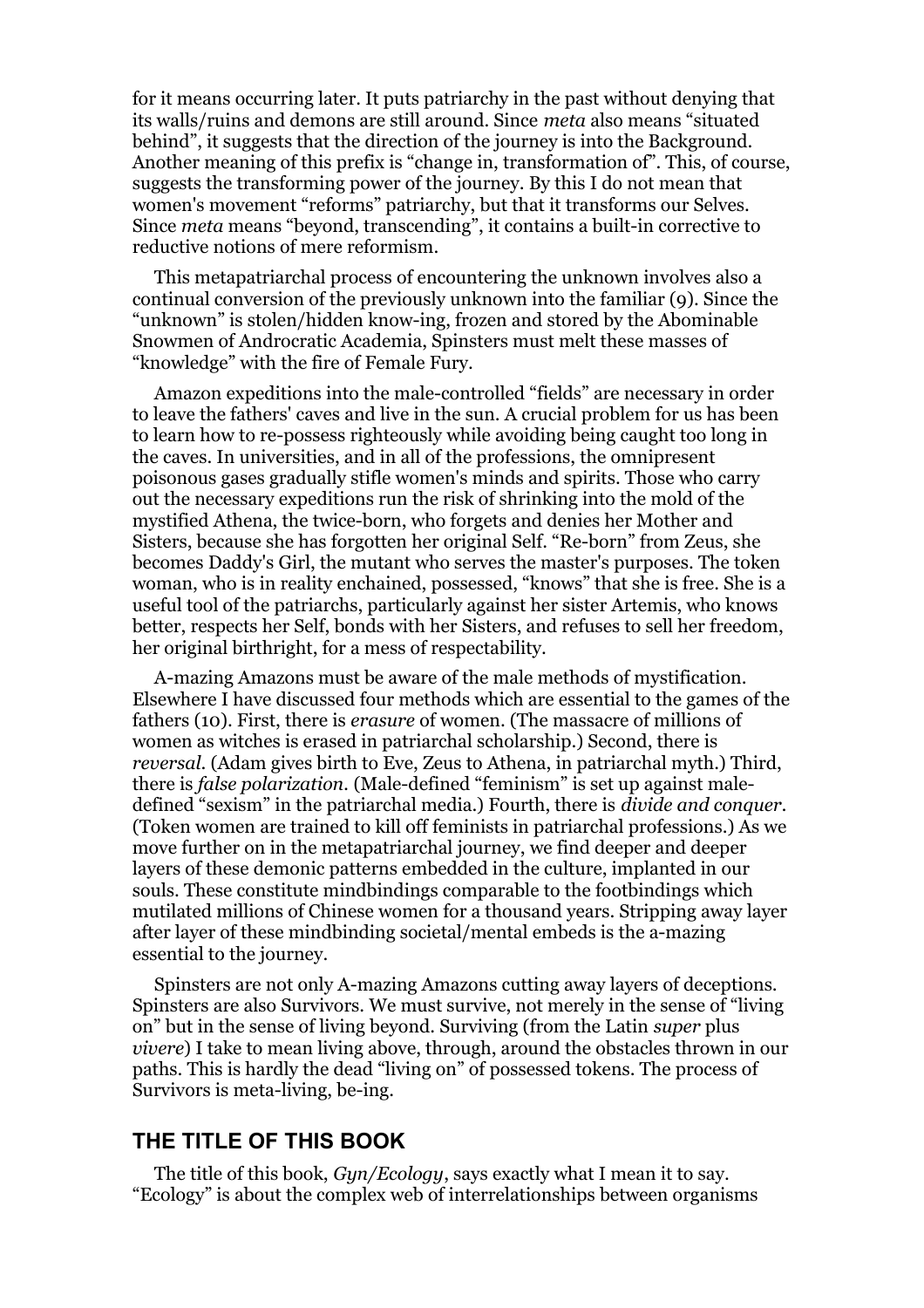and their environment. In her book, *Le Féminisme ou la mort*, Francoise d'Eaubonne coins the expression "eco-féminisme" (11). She maintains that the fate of the human species and of the planet is at stake, and that no male-led "revolution" will counteract the horrors of overpopulation and destruction of natural resources. I share this basic premise, but my approach and emphasis are different. Although I am concerned with all forms of pollution in phallotechnic society, this book is primarily concerned with the mind/spirit/body pollution inflicted through patriarchal myth and language on all levels. These levels range from styles of grammar to styles of glamour, from religious myth to dirty jokes, from theological hymns honoring the "Real Presence" of Christ to commercial cooing of Coca-Cola as "The Real Thing", from dogmatic doctrines about the "Divine Host" to doctored ingredient-labeling of Hostess Cupcakes, from subliminal ads to "sublime" art. Phallic myth and language generate, legitimate, and mask the material pollution that threatens to terminate all sentient life on this planet.

The title *Gyn/Ecology* is a way of wrenching back some wordpower. The fact that most gynecologists are males is in itself a colossal comment on "our" society. It is a symptom and example of male control over women and over language, and a clue to the extent of this control. Add to this the fact, noted by Adrienne Rich, of "a certain indifference and fatalism toward the diseases of women, which persists to this day in the male gynecological and surgical professions" (12). And add to this the fact that the self-appointed soul doctors, mind doctors, and body doctors who "specialize" in women are perpetrators of *iatrogenic disease*[\\*.](#page-11-0) That is, soul doctors (priests and gurus), mind doctors (psychiatrists, ad-men, and academics), and body doctors (physicians and fashion designers) are by professional code causes of disease in women and hostile to female well-bein[g†.](#page-11-1) Gynecologists fixate upon what they do not have, upon what they themselves cannot do. For this reason they epitomize and symbolize the practitioners of other patriarchal -ologies, and they provide important clues to the demonic patterns common to the labor of all of these. In their frantic fixation upon what they lack (biophilic energy) $\ddagger$  and in their fanatic indifference to the destruction they wreak upon the Other – women and "Mother Nature" - the phallic -ologies coalesce. Their corporate merger is the Mystical Body of knowledge which is gynocidal gynecology

Note that the *Oxford English Dictionary* defines gynecology as "that department of medical science which treats of the functions and diseases peculiar to women; also *loosely*, the science of womankind". I am using the term *Gyn/Ecology* very loosely, that is, freely, to describe the science, that is the process of know-ing, of "loose" women who choose to be subjects and not mere objects of enquiry. Gyn/Ecology is by and about women a-mazing all the maleauthored "sciences of womankind", and weaving world tapestries *of our own kind*. That is, it is about dis-covering, de-veloping the complex web of

<span id="page-11-0"></span><sup>\*</sup> The technical term *iatrogenic*, used to describe the epidemic of doctor-made disease, is composed of the Greek words for physician (*iatros*) and for origins (*genesis*).

<span id="page-11-1"></span><sup>†</sup> Clearly, some women sometimes are helped through emergency situations by priests, ministers, gynecologists, therapists – but this is largely in spite of the institutions/professions within which they work. A great deal of the work of such exceptional professionals consists in repairing damages caused by their colleagues and by the methods of their professions. One serious liability associated with their ministrations is the conditioning of women to depend upon them rather than upon our own natural resources. It should not be necessary to repeat this distinction throughout this book, which criticizes patriarchal institutions and those who conform to them.

<span id="page-11-2"></span><sup>‡</sup> By *biophilic* I mean life-loving. This term is not in the dictionary, although the term *necrophilic* is there, and is commonly used.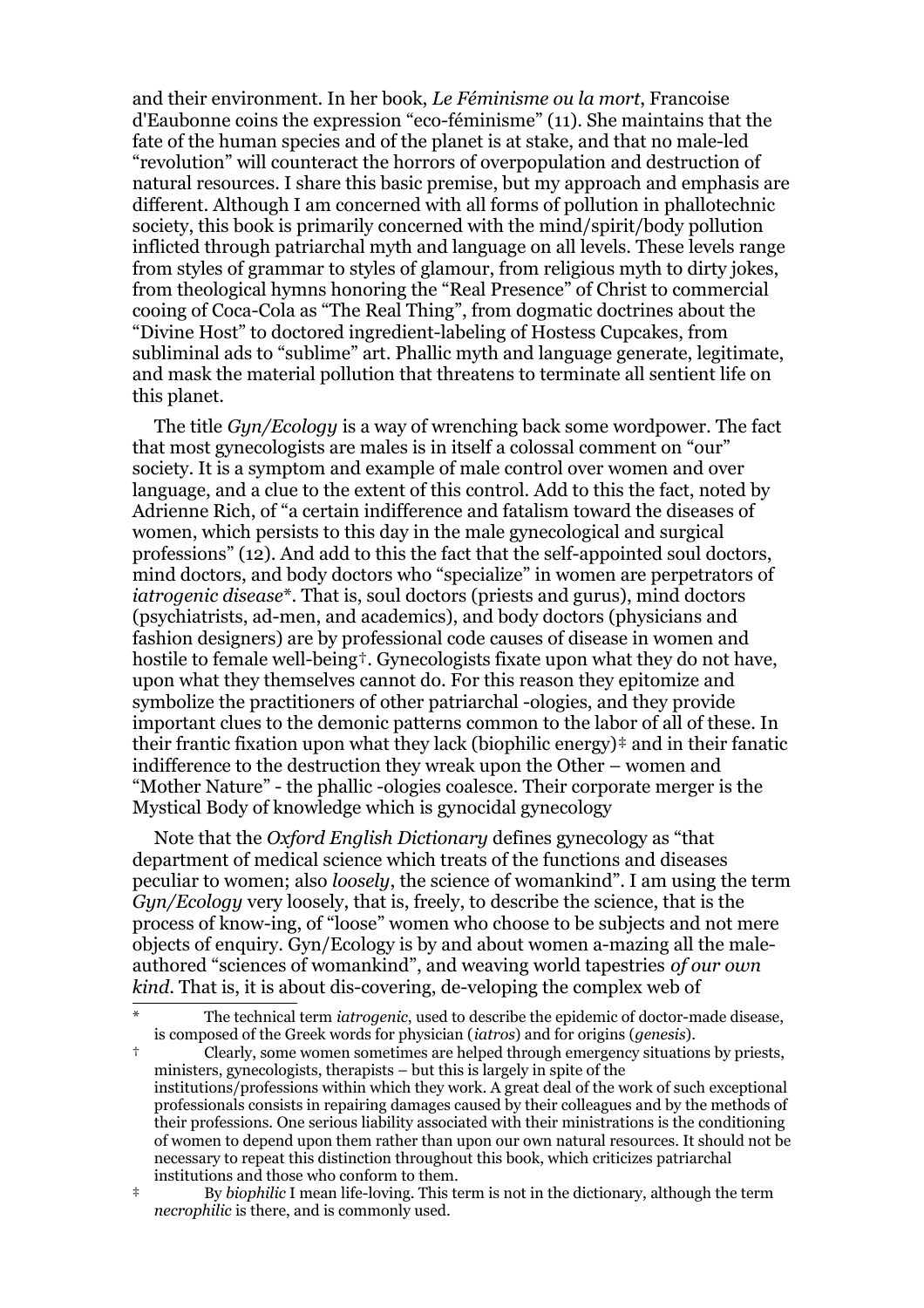living/loving relationships *of our own kind*. It is about women living, loving, creating our Selves, our cosmos. It *is* dis-possessing our Selves, enspiriting our Selves, hearing the call of the wild, naming our wisdom, spinning and weaving world tapestries our of genesis and demise. In contrast to gynecology, which depends upon fixation and dismemberment, Gyn/Ecology affirms that everything is connected.

Since "o-logies" are generally static "bodies of knowledge", it might at first glance seem that the name *Gyn/Ecology* clashes with the theme of the Journey. However, a close analysis unveils the fact that this is not so. For women can recognize the powerful and multidimensional gynocentric symbolism of the "O" (13). It represents the power of our moving, encircling presence, which can make nonbeing sink back into itself. Our "O" is totally other than "nothing" (a fact demonically distorted and reversed in the pornographic novel, *The Story of O*). As Denise Connors has pointed out, it can be taken to represent our aura, our O-Zone (14). Within this anti-pollutant, purifying, moving O-Zone, the aura of gynocentric consciousness, life-loving feminists have the power to affirm the basic Gyn/Ecological principle that everything is connected with everything else. It is this holistic process of knowing that can make Gyn/Ecology the O-logy of all the -ologies, encircling them, spinning around and through them, unmasking their emptiness. As the O-logy of all the -ologies, Gyn/Ecology can reduce their pretentious facades to Zero. It can free the flow of their "courses" and overcome their necrophilic circles, their self-enclosed processions, through spiraling creative process. It is women's own Gyn/Ecology that can break the brokenness of the "fields", deriding their borders and boundaries, changing the nouns of knowledge into verbs of know-ing.

## **THE SUBTITLE OF THIS BOOK**

By the subtitle, *The Metaethics of Radical Feminism*, I intend to convey that this book is concerned with the Background, most specifically of language and myth, which is disguised by the fathers' foreground fixations. Merriam-Webster gives as one of the definitions of the prefix, *meta*: "of a higher logical type – in nouns formed from names of disciplines and designating new but related disciplines such as can deal critically with the nature, structure, or behavior of the original ones (*meta*language, *meta*theory, *meta*system)". Despite the dullness of dictionary diction, there are clues here. I would say that radical feminist metaethics is of a *deeper intuitive* type than "ethics". The latter, generally written from one of several (but basically the same) patriarchal perspectives, works out of hidden agendas concealed in the texture of language, buried in mythic reversals which control "logic" most powerfully because unacknowledged. Thus for theologians and philosophers, Eastern and Western, and particularly for ethicists, woman-identified women do not exist. The metaethics of radical feminism seeks to uncover the background of such logic, as women ourselves move into the Background of this background. In this sense, it can be called "of a higher [read: deeper] logical type". It is, of course, a new discipline that "deals critically" with the nature, structure, and behavior of ethics and ethicists. It is able to do this because our primary concern is *not* male ethics and/or ethicists, but our own Journeying.

This book has to do with the mysteries of good and evil. To name it a "feminist ethics" might be a clue, but it would also be misleading, pointing only to foreground problems. It would be something like arguing for "equal rights" in a society whose very existence depends upon inequality, that is, upon the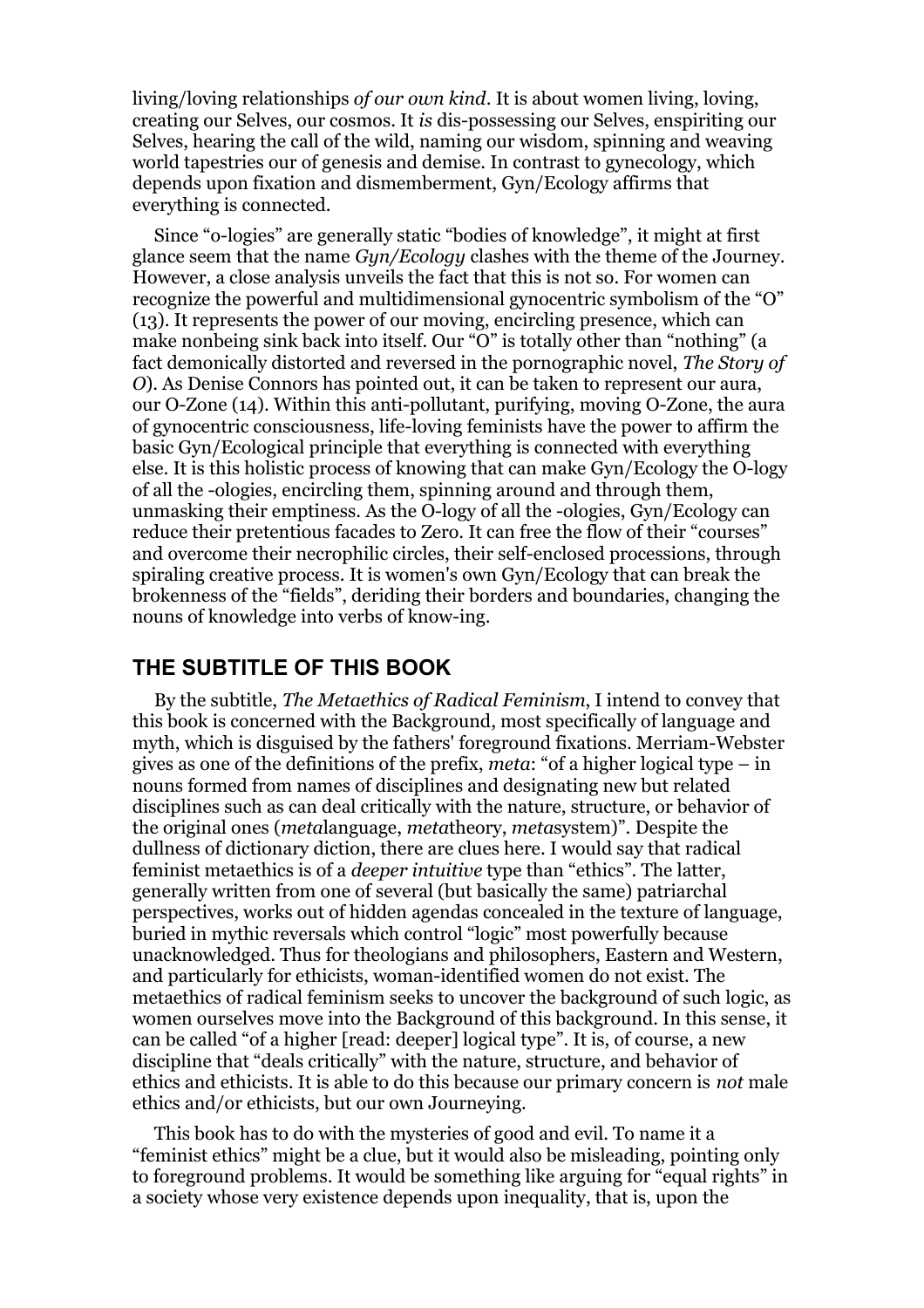possession of female energy by men. The spring into free space, which is woman-identified consciousness, involves a veritable mental/behavioral mutation. The phallocratic categorizations of "good" and "evil" no longer apply when women *honor* women, when we become honorable to ourselves (15). As Barbara Starrett wrote, we are developing something like a new organ of the mind (16). This development both causes and affects qualitative leaping through galaxies of mindspace. It involves a new faculty and process of valuation. None of the dreary ethical texts, from those of Aristotle down to Paul Ramsey and Joseph Fletcher, can speak to the infinitely expanding universe of what Emily Culpepper has named "gynergy" (17). Indeed, the texts of phallocratic ethicists function in the same manner as pornography, legitimating the institutions which degrade women's be-ing. Gyn/Ecological metaethics, in contrast to all of this, functions to affirm the deep dynamics of female be-ing. It is gynography.

There are, of course, male-authored, male-identified works which purport to deal with "metaethics". In relation to these, gynography is meta-metaethical. For while male metaethics claims to be "the study of ethical theories, as distinguished from the study of moral and ethical conduct itself" (18), it remains essentially male-authored and male-identified theory about theory. Moreover, it is only theory about "ethical theories" - an enterprise which promises boundless boringness. In contrast to this, Gyn/Ecology is hardly "metaethical" in the sense of masturbatory meditations by ethicists upon their own emissions. Rather, we recognize that the essential omission of these emissions is of our own life/freedom. In the name of our life/freedom, feminist metaethics O-mits seminal omissions.

In making this metapatriarchal leap into our own Background, feminists are hearing/naming the immortal Metis, Goddess of wisdom, who presided over all knowledge. In patriarchal myth she was swallowed by Zeus when she was pregnant with Athena. Zeus claimed that Metis counseled him from inside his belly. In any case, the Greeks began ascribing wisdom to this prototype of male cannibalism. We must remember that Metis was originally the parthenogenetic mother of Athena. After Athena was "reborn" from the head of Zeus, her single "parent", she became Zeus's obedient mouthpiece. She became totally maleidentified, employing priests, not priestesses, urging men on in battle, siding against women consistently (19). Radical feminist metaethics means moving past this puppet of Papa, dis-covering the immortal Metis. It also means discovering the parthenogenetic Daughter, the original Athena, whose loyalty is to her own kind, whose science/wisdom is of womankind. In this dis-covering there can be what Catherine Nicholson named "the third birth of Athena" (20). As this happens, Athena will shuck off her robothood, will re-turn to her real Source, to her Self, leaving the demented Male Mother to play impotently with his malfunctioning machine, his dutiful dim-witted "Daughter", his broken Baby Doll gone berserk, his failed fembot. The metaethics of radical feminism means simply that while Zeus, Yahweh, and all the other divine male "Mothers" are trying to retrieve their dolls from the ashcan of patriarchal creation, women on our own Journey are dis-covering Metis and the third-born Athena: our own new be-ing. That is, we are be-ing in the Triple Goddess, who is, and is not yet (21).

## **THE TRADITION OF THIS BOOK: HAG-OGRAPHY**

*Hagiography* is a term employed by christians, and is defined as "the biography of saints; saints' lives; biography of an idealizing or idolizing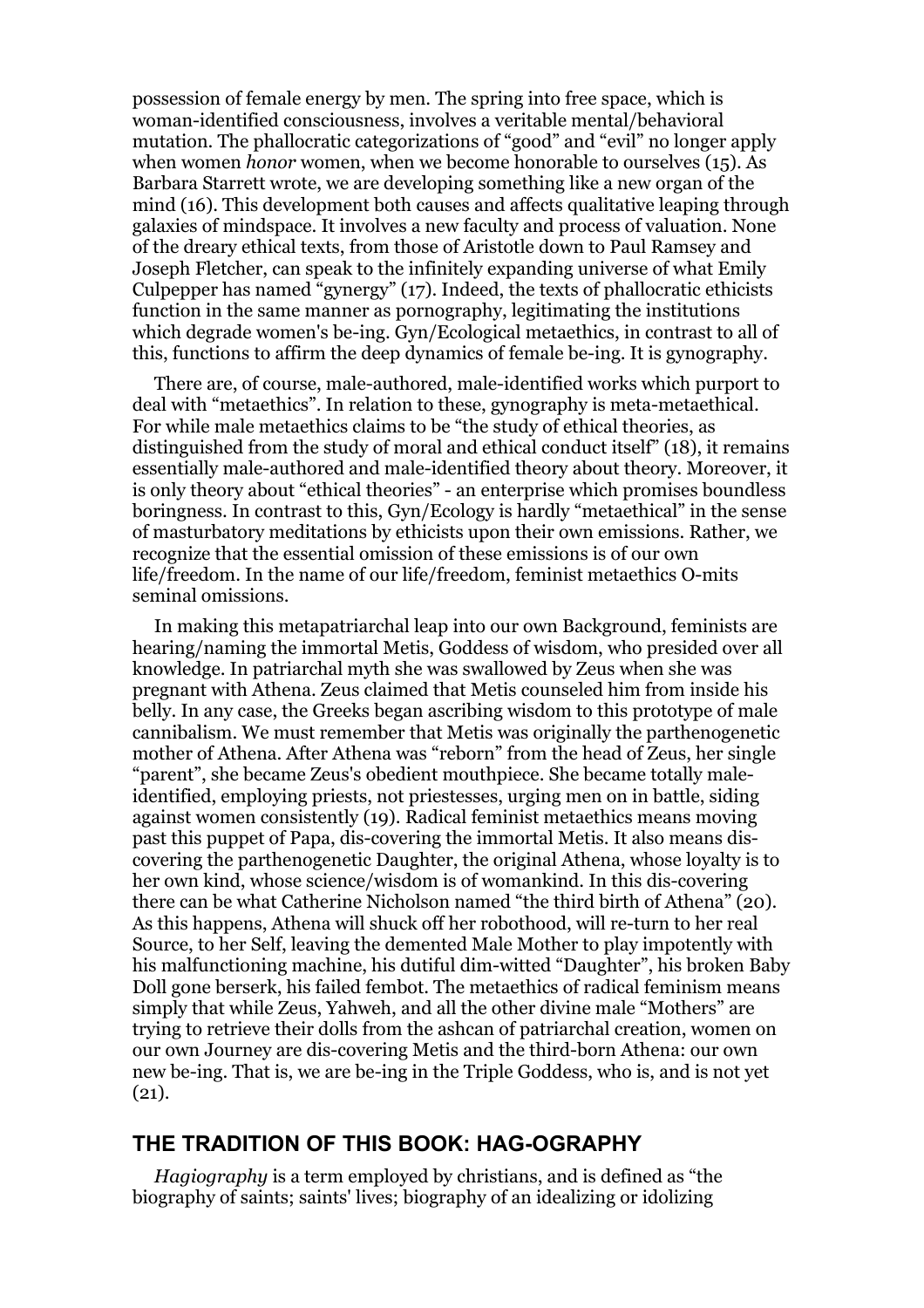character". Hagiology has a similar meaning; it is a "description of sacred writings or sacred persons". Both of these terms are from the Greek *hagios,*  meaning holy.

Surviving, moving women can hardly look to the masochistic martyrs of sadospiritual religion as models. Since most patriarchal writing that purports to deal with women is pornography or hagiography (which amount to the same thing), women in a world from which woman-identified writing has been eliminated are trying to break away from these moldy "models", both of writing and of living. Our foresisters were the Great Hags whom the institutionally powerful but privately impotent patriarchs found too threatening for coexistence, and whom historians erase. *Hag* is from an Old English word meaning harpy, witch. Webster's gives as the first and "archaic" meaning of *hag:* "a female demon: FURY, HARPY". It also formerly meant: "an evil or frightening spirit". (Lest this sound too negative, we should ask the relevant questions: "Evil" by whose definition? "Frightening" to whom?) A third archaic definition of *hag* is "nightmare["\\*.](#page-14-0) (The important question is: Whose nightmare?) *Hag* is also defined as "an ugly or evil-looking old woman". But this, considering the source, may be considered a compliment. For the beauty of strong, creative women is "ugly" by misogynistic standards of "beauty". The look of female-identified women is "evil" to those who fear us. As for "old", ageism is a feature of phallic society. For women who have transvaluated this, a Crone is one who should be an example of strength, courage and wisdom.

For women who are on the journey of radical be-ing, the lives of the witches, of the Great Hags of our hidden history are deeply intertwined with our own process. As we write/live our own story, we are uncovering their history, creating Hag-ography and Hag-ology. Unlike the "saints" of christianity, who must, by definition, be dead, Hags live. Women traveling into feminist time/space are creating Hag-ocracy, the place where we govern. To govern is to steer, to pilot. We are learning individually and together to pilot the time/spaceships of our voyage. The vehicles of our voyage may be any creative enterprises that further women's process. The point is that they should be governed by the witch within – the Hag within.

In living/writing Hag-ography it is important to recognize that those who live in the tradition of the Great Hags will become haggard. But this term, like so many others, must be understood in its radical sense. Although *haggard* is commonly used to describe one who has a worn or emaciated appearance, this was not its original or primary meaning. Applied to a hawk, it means "untamed". So-called obsolete meanings given in Merriam-Webster include "intractable", "willful", "wanton", and "unchaste". The second meaning is "wild in appearance: as a) *of the eyes:* wild and staring b) *of a person:* WILD-EYED". Only after these meanings do we find the idea of "a worn or emaciated appearance". As a noun, *haggard* has an "obsolete" meaning: "an intractable person, especially: a woman reluctant to yield to wooing".

Haggard writing is by and for haggard women, those who are intractable, willful, wanton, unchaste, and, especially, those who are reluctant to yield to wooing. It belongs to the tradition of those who refuse to assume the woes of wooed women, who cast off these woes as unworthy of Hags, of Harpies.

<span id="page-14-0"></span><sup>\*</sup> *Nightmare* is said to be derived from the Middle English terms *night* plus *mare*, meaning spirit. The first definition given in Merriam-Webster is "an evil spirit formerly thought to oppress people during sleep". Another definition is "a hag sometimes believed to be accompanied by nine attendant spirits". For Hags this should be a friendly gathering.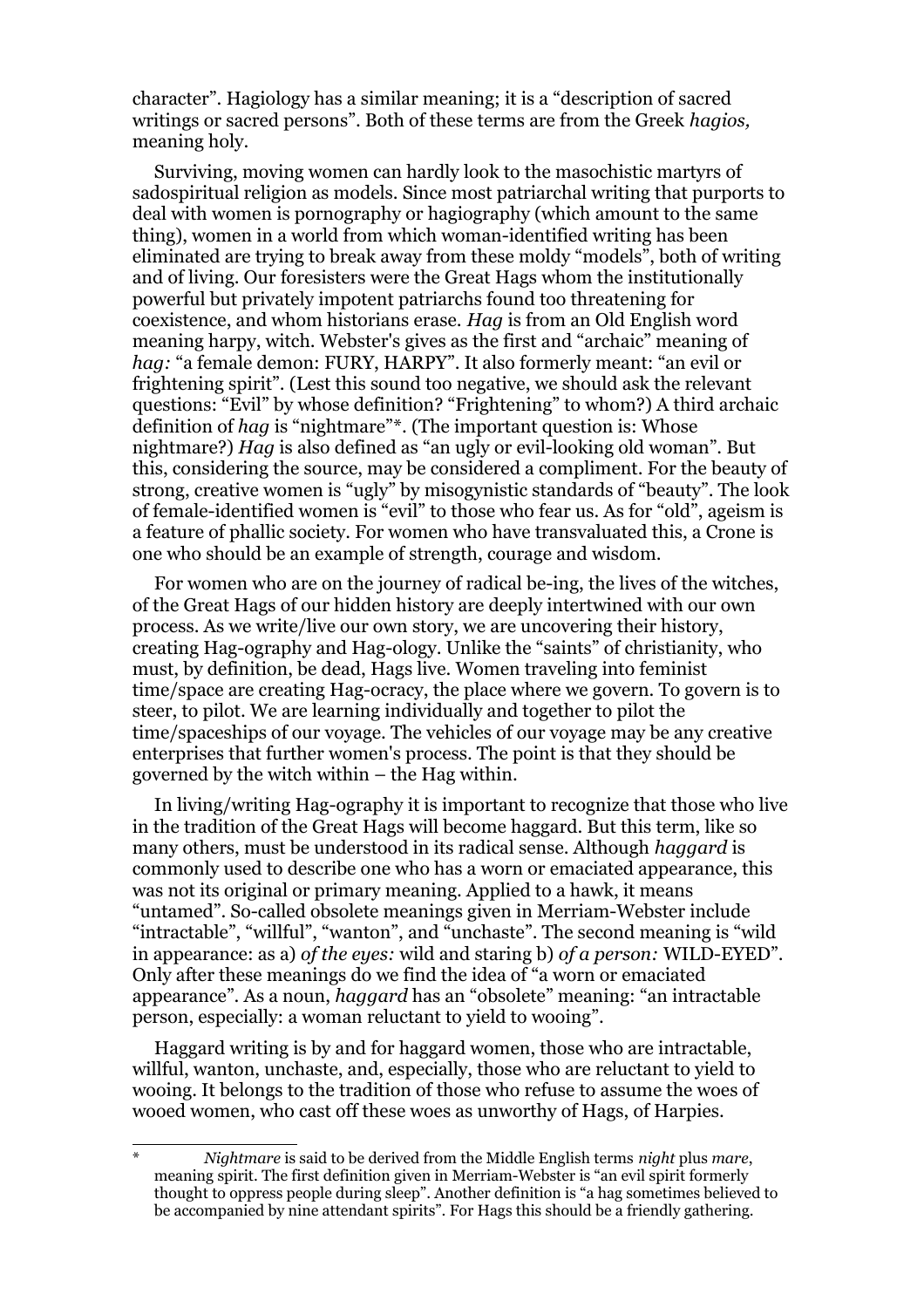Haggard women are not man-wooed. As Furies, women in the tradition of the Great Hags reject the curse of compromise.

The Great Hags of history, when their lives have not been prematurely terminated, have lived to be Crones. Crones are the long-lasting one[s\\*](#page-15-0) (22). They are the Survivors of the perpetual witchcraze of patriarchy, the Survivors of The Burning Time[s†.](#page-15-1) In living/writing, feminists are recording and creating the history of Crones. Women who identify with the Great Crones may wish to call our writing of women's history Crone-ography (23).

It is also appropriate to think of our writing in this tradition as Crone-ology. *Chronology*, generally speaking, means an arrangement (as of data, events) in order of time of occurrence or appearance. In a specific sense, however, it refers to "the classification of archeological sites or prehistoric periods of culture". Since the history of Hags and Crones is truly Prehistoric in relation to patriarchal history – being prior both in time and in appearance – haggard women should consider that our Crone-ology is indeed our chronology. In writing/recording/creating Chrone-ography and in studying our own Prehistoric chronology, we are unmasking deceptive patriarchal history, rendering it obsolete. Women who refuse to be wooed by patriarchal scholarship can conjure the chronicles of the Great Crones, foresisters of our present and future Selves. In Greek mythology, the crow is an oracular bird. Whether or not an etymological connection can be demonstrated, the association between Crones and oracular utterances is natural and obvious. As unwooed women unearth more of our tradition, we can begin to hear and understand our own oracles, which have been caricatured as the "screeching" of "old crows".

Hag-ographers perceive the hilarious hypocrisy of "his" history. At first this may be difficult, for when the whole is hypocrisy, the parts may not initially appear untrue. To put it another way, when everything is bizarre, nothing seems bizarre. Hags are women who struggle to see connections. Hags risk a great deal – if necessary, everything – knowing that there is only Nothing to lose. Hags may rage and roar, but they do not titter.

Webster's defines *titter* as follows: "to give vent to laughter one is seeking to suppress: laugh lightly or in a subdued manner: laugh in a *nervous, affected, or restrained* manner, especially at a high pitch and with short catches of the voice [emphasis mine]". Self-loathing ladies titter; Hags and Harpies roar. Fembots titter at themselves when Daddy turns the switch. They totter when he pulls the string. They titter especially at the spinning of Spinsters, whom they have been trained to see as dizzy dames. Daddy's little Titterers try to intimidate women struggling for greatness. This is what they are made for and paid for. There is only one taboo for titterers: they must never laugh seriously at Father – only at his jokes.

There is nothing like the sound of women really laughing. The roaring laughter of women is like the roaring of the eternal sea. Hags can cackle and roar at themselves, but more and more, one hears them roaring at the reversal that is patriarchy, that monstrous jock's joke, the Male Mothers Club that gives

<span id="page-15-0"></span><sup>\*</sup> The status of Crones is not determined merely by chronological age, but by Croneological considerations. A woman becomes a Crone as a result of Surviving early stages of the Otherworld Journey and therefore having dis-covered depths of courage, strength, and wisdom in her Self.

<span id="page-15-1"></span><sup>†</sup> *The Burning Times* is a Crone-logical term which refers not only to the period of the European witchcraze (the fifteenth, sixteenth, and seventeenth centuries) but to the perpetual witchcraze which is the entire period of patriarchal rule.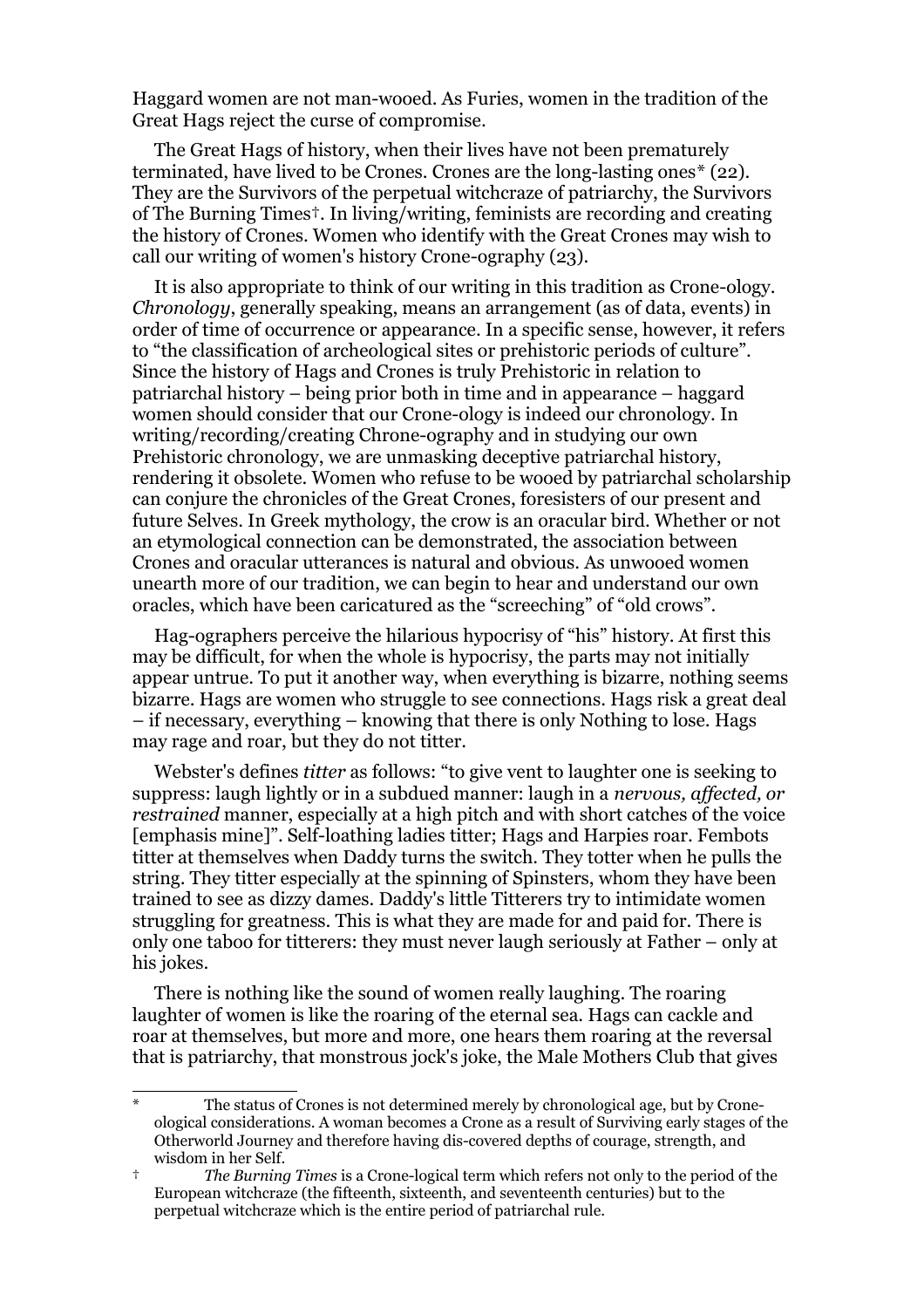birth only to putrefaction and deception. One can hear pain and perhaps cynicism in the laughter of Hags who witness the spectacle of Male Mothers (Murderers) dismembering a planet they have already condemned to death. But this laughter is the one true hope, for as long as it is audible there is evidence that someone is seeing through the Dirty Joke. It is in this hope that this Hagography is written.

## **THE SILENCING OF WOMEN AND SILENT SPRING**

This is an extremist book, written in a situation of extremity, written on the edge of a culture that is killing itself and all of sentient life. The Tree of Life has been replaced by the necrophilic symbol of a dead body hanging on dead wood. The Godfather insatiably demands more sacrifices, and the fundamental sacrifices of sadospiritual religion are female.

The sacrificing of women requires the silencing of women, which takes place in myriad ways, in a maze of ways. A basic pattern of these ways is Self-splitting, which is initiated by the patriarchally powerful and which the victims internalize and continue to practice within the caste of women. Women are silenced/split by the babble of grammatical usage. Subliminal and subtle Self-splitting is achieved by the very pronouns we are trained to use to designate our Selves. Julia Stanley and Susan Robbins have written of the peculiar history of the pronoun *she*, which was introduced into Middle English as a late development. During the Middle Ages, *he* had come to be both the female and the male pronoun. After *she* was introduced, it referred only to females, while *he* became "generic", allegedly including women. This transition in the history of the pronoun *he* was hardly insignificant:

Since the pronoun always designates females – while the male pronoun designates all humans as well as all males, patriarchal language, as manifested in the pronomial system of English, extended the scope of maleness to *include* humanity, while restricting femaleness to "the Other", who is by implication nonhuman. Any speaker internalizing such language unconsciously internalizes the values underlying such a system, thus perpetuating the cultural and social assumptions necessary to maintain the patriarchal power structure. (24)

When women become aware of the manipulable ambiguity of the pronoun *he*, we have perceived only the foreground of grammatical silencing techniques. Just as it would be a mistake to fixate upon the pseudogeneric *man* and assume that terms such as *people* and *person* are "real" generics (a falsehood disclosed by such expressions as "people and their wives") so it is a mistake to fixate upon the third person singular. As Monique Wittig has shown, the pronoun *I* conceals the sexual identity of the speaker/writer. The *I* makes the speaker/writer deceptively feel at home in a male-controlled language. When she uses this pronoun, she may forget that *she* is buried in the false generic *he*. The fact is that the female saying "I" is alien at every moment to her own speaking and writing. She is broken by the fact that she must enter this language in order to speak or to write (25). As the "I" is broken, so also is the Inner Eye, the capacity for integrity of knowing/sensing. In this way the Inner Voice of the Self's integrity is silenced; the external voice babbles in alien and alienating tongues. And when the Self tries to speak out of her true depths, the pedantic peddlers of "correct" usage and style try to drown it in their babble.

Women are silenced/split by the embedding of fears. These contrived and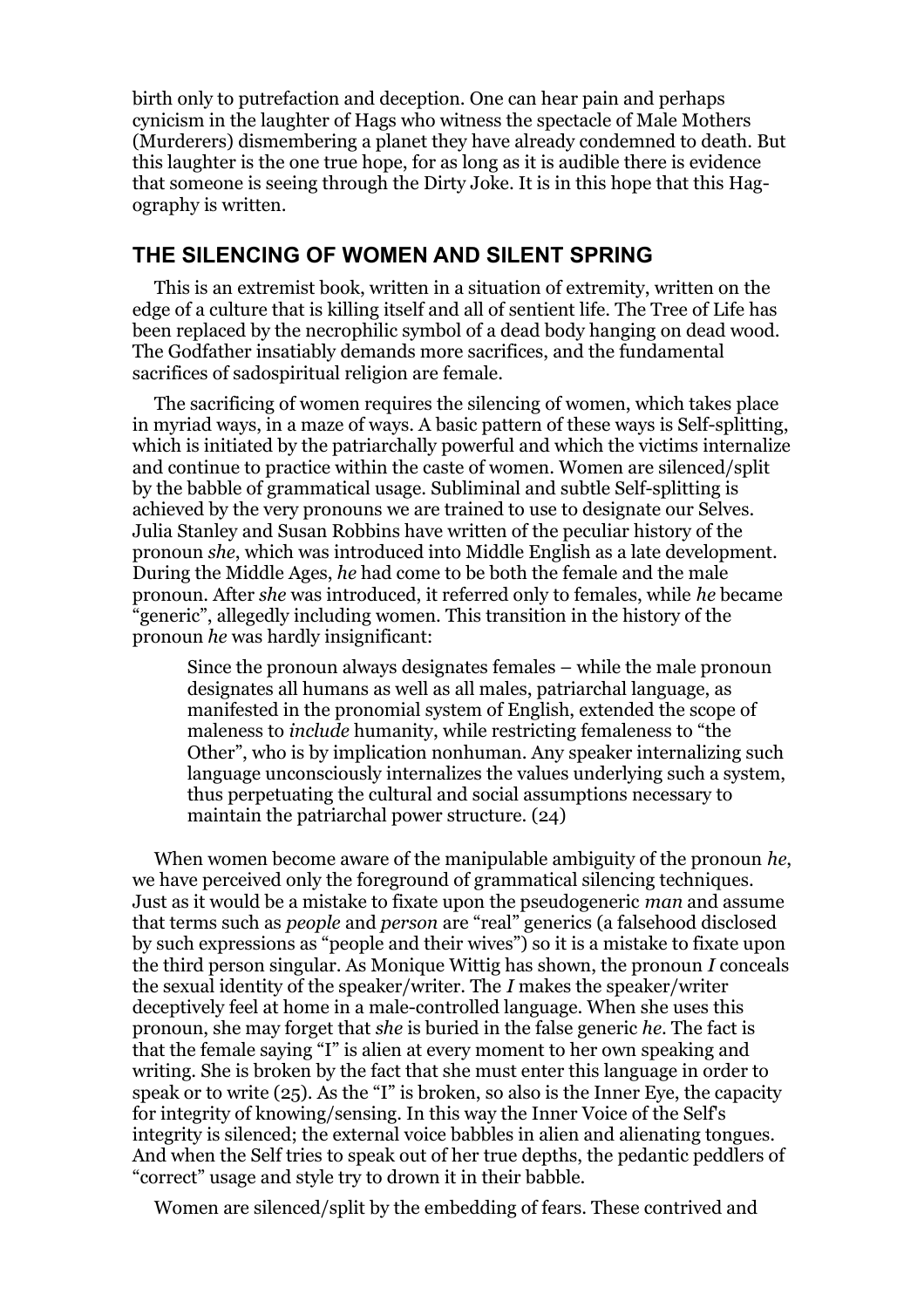injected fears function in a manner analogous to electrodes implanted in the brain of a victim ("patient") who can be managed by remote control. This is a kind of "silent" control (as silent as the pushing of a button). Women may feel that they are free from certain fears ("liberated") and then bend to the unacknowledged power of these fears with mental knee-jerk responses. A brief analysis of responses to a few of these instilled fears should unmask the methods of "silent" control which silence the voices of women's deep Selves, while allowing the "liberated" false selves to babble freely.

For example, the cliché, "She lacks a sense of humor" - applied by men to every threatening woman – is one basic "electrode" embedded just deeply enough into the fearful foreground of women's psyches to be able to conduct female energy against the Self while remaining disguised. The comment is urbane, insidious. It is boring and predictable if seen through, devastating if believed. The problem is that the victim who "sees through" this dirty trick on one level may "believe" the judgment literally on more vulnerable levels. It is perfectly consistent with patriarchal patterns that this device is used especially against the wittiest women, who are dismissed as "sharp-tongued". The Godfather is the Father of Lies and favors the most blatant lies.

In the Land of the Fathers, the more blatant the lie the greater its credibility, for it is then most consistent with the general pattern of bizarre beliefs. Our ability to overcome the power of such particular fear-instilling lies depends upon our ability to discern the pattern of the whole. Gyn/Ecology requires a constant effort to see the innerconnectedness of things. It involves seeing the totality of the Lie which is patriarchy, unweaving its web of deception. Since the totality of the patriarchal Lie is *not* integrity, since it lacks the complexity of real integrity, it tends to fall apart quickly once we see its pattern, once we dare to face "the whole thing". Moreover, since it depends entirely upon the reality which it distorts and demonically reflects, our seeing through patriarchy is at the same time learning to see the Background, our stolen integrity/energy/being.

Once we are attuned to the fact of instilled fears and of how they are used to keep women in line, we can detect the patterns over and over again. As we isolate each fear and examine it, we can see that our overcoming it depends upon seeing it in context: seeing through The Whole Thing. Consider, for example, the instilled fear of becoming like one's mother (matrophobia) (26). Repeatedly we find daughters who repudiate the particular kind of victimization they see in their mothers' lives, only to live and die out an apparently opposite but really only slightly variant form of the same dis-ease (for example, the life of a Cosmo Girl as opposed to that of a staid suburban housewife). Embedded fears of being labeled "sick", "selfish", or "sexless" all function is similar ways. If the victim does not see the pattern, she will react to the particulars by becoming mindlessly "normal", murderously "selfless", moronically "sexy". In these various ways, her Self is silenced.

Fear of the label "lesbian" has driven many into matrimony, mental hospitals, and – worst of all – numbing, dumbing normality. It has driven others into heterosexist "gay pride" protests promoted by and for men, into butch-femme matings modeled on matrimony, into aping the genital fixations of porn peddlers, pimps, priests. Lesbians/Spinsters/Amazons/Survivors can defeat the embedded fears only by acknowledging the total context of deception plotted by the male supremacist script-writers. Spinning, A-mazing, Surviving is coming out of the shadows into a fullness of light which reduces the "spotlights" of the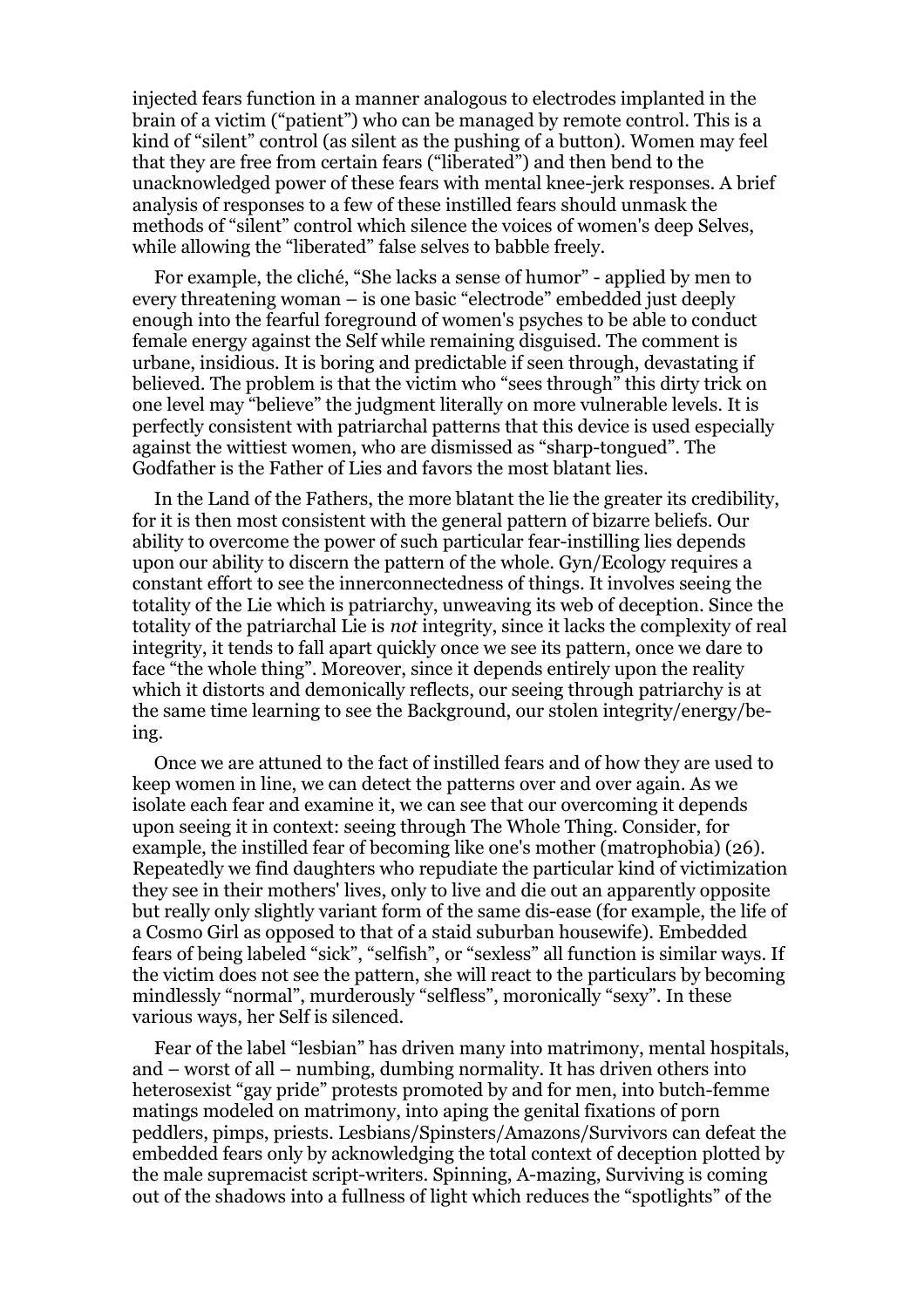fathers' fixations to invisibility/impotence. In her own light the Self sees/says her own light/insight. She sees through the lurid male masturbatory fantasies about made-up "lesbians" who make out in *Playboy* for men's amusement. The Self expels them, together with other embedded "seminal ideas". Images of the macho female prison guard, the "rejected" old maid, the bad mother, the "happy" bunny-bride, the Totaled Woman – all are interconnected implanted fears that can be silenced only when women dare to see the connections among them and to see/name our Selves.

Overcoming the silencing of women is an extreme act, a sequence of extreme acts. Breaking our silence means living in existential courage. It means discovering our deep sources, our spring. It means finding our native resiliency, springing into life, speech, action. Many years ago Rachel Carson published her book *Silent Spring*. She was an early prophet foretelling ecological disaster. Her book was greeted with noise and babel but despite the awards and praise, essentially it received the silent treatment. Like the mythic Cassandra, who was cursed by Apollo ("the god of truth") to be disbelieved when she prophesied truth, Rachel Carson, whose credibility was weakened by her sex, was greeted with superficial attention and deep inattentiveness. Ecologists today still deny her recognition, maintaining dishonest silence (27). Meanwhile the springs are becoming more silent, as the necrophilic leaders of phallotechnic society are carrying out their programs of planned poisoning for all life on the planet.

I am not suggesting that women have a "mission" to save the world from ecological disaster. I am certainly not calling for female Self-sacrifice in the male-led cause of "ecology". I am affirming that those women who have the courage to break the silence within our Selves are finding/creating/spiraling a new Spring. This Spring within and among us makes be-ing possible, and makes the process of integrity possible, for it puts us in touch with the intuition of being which Jan Raymond has called the intuition of integrity (28). This intuitive, dynamic integrity enables us to begin seeing through the mad reversals which have been our mindbindings. It empowers us to question the sacred and secular "texts" which have numbed our brains by implanting "answers" before we had a chance to question and to quest. Our dis-covery of the Spring within us enables us to begin asking the right questions. There is no other way to begin. The hope which springs when women's deep silence – the silence that breaks us – is broken is the hope of saving our Selves, of delivering our Selves from the Sins of the Fathers and moving on from there. Since this Spring of women's be-ing is powerfully attractive to our own kind (womankind), we communicate it even without trying. Thus by breaking the imposed silence we help to spring other prisoners of patriarchy whose biophilic tendencies have not been completely blighted and blocked. The point is not to save society or to focus on escape (which is backward-looking) but to release the Spring of be-ing. To the inhabitants of Babel, this Spring of living speech will be unintelligible. If it is heard at all, it will be dismissed as mere babble, as the muttering of mad Crones. So much the better for the Crones' Chorus. Left undisturbed, we are free to find our own concordance, to hear our own harmony, the harmony of the spheres.

## **THE PURPOSE, THE METHOD, THE STYLE OF THIS BOOK**

Writing this book is participating in feminist process. This is problematic. For isn't a book by its definition a "thing", an objectification of thinking/imagining/speaking? Here is a book in my hands: fixed, solid. Perhaps – hopefully – its author no longer wholly agrees with it. It is, at least partially,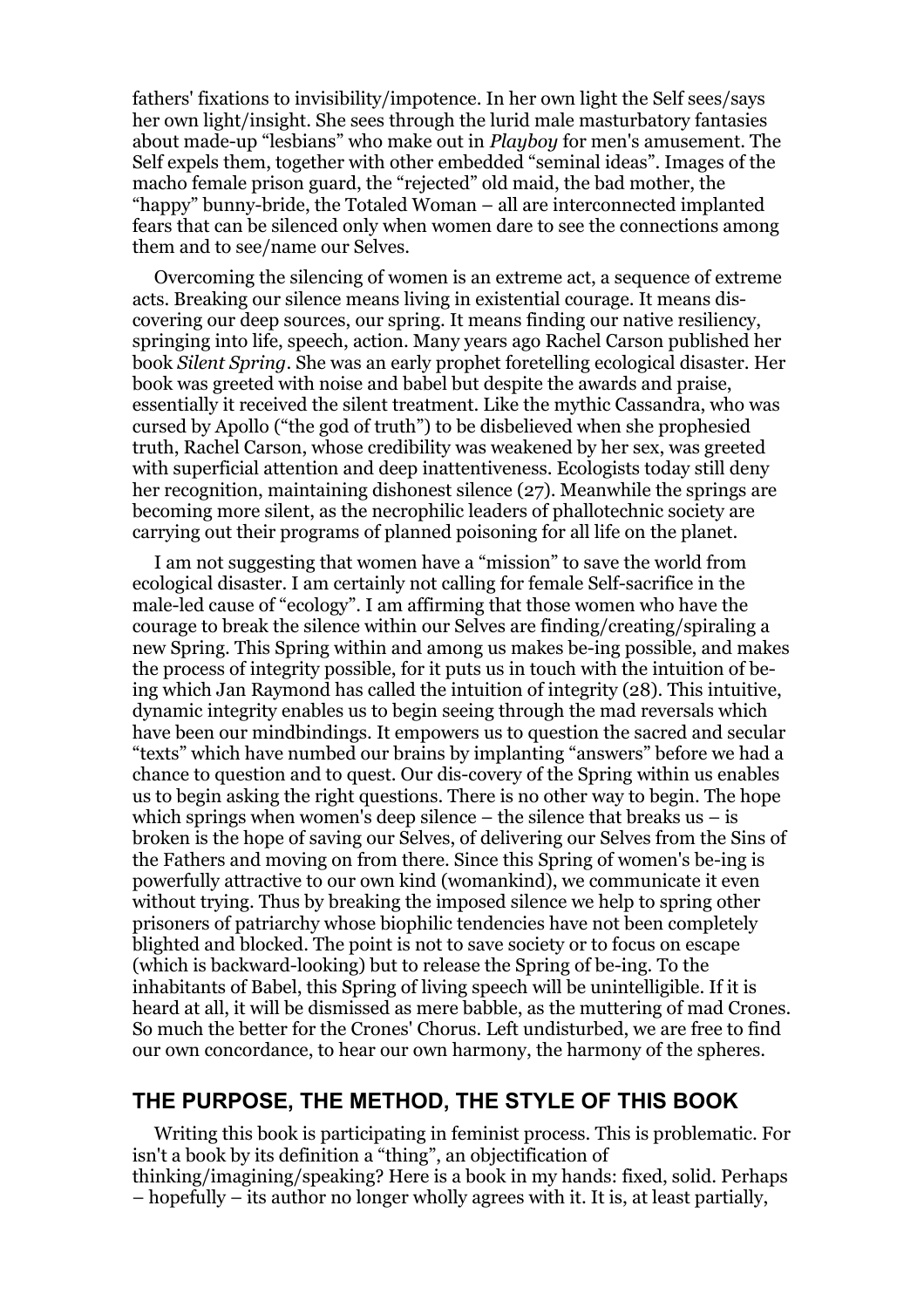her past. The dilemma of the living/verbing writer is real, but much of the problem resides in the way books are perceived. If they are perceived/used/idolized as Sacred Texts (like the bible or the writings of chairman Mao), then of course the idolators are caught on a wheel that turns but does not move. They "spin" like wheels on ice  $-$  a "spinning" that in no way resembles feminist process.

We cannot avoid this static kind of "spinning wheel" by becoming antiliterate, anti-cerebral. "Feminist" anti-intellectualism is a mere reaction against moronizing masculinist education and scholarship, and it is a trap. We need creative crystallizing in the sense of producing works – such as books. Like crystal balls, Glowing Globes, these help us to foretell the future and to dis-cover the past, for they further the process itself by transforming the previously unknown into that which we explicitly know, and therefore can reflect upon, criticize. Thus they spark new visions. This creative crystallizing is a translation of feminist journeying, of our encounters with the unknown, into a chrysalis (29). This writing/metamorphosing/spinning is itself part of the journey, and the chrysalis – the incarnation of experience in words – is a living, changing reality. It is the transmission of our transitions. Feminist process must become sensible (in actions, speech, works of all kinds) in order to become. The journey requires the courage to create, that we may learn from lucid criticism, that we may re-member the dismembered body of our heritage, that we may stop repeating the same mistakes. Patriarchal erasure of our tradition forces us to relearn what our foresisters knew and to repeat their blunders.

The warped mirror image of creative Hag-ography is standard patriarchal scholarship, which merely re-searches and re-covers "women's history". Insofar as this book is true to its original impulse, it is a written rebuttal of the rite of right re-search. It is part of the metapatriarchal journeying of women. Hopefully, it will not merely "survive" as a thing, a noun, but will spin as a very, as a gynocentric manifestation of the Intransitive Verb.

Elsewhere I have advocated committing the crime of Methodicide, since the Methodolatry of patriarchal disciplines kills creative thought (30). The acceptable/unexceptional circular reasonings of academics are caricatures of motion. The "products" are more often than not a set of distorted mirrors, made to seem plausible through the mechanisms of male bonding. On the boundaries of the male-centered universities, however, there is a flowering of womancentered thinking. Gynocentric Method requires not only the murder of misogynistic methods (intellectual and affective exorcism) but also ecstasy, which I have called *ludic cerebration*. This is "the free play of intuition in our own space, giving rise to thinking that is vigorous, informed, multidimensional, independent, creative, tough". It arises from the lived experiences of be-ing. "Be-ing is the verb that says the dimensions of depth in all verbs, such as intuiting, reasoning, loving, imaging, making, acting, as well as the couraging, hoping, and playing that are always there when one is really living" (31).

Gynocentric writing means risking. Since the language and style of patriarchal writing simply cannot contain or carry the energy of women's exorcism and ecstasy, in this book I invent, dis-cover, re-member. At times I make up words (such as *gynaesthesia* for women's synaesthesia). Often I unmask deceptive words by dividing them and employing alternate meanings for prefixes (for example, *re-cover* actually says "cover again"). I also unmask their hidden reversals, often by using less known or "obsolete" meanings (for example, *glamour* as used to name a witch's power). Sometimes I simply invite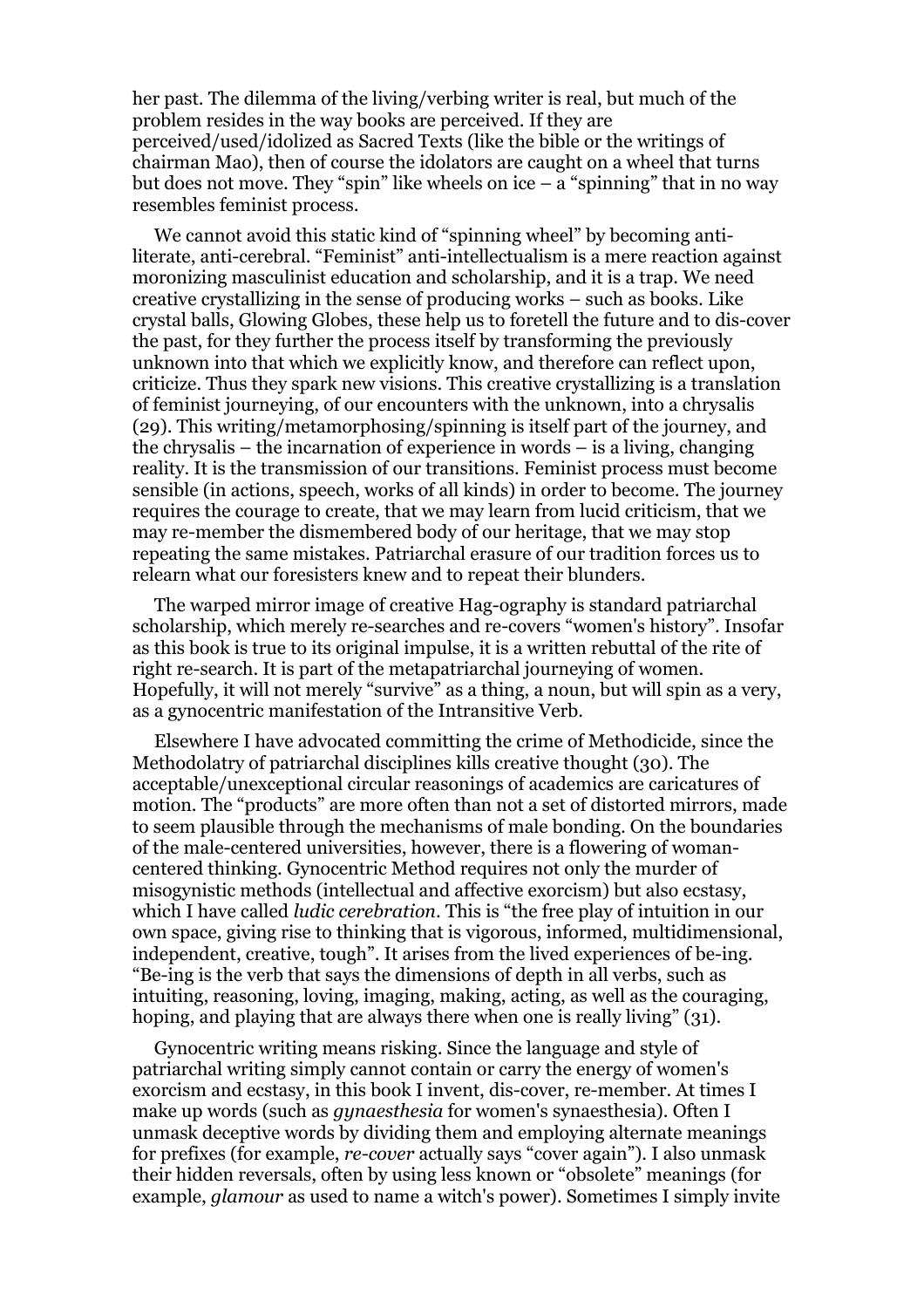the reader to listen to words in a different way (for example, *de-light*). When I play with words I do this attentively, deeply, paying attention to etymology, to varied dimensions of meaning, to deep Background meanings and subliminal associations. There are some woman-made words which I choose not to use for various reasons. Sometimes I reject words that I think are inauthentic, obscuring women's existence and masking the conditions of our oppression (for example, *chairperson*) (32). In other cases my choice is a matter of intuitive judgment (for example, my decision not to use *herstory*[\)\\*.](#page-20-0)

At times I have been conscious of breaking almost into incantations, chants, alliterative lyrics. At such moments the words themselves seem to have a life of their own. They seem to want to break the bonds of conventional usage, to break the silence imposed upon their own Backgrounds. They become palpable, powerful, and it seems that they are tired of allowing me to "use" *them* and cry out for a role reversal [2.](#page-20-1) I become *their* mouthpiece, and if I am not always accurate in conveying their meanings, that is probably because I haven't yet learned to listen closely enough, in the realm of the labyrinthine inner ear.

Another delicate area has been the use of pronouns, especially the choice between *we* and *they* to refer to women. Elsewhere I have stressed the importance of the pronoun *we* and avoided the "objective" *they*. Obviously, there are times when the use of *we* would be absurd – for example, when referring to the women of ancient Greece. However, there are other instances when I have to play pronoun usage by ear. As the Journey progresses, and as the extent of the risk of radical feminism becomes more evident, it becomes clear that there are women, including some who would describe themselves as "feminists", with whom I do not feel enough identification to warrant the pronoun *we*. Sometimes, since the ambiguity about whether to use *we* or *they* is not clearly resolvable, there are difficult choices. Since pronouns are profoundly personal and political, they carry powerful messages. Despite the fact that many writers and readers ignore this pronomial power, subliminal clues are transmitted and received. At times my choice of *we* or *they* is a means of realizing my identification with, or separation from, certain roles and behaviors. At other times I use these pronouns interchangeably in reference to the same subject out of a sense of balance which is simply "playing by ear".

My use of capitalization is "irregular", conforming more to my meaning that to standard usage. For example, I consistently capitalize *Spinster*, just as one normally capitalizes *Amazon*. I capitalize *Lesbian* when the word is used in its woman-identified (correct) sense, but use the lower case when referring to the male-distorted version reflected in the media[3.](#page-20-2) *Self* is capitalized when I am

<span id="page-20-0"></span><sup>\*</sup> I prefer the power of the term *Prehistory* to name the prior importance of the interconnected significant events of women's living and dying. *Her-story*, I think, shortcircuits the intent of radical feminism by implying a desire to parallel the record of men's achievements. It fails because it imitates male *history*. Inherently, it has an "odor" of mere reactive maneuvering, which is humiliating to women. It conveys an image of history's junior partner. The point is not simply that this term is "etymologically incorrect". It is enlightening to compare this term with such woman-made constructs as *man-ipulated* or *the/rapist*, which are also "incorrect", but do succeed in targeting/humiliating the *right* objects.

<span id="page-20-1"></span><sup>2</sup> They appear also to want to break the silence of silent reading, demanding to be read out loud. Attentive journeyers of this book will notice that this is most likely to happen in the course of the First and Third Passages.

<span id="page-20-2"></span><sup>3</sup> I prefer to reserve the term *Lesbian* to describe women who are woman-identified, having rejected false loyalties to men on all levels. The terms *gay* or *female homosexual*  more accurately describe women who, although they relate genitally to women, give their allegiance to men and male myths, ideologies, styles, practices, institutions, and professions.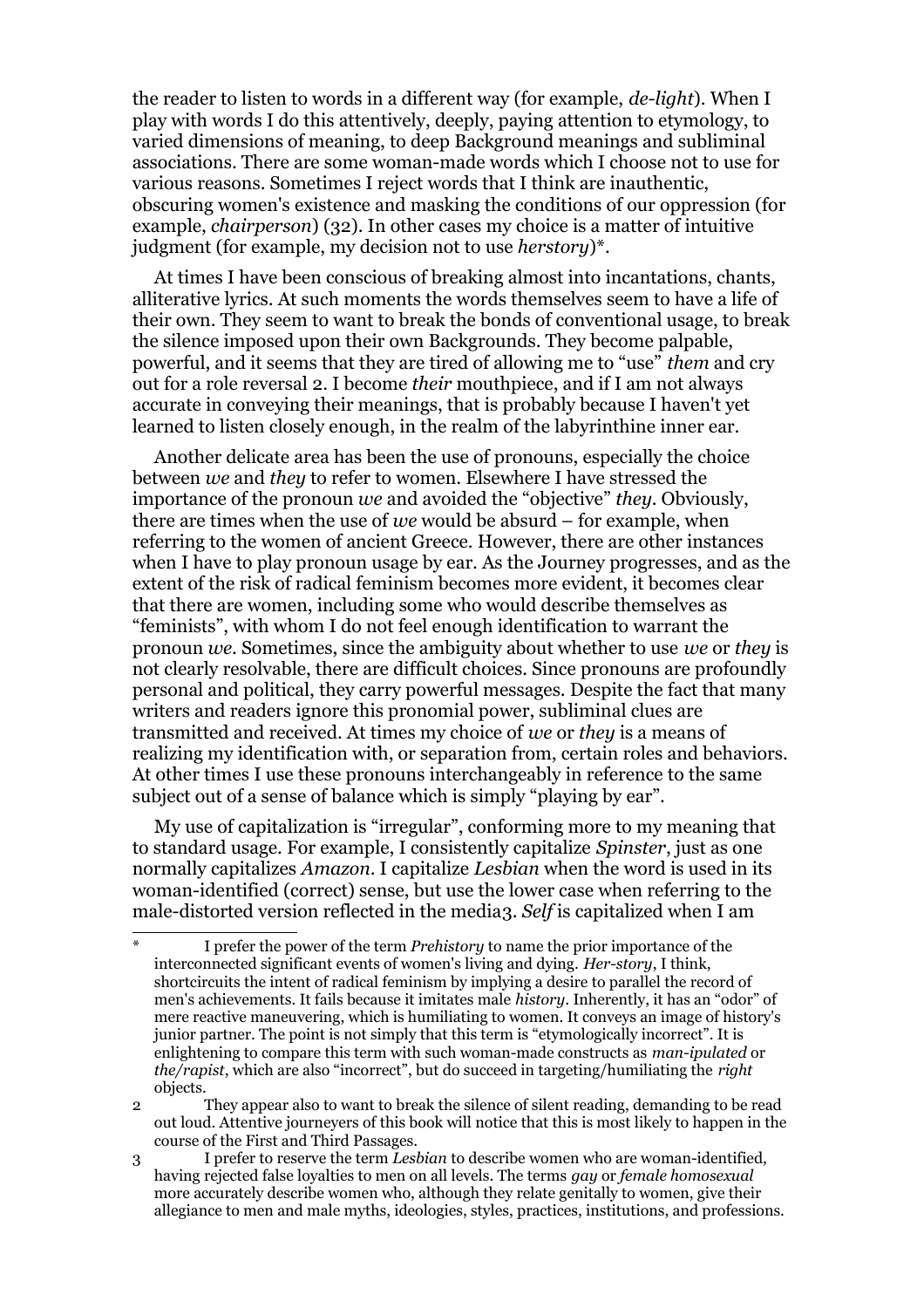referring to the authentic center of women's process, while the imposed/internalized false "self", the shell of the Self, is in lower case. In writing of the deep *Background* which is the divine depth of the Self, I capitalize, while the term *foreground*, referring to surface consciousness, generally is not capitalized. I have not created or followed rigid rules about this matter, but simply have tried to convey meaning accurately/forcefully. Thus, when I write *State of Possession*, the capitals are meant to convey that this is not only an individual or internal condition, but a kind of society. At times I choose *not* to capitalize when this would be required by standard usage. The reader will see what I mean when she encounters such an expression as *the patriarchal god* (as contrasted with *The Godfather*). I have no need to consistently capitalize *christian* or *god*, being much more inclined to capitalize *Crone* or *Goddess*. This is obviously a matter not only of "taste" but of evaluation. I generally do not bother to change proper names which are conventionally capitalized. Thus I relegate such cases as the terms *Apollo, Christ* and *Zeus* to their conventional upper cases. One could spend too much energy worrying about such matters. As Gertrude Stein remarked:

*Sometimes one feels that Italians should be with a capital and sometimes with a small letter, one can feel like that about almost anything. (33)*

I do not generally put the terms feminine and masculine in quotation marks. I use both of these terms to refer to roles/stereotypes/sets of characteristics which are essentially distorted and destructive to the Self and to her process and environment (34). Thus, if the terms feminine and masochist are used synonymously this has nothing to do with the deep reality of the female Self, but with patriarchally imposed, Self-denying masks.

These is also the matter of the use of sources. The primary sources of this book are women's experiences, past and present. Its secondary sources are male-authored texts from many "fields". I use the latter in various ways. Sometimes I use them to expose their limitations, to display and exorcise their deceptions. Sometimes I use them as springboards. At all times I am acutely aware that most of these books and articles were written at the expense of women, whose energies were drained and ideas freely and shamelessly taken over. The following "acknowledgments" from Edwin Newman's Strictly Speaking are slightly more obvious than the average, but convey the typical situation:

This book is dedicated to my wife and daughter. My wife's contributions have been so many and so varied that it is not possible to list them. There would be no book without her. My daughter supplied many suggestions, much encouragement, and through the years, tolerance of my kind of humor above and beyond the call of duty. Jeanette Hopkins provided the impetus for the book and edited it. Carol Bok did the typing and the research. To both of them my deep thanks. Mary Heathcote was the invaluable copy editor. (35)

As Andrée Collard has said of male authors: "He not only copies her ideas; he also holds the copy-right" (36). Finally, I must add that in using male sources, at no point have I acted in the position of "disciple" citing an authority. I have tried, righteously, to use the materials available to me under the prevailing conditions, deploring, as scholars should, the necessity for resorting to such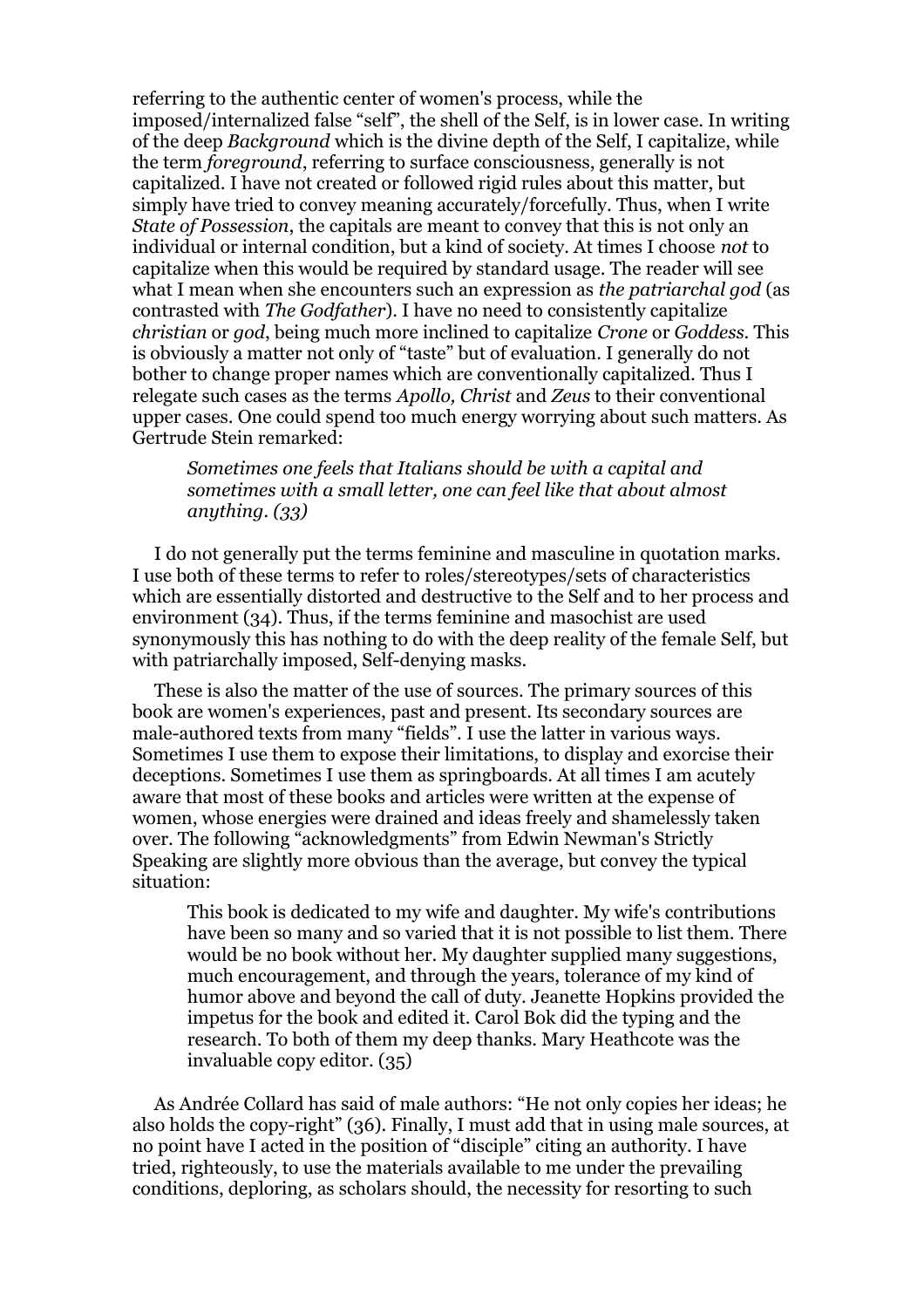secondary re-sources.

### **NAMING THE ENEMY**

This will of course be called an "anti-male" book. Even the most cautious and circumspect feminist writings are described in this way. The cliché is not only unimaginative but deadeningly, deafeningly, deceptive – making real hearing of what radical feminists are saying difficult, at times even for ourselves. Women and our kind – the earth, the sea, the sky – are the real but unacknowledged objects of attack, victimized as The Enemy of the patriarchy – of all its wars, of all its professions. There are feminist works which provide abundant examples of misogynistic statements from authorities in all "fields", in all major societies, throughout the millennia of patriarchy (37). Feminists have also written at length about the actual rapist behavior of professionals, from soldiers to gynecologists (38). The "custom" of widow-burning (*suttee*) in India, the Chinese ritual of footbinding, the genital mutilation of young girls in Africa … the massacre of women as witches in "Renaissance" Europe, gynocide under the guise of American gynecology and psychotherapy – all are documented facts accessible in the tomes and tombs (libraries) of patriarchal scholarship (39). The contemporary facts of brutal gang rape, of wife-beating, of overt and subliminal psychic lobotomizing – all are available (40).

What then can the label *anti-male* possibly mean when applied to works that expose these facts and invite women to free our Selves? The fact is that the labelers do not intend to convey a rational meaning, not to elicit a thinking process, but rather to block thinking. They do intend the label to carry a deep emotive message, triggering implanted fears of all the fathers and sons, freezing our minds. For to write an "anti-male" book is to utter the ultimate blasphemy.

Thus women continue to be intimidated by the label *anti-male.* Some feel a false need to draw distinctions, for example: "I am anti-patriarchal, but not antimale". The courage to be logical – the courage to name – would require that we admit to ourselves that males and males only are the originators, planners, controllers, and legitimators of patriarchy. Patriarchy is the homeland of males: it is the Father Land; and men are its agents. The primary resistance to consciousness of this reality is precisely described in *Sisterhood Is Powerful*: "Thinking that our man is the exception, and, therefore, we are the exception among women" (41). It is in the interest of men (as men in patriarchy perceive their interest) and, in a superficial but Self-destructive way, of many women, to hide this fact, especially from themselves.

The use of the label is an indication of intellectual and moral limitations. Despite all the evidence that women are attacked as projections of The Enemy, the accusers ask sardonically: "Do you really think that *men* are the enemy?" This deception/reversal is so deep that women – even feminists – are intimidated into Self-deception, becoming the only Self-described oppressed who are unable to name their oppressor, referring instead to vague "forces", "roles", "stereotypes", "constraints", "attitudes", "influences". This list could go on. The point is that no agent is named – only abstractions.

The fact is that we live in a profoundly anti-female society, a misogynistic "civilization" in which men collectively victimize women, attacking us as personifications of their own paranoid fears, as The Enemy.Within this society it is men who rape, who sap women's energy, who deny women economic and political power. To allow oneself to know and name these facts is to commit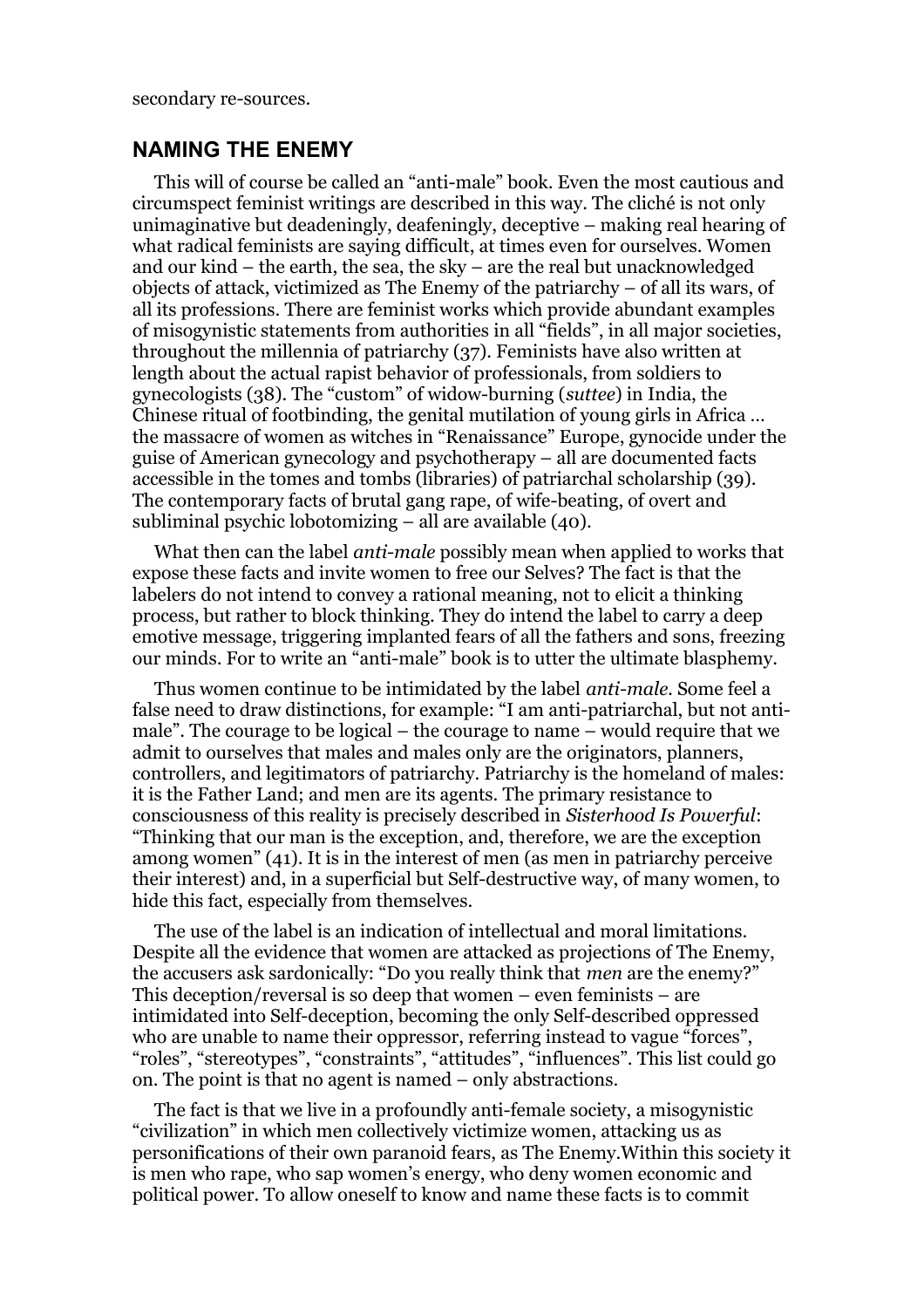anti-gynocidal acts. Acting in this way, moving through the mazes of anti-female society, requires naming and overcoming the obstacles constructed by its male agents and token female instruments. As a creative crystallizating of the movement beyond the State of Patriarchal Paralysis, this book is an act of Dispossession; and hence, in a sense beyond the limitations of the label *anti-male*, it is absolutely Anti-androcrat, A-mazingly Anti-male, Furiously and Finally Female.

### **THE CHART OF THIS VOYAGING/WRITING**

In traditional accounts (Eastern and Western) of the Otherworld Journey there are gates through which the soul must pass. The soul is obliged to say the correct words in order to pass the wardens at each Passage (42). I have already suggested that in women's metapatriarchal Otherworld Journeying the wardens are the demonic powers of patriarchy, which assume ghostly forms (that is, are difficult to perceive) and function as noxious gases. Women who are able to name our Selves are thereby empowered to name the demons at each Passage. When we say their names, they  $-$  in effect  $-$  drop dead. To put it another way, the gases drop down (condense) into a merely messy puddle.

These warden-demons can be seen as personifications of the Eight Deadly Sins of the Fathers. It is significant that in the traditional listing of the "Deadly Sins", Deception is not usually named. This nonnaming is an indicator of the pervasive deceptiveness of male-constructed "morality", which does not name its own primary Deadly Sin. Deception is in fact all-pervasive. It keeps us running in senseless circles. It sedates and seduces our Selves, freezing and fixing Female Process, enabling the fathers to feed upon women's stolen energy. The Paternal Parasites hide their vampirizing of female energy by deceptive posturing, which takes the form of Processions (religious, military, judicial, academic, etc).

For this reason, I choose to use the term *Processions* to name the deception of the fathers. At every turn, the Voyagers of this book encounter Processions of Demons wearing multiform masks. We exorcise them, expelling their deceptions from our minds, ousting these obstacles to our Ecstatic Process. Processions both display and disguise the Deadly Sins of the Fathers. The deception they engender glues the Sins into conglomerates, reversing them, representing them as Virtues.

The following list, which not accidentally may resemble a sort of incantation, is a new naming of the Eight Deadly Sins of the Fathers. Although any listing is necessarily linear, it is clear that these malfunctions (Male-Functions) are interconnected, that they feed into each other.

#### *Processions*

The basic Sin of Phallocracy is *deception* – the destruction of process through patriarchal processions, which are frozen mirror images of Spinning Process.

#### *Professions*

Deadly *pride* is epitomized in patriarchal professions, which condense the process of know-ing into an inert and mystifying thing ("body of knowledge").

#### *Possession*

Androcratic *avarice* is demonic possession of female spirit and energy, accomplished not only through political and economic means, but, more deeply,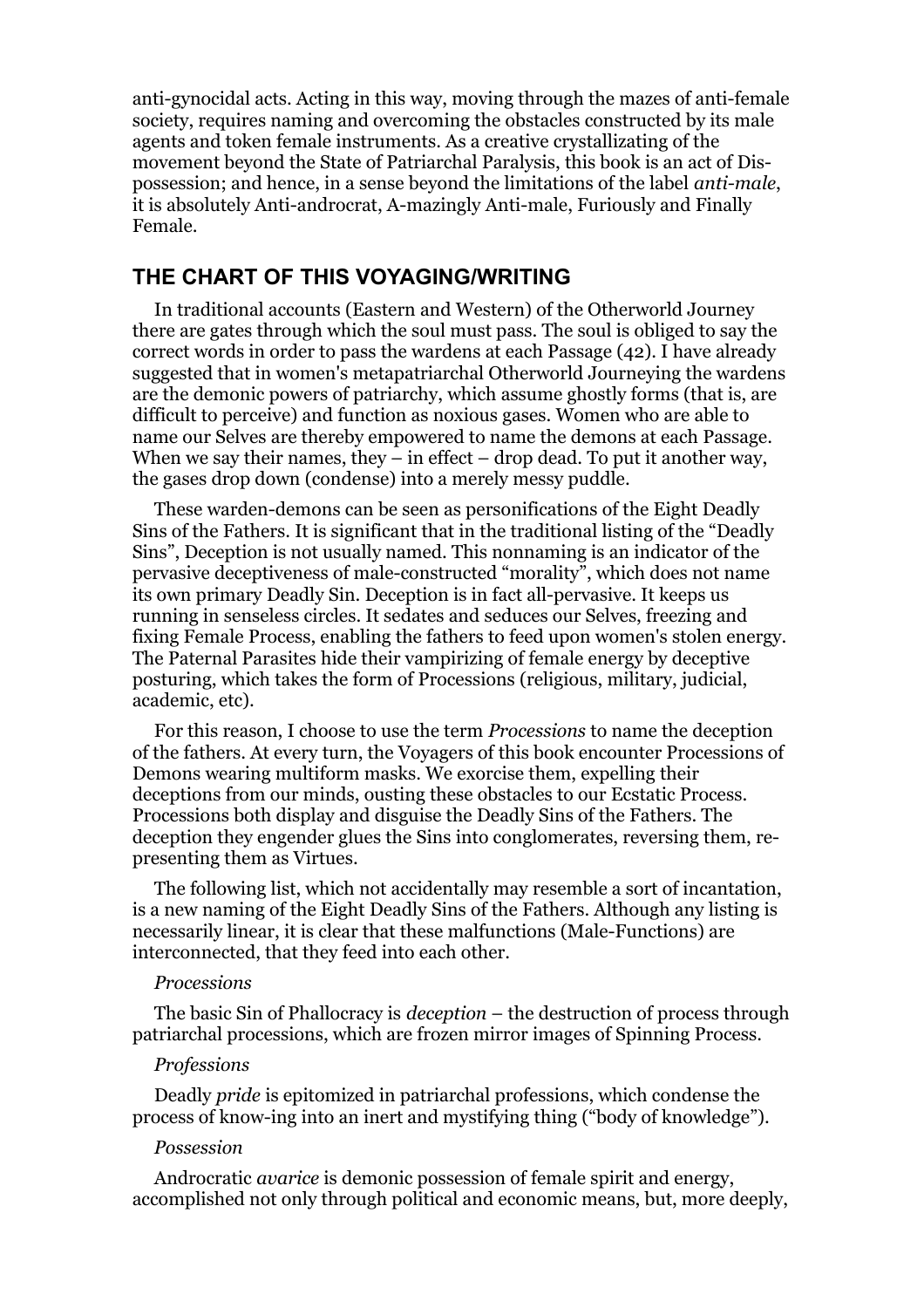#### through male myth.

#### *Aggression*

The malevolence of male violence (which is, in fact, usually dispassionate) is misnamed *anger*, masking the fact that women are The Enemy against whom all patriarchal wars are waged, and muting righteous female anger.

#### *Obsession*

Male *lust* specializes in genital fixation and fetishism, reflecting a broken integrity of consciousness, generating masculine and feminine role constructs legitimated by sadospiritual religion.

#### *Assimilation*

Gynocidal *gluttony* expresses itself in vampirism/cannibalism – feeding upon the *living* flesh, blood, spirit of women, while tokenism disguises the devastation of the victims.

#### *Elimination*

Misogynist *envy* tends inherently toward the elimination of all Self-identified women, accomplishing this end through the re-conception/re-forming of some women into Athena-like accomplices.

#### *Fragmentation*

Patriarchal *sloth* has enslaved women, whose creativity is confined by mandatory menial labor and by deceptively glorified subservient social activities, resulting in "busy" and enforced feminine sloth.

Each of these Sins of the Fathers is more than a sum of abstractions. Each is incarnated in the institutions of patriarchy and in those who invent, control, and legitimate these institutions. Thus women's journey of Self-centering becoming, passing through the "gates of god" which block us from our own Background, means confronting these deceptive incarnations/demons, naming them and naming their games.

Our Journeying past these watchful wardens is not linear. A-mazing their mazes involves spinning through them, at multiple times in multiple ways. Since their names are legion, there is not one simple once-and-for-all name for the demons. Their lecherous litanies are like passages of Unholy Scripture which they repeat over and over again, and which have many levels of deception, not perceptible all at once. They become more perceptible as we learn to name our Selves, become our Selves, more adequately. Concomitant with the a-mazing struggle, which is exorcism, is the ecstatic process of Spinsters dis-covering the labyrinth of our own unfolding/becoming. Passing through the male-made mazes is not simply a preliminary lap of the journey. It makes way for and accompanies the Ecstatic Labyrinthine Journey of Survivors.

In this book I will chart/describe this a-mazing and spinning voyage. That is, I will write about fundamental "blind alleys" of the masters' maze, which hide the Passages of the Labyrinthine Way of Ecstasy. I will be concerned with discovering the fathers' Processions and with breaking away from them. The Voyage will involve encounters with the other seven Deadly Sins/Demons as well. These encounters are recurrent and in random order, as the Demons appear and re-appear at various points, attempting to block our way.

The Voyage of this book moves through three Passages. As the terrain changes so also does the style of the explorer, her movement, her language. In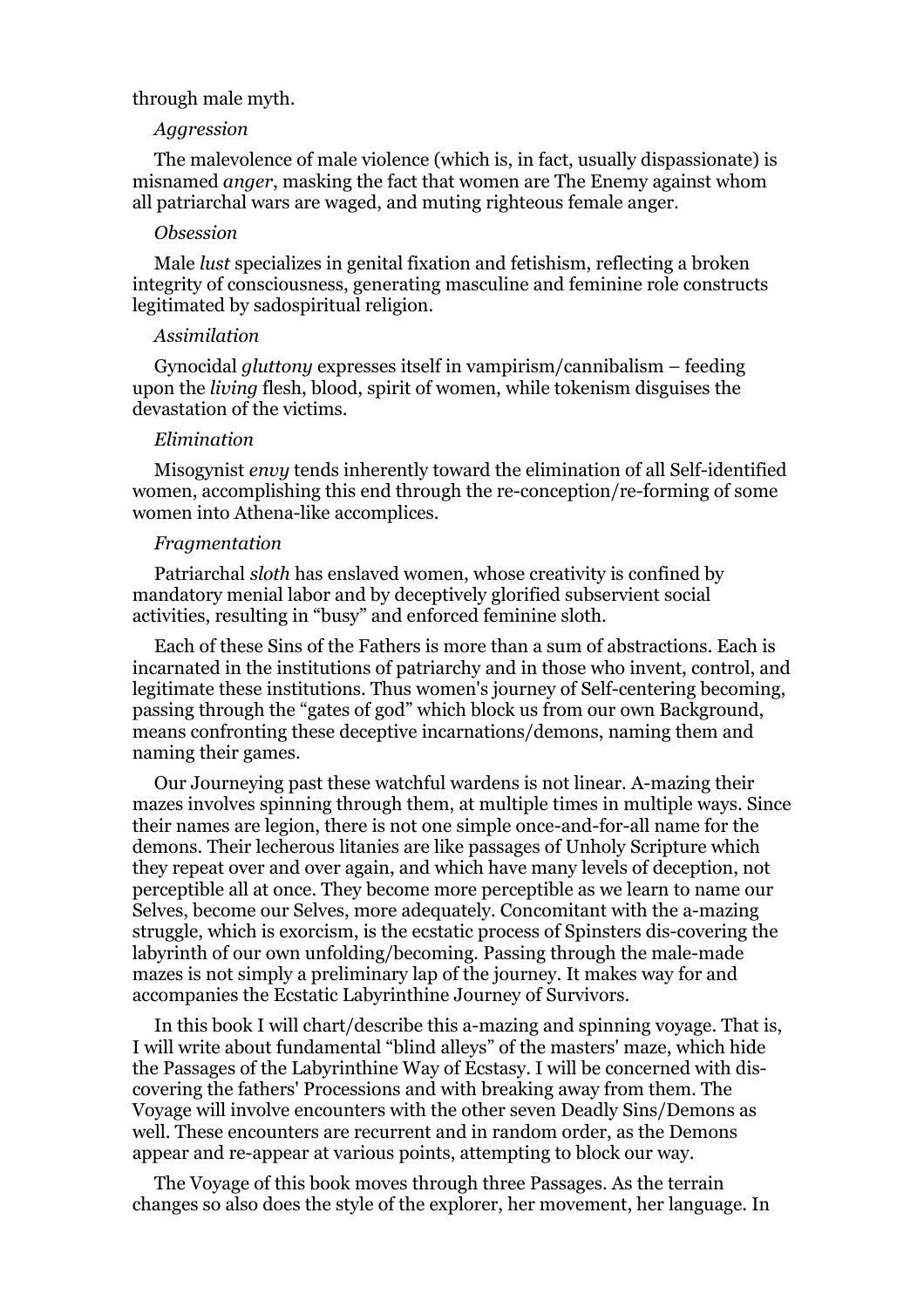the First Passage there is an exuberance of dis-covery as the Voyager breaks through the barriers of obsolete myths which block vision. There is the constant surprise of seeing what is on the other side of the hill and on all sides as the scope of vision broadens and deepens.

In The Second Passage there is a soberness and focused attention as the Explorer encounters the Unnatural Enemies of Female Be-ing in their multiple postures of Indecent Exposure. There is a focused intensity as she marks the snares laid by the deadly game trappers, analyzing the archetypal atrocities in order to unmask the lethal intent of the death dealers.

In The Third Passage, having perceived the *intent* of the gynocidal gamesters, she moves deeper into the Otherworld – which is her own time/space. Her style reflects her new-found capacity to recognize their intent in its seemingly innocent and chillingly familiar manifestations (their chivalry, their help, their care, their art, their romance, their respect, their rewards, their blessings, their love). This new knowing – her Beatific Vision – encourages her to invent new modes of Be-ing/Speaking, which are Spooking, Sparking, Spinning.

My charting and describing are inspired by many foresisters. Since all who have embarked on this journey are "contemporaries" in the only sense that matters, the century or span of decades measured by patriarchal time in which "his" history places each of us is far less relevant than our own network of communication. All women who define our own living, defying the deception of patriarchal history, are journeying. We belong to the same time we are foresisters to each other.

Here, in this volume, my charting and describing is inspired in a particular way by the words of one foresister, Virginia Woolf, who in her profoundly antipatriarchal book, *Three Guineas*, asks:

What are these ceremonies and why should we take part in them? What are these professions and why should we make money out of them? Where, in short, is it leading us, the procession of the sons of educated men? (43)

In this prophetic book, published in the 1930s, she shows connections among the absurd professional processions, displaying their deception, their morbidity and meaninglessness. She advises us to "break the ring, the vicious circle, the dance round and round the mulberry tree, the poison tree of intellectual harlotry" (44). The circle of processions and of professions is linked to possession. Of women's dilemma, she writes:

Behind us lies the patriarchal system; the private house, with its nullity, its immorality, its hypocrisy, its servility. Before us lies the public world, the professional system, with its possessiveness, its jealousy, its pugnacity, its greed. The one shuts us up like slaves in a harem; the other forces us to circle, like caterpillars head to tail, round and round the mulberry tree, the sacred tree, of property. It is a choice of evils. Each is bad. (45)

Yes, and each is part of the *same* system of patriarchal possession, whose primary property is female life.

The writing/journeying of this book passes/spins through the phallocratic maze. Yet the Other side of this Otherworld Journeying is dis-covered at every turn. This is the ecstatic side. It involves speaking in various modes: Spooking,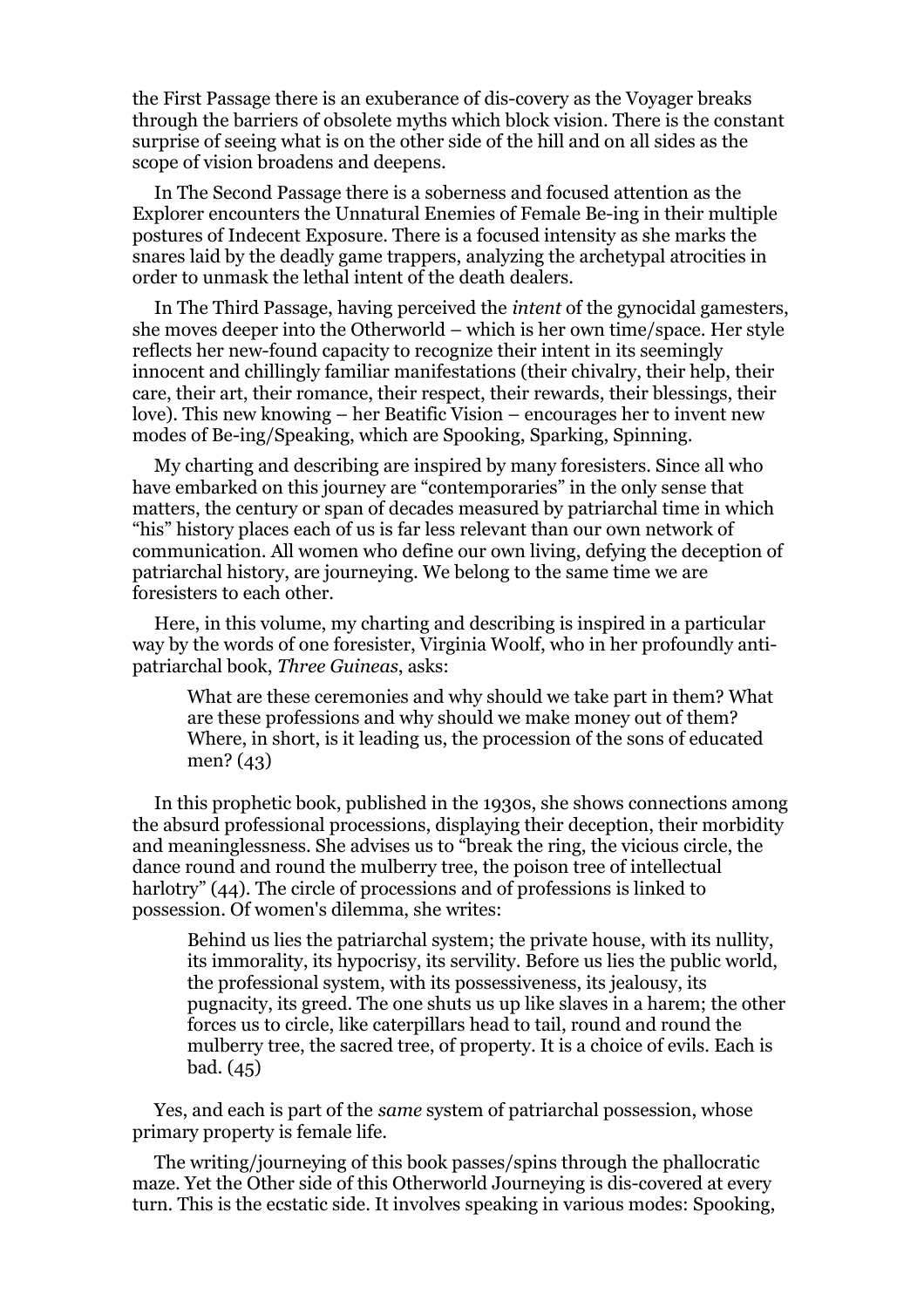Sparking, Spinning. Although there is no "one-to-one" correlation between the exorcising and the ecstatic movements, there is a kind of moving pattern, a spiraling of counterpoints, a harmony of hearing and speaking. Our acts of exorcising are Rites of Passage, by which we win the rights of passage.

In the process of encountering and naming the Male-Factors who freeze process into processions, hoard knowing within professions, and kill creativity by possession, I point out clues which, as they are recognized, disclose the living process which has been hidden, caricatured, captured, stunted, but never completely killed by the phallocentric Sins. These clues point to a force which is beyond, behind, beneath the patriarchal death march – an unquenchable gynergy. They serve as raw material for a process of alchemy. We transmute the base metals of man-made myth by becoming unmute, calling forth from our Selves and each other the courage to name the unnameable.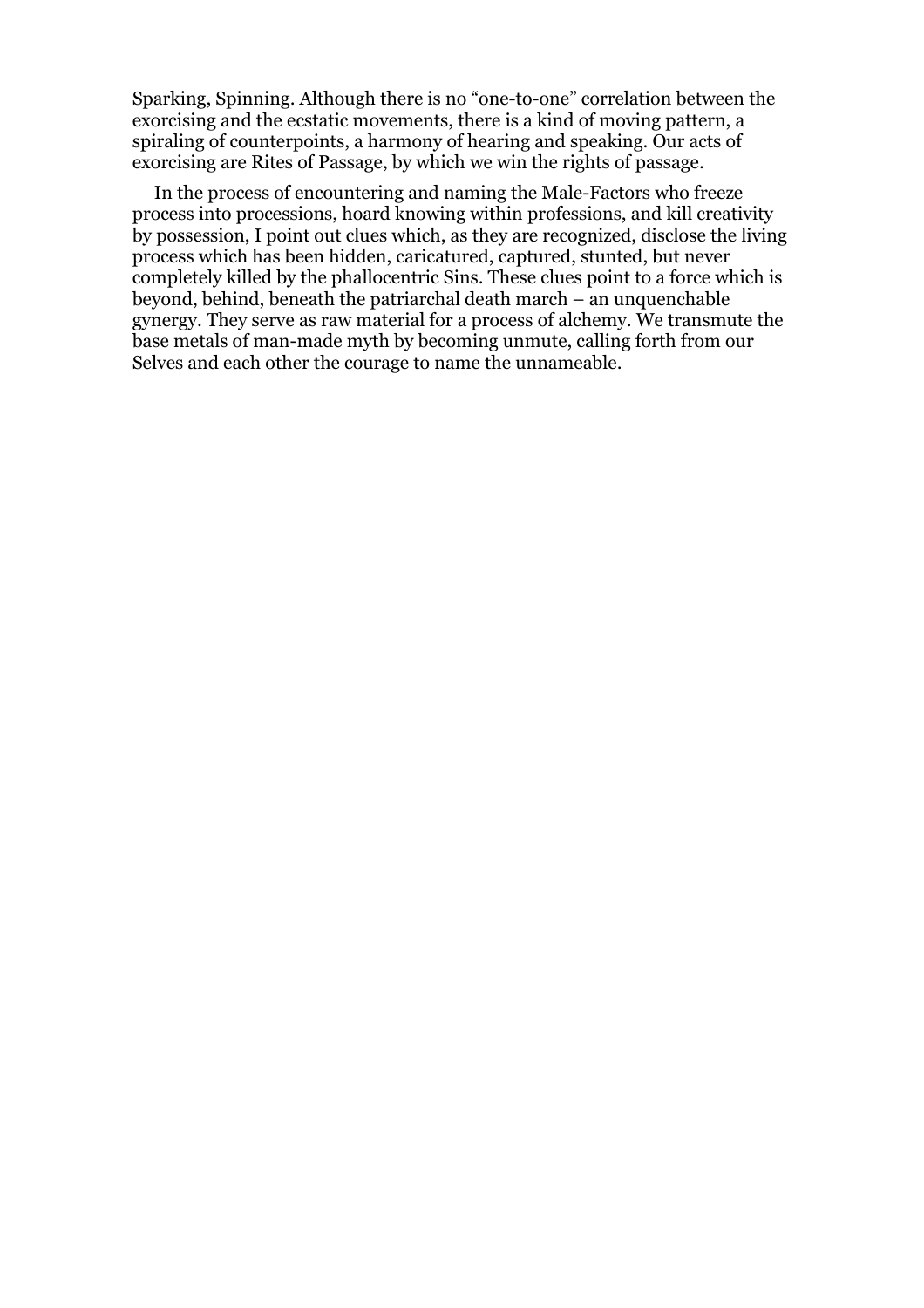## **THE FIRST PASSAGE**

### **PROCESSIONS**

Divine Scripture uses, in relation to God [the trinity], names which signify procession … The procession of the Word in God is called generation: and the Word Himself proceeding is called the Son … Besides the procession of the Word in God, there exists in Him another procession called the procession of love.

Thomas Aquinas, *Summa theologiae*

There it is, then, before our eyes, the procession of sons of educated men, ascending those pulpits, mounting those steps, passing in and out of those doors, preaching, teaching, administering justice, practicing medicine, making money.

Virginia Woolf, *Three Guineas*

The preacher says the proper things And then the rusty alto sings And now they'll all get roaring drunk Pretending they're essentially alive, While the proud procession leads her to the hive.

> Jimmy Webb, from "The Hive", sung by Meg Christian, *I Know You Know* (Olivia Records)

## **PRELUDE TO THE FIRST PASSAGE**

Patriarchal society revolves around myths of Processions. Earthly processions both generate and reflect the image of procession from and return to god the father. According to christian theology, there are processions within the godhead, which is triune. The son, who is the second person, is said to proceed from the father, and the holy ghost is said to proceed from the father and the son. Moreover, all creatures proceed from this eternally processing god, who is their Last End, with whom the righteous will be united in eternal bliss. Thus, in this symbol system there is a circular pattern/model for muted existence: separation from and return to the same immutable source.

Christians, according to this tradition, participate in the "supernatural" processions through the sacrament of baptism (1). That is, they officially join the army of believers. Significantly, the word *pagan* is derived from a late Latin term *paganus*, meaning civilian, "because the Christians reckoned themselves soldiers of Christ" (2). The processions of christians, then, are profoundly connected with military parades, mythically as well as historically. What is ultimately sought by this "salvation army" is reconciliation with the father, for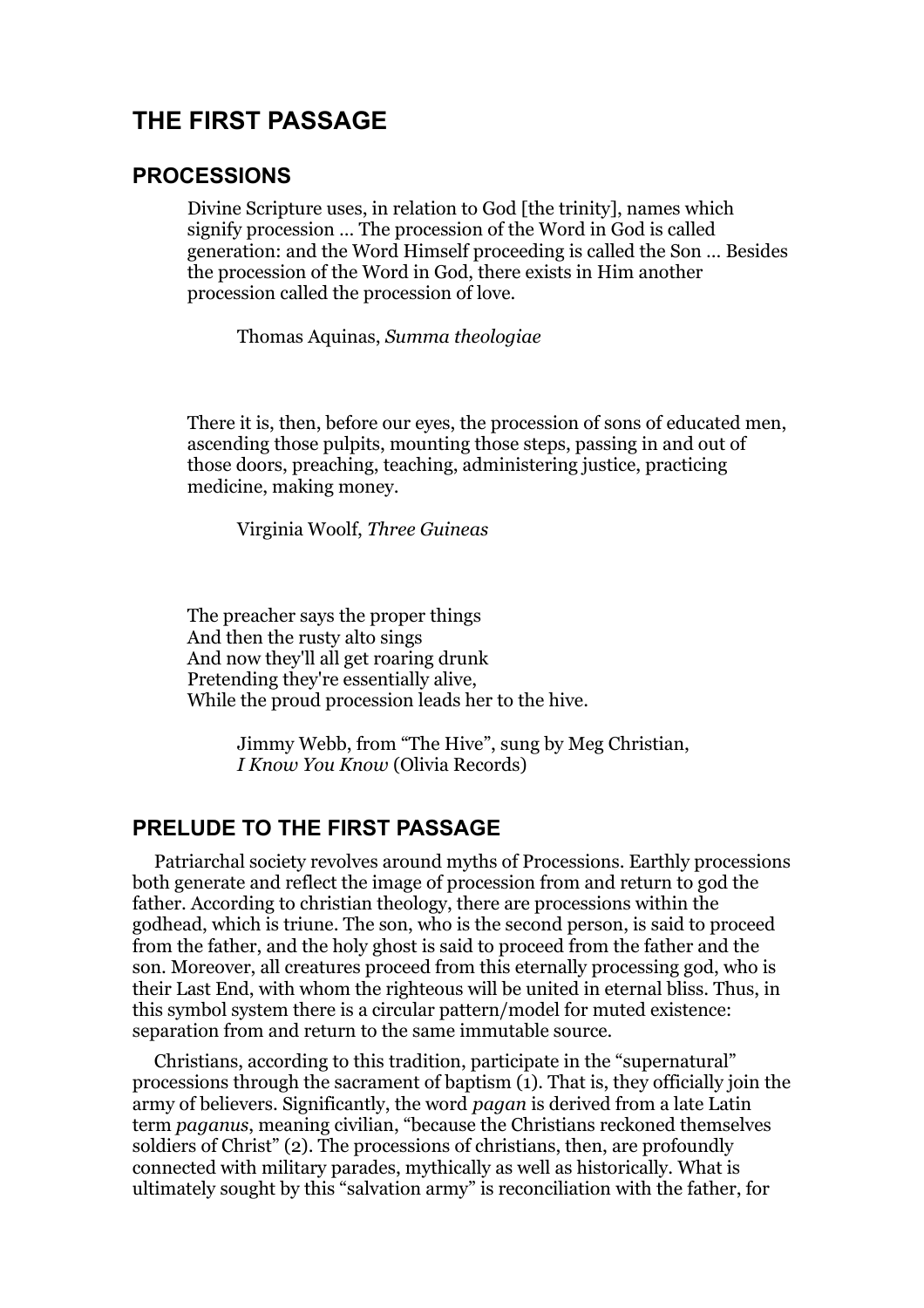the human species has been alienated from him through the fault of the first parents, Adam and Eve, whose Original Sin has been transmitted to all. Thus the mythic christian procession toward god presupposes belief in possession by evil forces, release from which requires captivity by the church. Consequently the sacrament of initiation (baptism) explicitly contains a rite of exorcism, blatantly belying the fact that this is really a rite of entrance into the State of Possession.

Western society is still possessed overtly and subliminally by christian symbolism, and this State of Possession has extended its influence over most of the planet. Its ultimate symbol of processions is the all-male trinity itself. Of obvious significance here is the fact that this is an image of the procession of a divine son from a divine father (no mother or daughter involved). In this symbol the first person, the father, is the origin who thinks forth the second person, the son, the word, who is the perfect image of himself, who is "co-eternal" and "consubstantial", that is, identical in essence. So total is their union that their "mutual love" is expressed by the procession (know as "spiration") of a third person called the "Holy Spirit", whose proper name is "Love" (3). This naming of "the three Divine Persons" is the paradigmatic model for the pseudogeneric term *person,* excluding all female mythic presence, denying female reality in the cosmos.

This triune god is one act of eternal self-absorption/self-love. The term *person* is derived from the Latin *persona* meaning actor's mask, or character in a play. "The Processions of Divine Persons" is the most sensational one-act play of the centuries, the original *Love Story*, performed by the Supreme All Male Cast. Here we have the epitome of male bonding, beyond the "best", ie, worst, dreams of Lionel Tiger. It is "sublime" (and therefore disguised) erotic male homosexual *mythos*, the perfect all-male marriage, the ideal all-male family, the best boys' club, the model monastery, the supreme Men's Association, the mold for all varieties of male monogender mating. To the timid objections voiced by christian women, the classic answer has been: "You're included under the Holy Spirit. He's feminine." The point is, of course, that male made-up femininity has nothing to do with women. Drag queens, whether divine or human, belong to the Men's Association.

This mythic paradigm of the trinity is the product of christian culture, but it is expressive of *all* patriarchal patterning of society. Indeed, it is the most refined, explicit, and loaded expression of such patterning. Human males are eternally putting on the masks and playing the roles of the Divine Persons. The mundane processions of sons have as their basic but unacknowledged and unattainable aim an attempted "consubstantiality" with the father (the cosmic father, the oedipal father, the professional godfather). The junior statesman dreams of becoming The President. The junior scholar dreams of becoming The Professor. The acolyte fantasizes about becoming The Priest. Spirated by all these relations is the asphyxiating atmosphere of male bonding. And, as Virginia Woolf saw, the death-oriented military processions display the real direction of the whole scenario, which is a funeral procession engulfing all life forms. God the father requires total sacrifice/destruction.

*Patriarchy is itself the prevailing religion of the entire planet*, and its essential message is necrophilia. All of the so-called religions legitimating patriarchy are mere sects subsumed under its vast umbrella/canopy. They are essentially similar, despite the variations. All – from buddhism and hinduism to islam, judaism, christianity, to secular derivatives such as freudianism,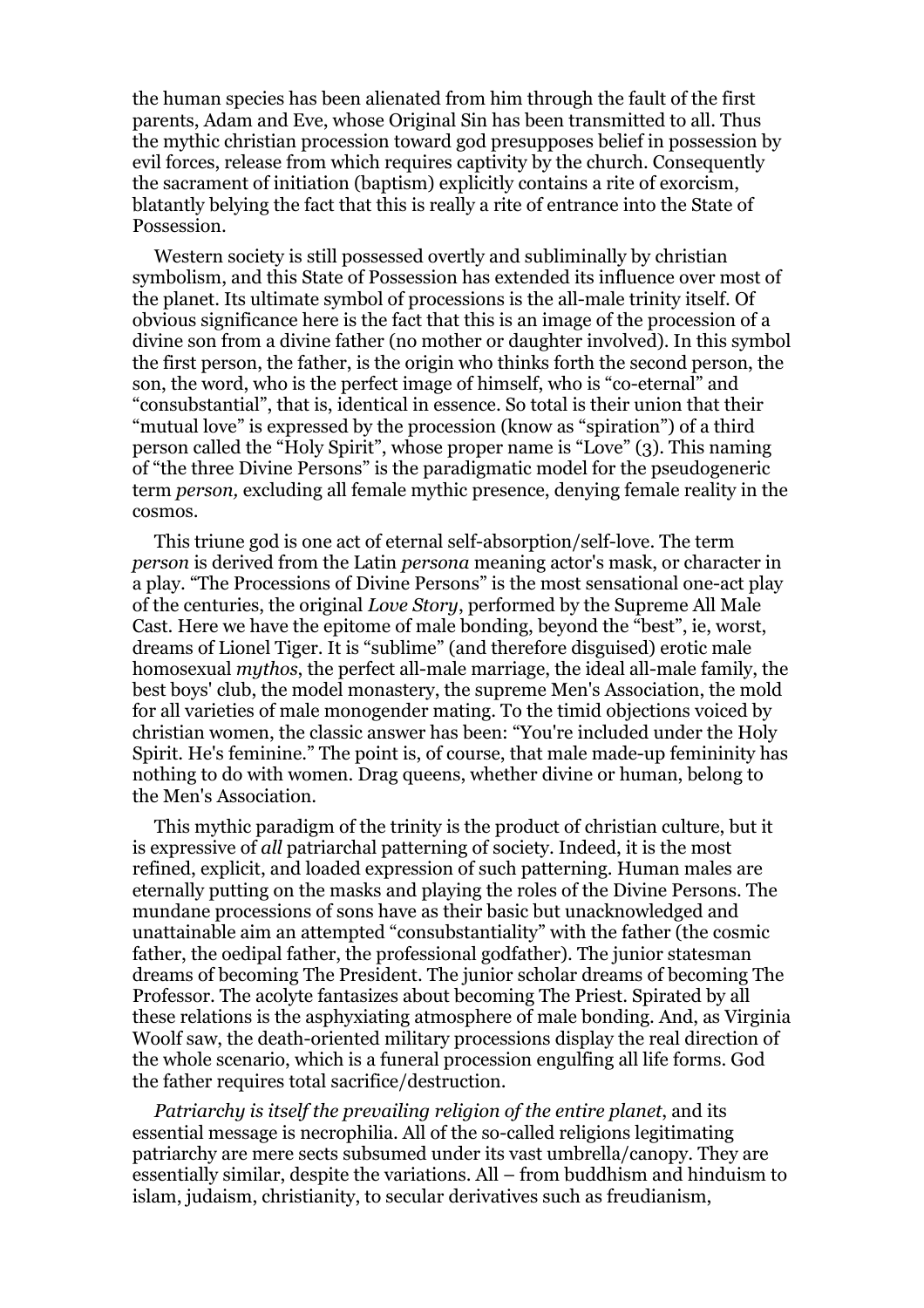jungianism, marxism, and maoism – are infrastructures of the edifice of patriarchy. All are erected as parts of the male's shelter against anomie. And the symbolic message of all the sects of the religion which is patriarchy is this: Women are the dreaded anomie (4). Consequently, women are the objects of male terror, the projected personifications of "the Enemy", the real objects under attack in all the wars of patriarchy.

Women who are willing to make the Journey of becoming must indeed recognize the fact of possession by the structures of evil and by the controllers and legitimators of these structures. But the solution is hardly "rebirth" (baptism) by the fathers in the name of male mating. Indeed, this "rebirth" whether it is accomplished by the officially acknowledged religious fathers or by the directors of derivative secular organizations (eg television, schools, publishers of children's books) – is the very captivity from which we are trying to escape, in order to find our own origins.

Radical feminism is not reconciliation with the father. Rather it is affirming our original birth, our original source, movement, surge of living. This finding of our original integrity is re-membering our Selves. Athena remembers her mother and consequently re-members her Self. Radical feminism releases the inherent dynamic in the mother-daughter relationship toward friendship, which is strangled in the male-mastered system. Radical feminism means that mothers do *not* demand Self-sacrifice of daughters, and that daughters do not demand this of their mothers, as do sons in patriarchy. What both demand of each other is courageous moving which is mythic in its depths, which is spell-breaking and myth-making process. The "sacrifice" that is required is not mutilation by men, but the discipline needed for acting/creating together on a planet which is under the Reign of Terror, the reign of the fathers and sons.

Women moving in this way are in the tradition of Great Hags. Significantly, Hags are commonly identified with Harpies and Furies. Harpies are mythic monsters represented as having the head of a woman and the body and claws of a vulture, and considered to be instruments of divine vengeance. As Harpies, Hags are workers of vengeance – not merely in the sense of re-venge, which is only reactionary – but as asserting the primary energy of our be-ing. The Furies were believed by the Greeks and the Romans to be avenging deities. As Harpies and Furies, Feminists are agents for the Goddess Nemesis.

As Harpies and Furies, Feminists in the tradition of Great Hags are beyond compromise. It is said of the Goddess Demeter after her daughter Kore (named "Persephone" after being abducted by Hades and brought to the underworld) was stolen from her, that she compromised. She had stated flatly that she would not allow the earth to bear fruit again unless her daughter was returned to her. But, according to the patriarchal myth, when Zeus decided that Persephone should live with her husband (Hades) for three months of the year and pass the other nine months with her mother, *Demeter set aside her anger* and bade the soil be fertile. But Persephone had tasted of the pomegranate; she was *possessed* by her husband, and every year when the cold season arrived she went to join him in the deep shadows (5). The myth expresses the essential tragedy of women after the patriarchal conquest. The male myth-makers presented an illusion of reunion between Demeter and Persephone-Kore. The compromise can be seen as forced upon Demeter, but it was fatal for her to undervalue the power of her own position and set aside her anger, just as it was fatal that she taught the kings of the earth her divine science and initiated them into her divine mysteries. The patriarchal Greek myth-makers (re-makers)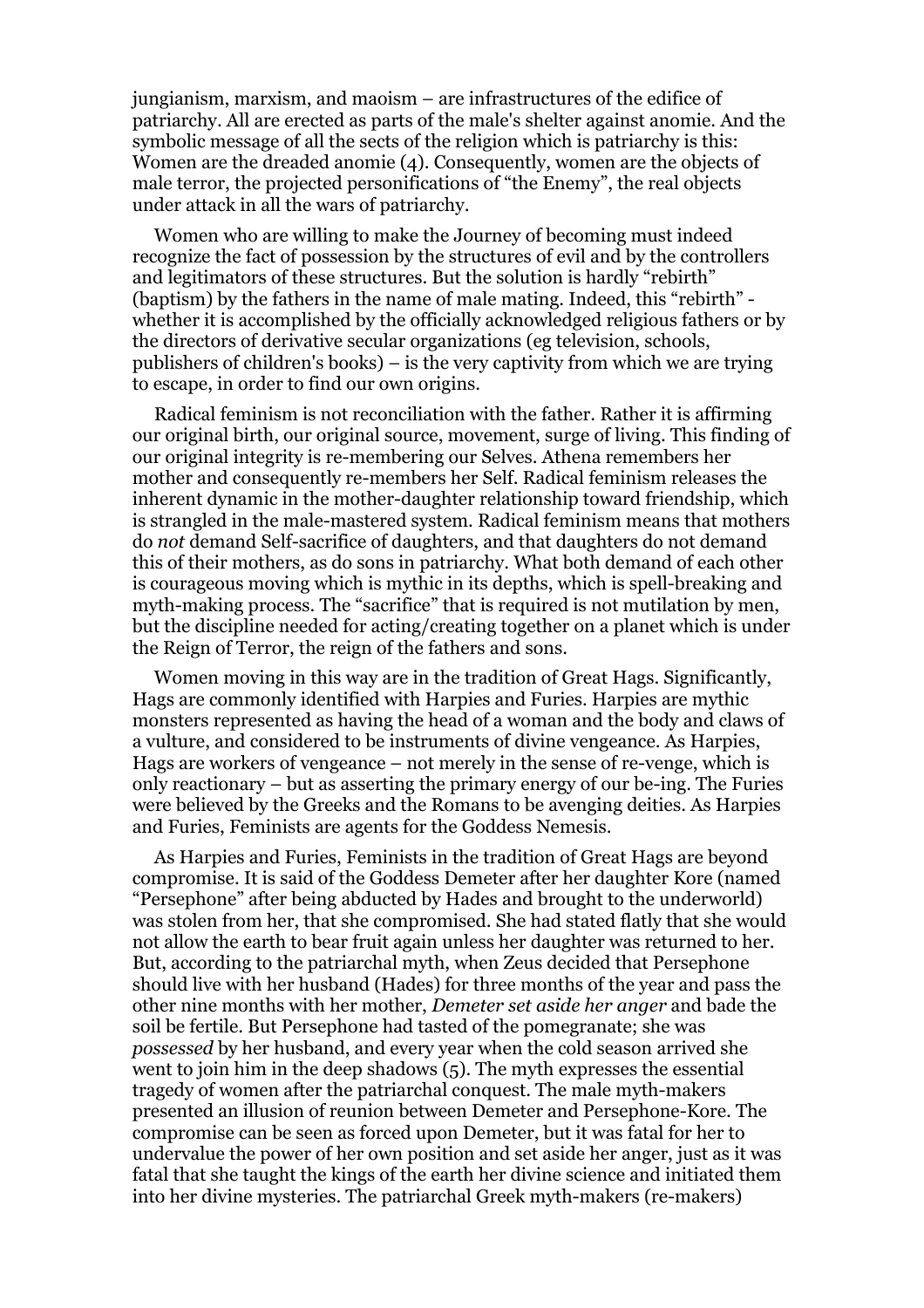constructed a typical phallocentric plot when they (through Zeus) seduced her into the apparently satisfactory – even triumphant – compromise. However, the fact that the daughter was *allowed* to return for a "period of time" says everything about patriarchy[.4](#page-30-0)

Those who live in the tradition of the Furies refuse to be tricked into setting aside our anger at this primordial mutilation, which is the ontological separation of mother from daughter, of daughter from mother, of sister from sister. Women choosing Hag-ocracy refuse to teach divine science to the kings of the earth, to initiate them into our mysteries. Hag-ocracy is the time/space of those who maintain a growing creative fury at this primal injustice  $-$  a fury which is the struggle of daughters to find our source, our stolen original divinity.

The history of the footbound women of China (which will be discussed at length in The Second Passage) provides us with a vivid and accurate image of the way in which women have been coerced into "participating" in the phallocratic processions. The footbound daughter was *bound* to repeat the same procedure of mutilation upon her own daughter, and the daughter upon *her*  daughter. To visualize the procession of generations of crippled mothers and daughters, hobbling on three-inch long caricatures of feet, moving slowly, grotesquely, painfully in meaningless circles within the homes (prisons) of fathers and husbands – their owners – is to see the real state of women in patriarchy. To understand that this horror is still going on, assuming insidious forms of *mindbinding* and *spiritbinding* in every nation of this colonized planet, is to begin to comprehend the condition of women caught on the Wheel of Processions, clutched by the clockwork hands that circle the surface of the Time Keepers' clocks.

Furious women know that patriarchy is itself a continuous resurrection of the past, a series of processions. No social revolution, however "radical", that falls short of metapatriarchal movement can break the circles of repetition. Only Hags – that is, Furious women – can kick off spiritbindings. This is possible, for mind/spirit has a resiliency that feet, once destroyed, can never have again. The bindings can be burned. Virginia Woolf knew this:

And let the daughters of educated men dance around the fire and heap armful upon armful of dead leaves upon the flames. And let their mothers lean from the upper windows and cry, "Let it blaze! Let it blaze! For we have done with this 'education'!" (6)

Keeping the fire burning, saying No to Processions, means facing something that is very hard to look at: Deadly Deception through male myth – the subject

<span id="page-30-0"></span><sup>4</sup> Women are constantly tempted to measure reality in terms of the measurements of Father Time, which are linear, clocked. This is a trap. Our gynocentric time/space is not measurable, bargainable. It is qualitative, not quantitative. Because we refuse to be possessed by patriarchal myth we live in a different kind of duration, which has multifarious rhythms. The fathers who control the Clockwork Society try to consume this, our Lifetime. The Time Keepers' lie consists in claiming that "free time" can be cut off neatly from sold or bargained time (the nine-to-five schedule, the constant availability demanded of the housewife). The Masters mask or deny the fact that this division is a fundamental fragmentation. This brokenness must be healed during alleged "free time", when the wound-up captives of Father Time waste wounded energies "unwinding". Furious women must begin by seeing through the Time Keepers' Lie and daring to defy the Time Keepers' schedules. The more we do this, the more we "find time" for our Selves. Hags' spirits soar out of the cells of the Clockwork Prison when we defy the Lie, leaving their "frame of reference", de-riding their boundaries. Otherworld Journeyers are precisely time/space travelers, seeing through the senseless circles, the pointless processions of the hands on the Grand Fathers' clocks.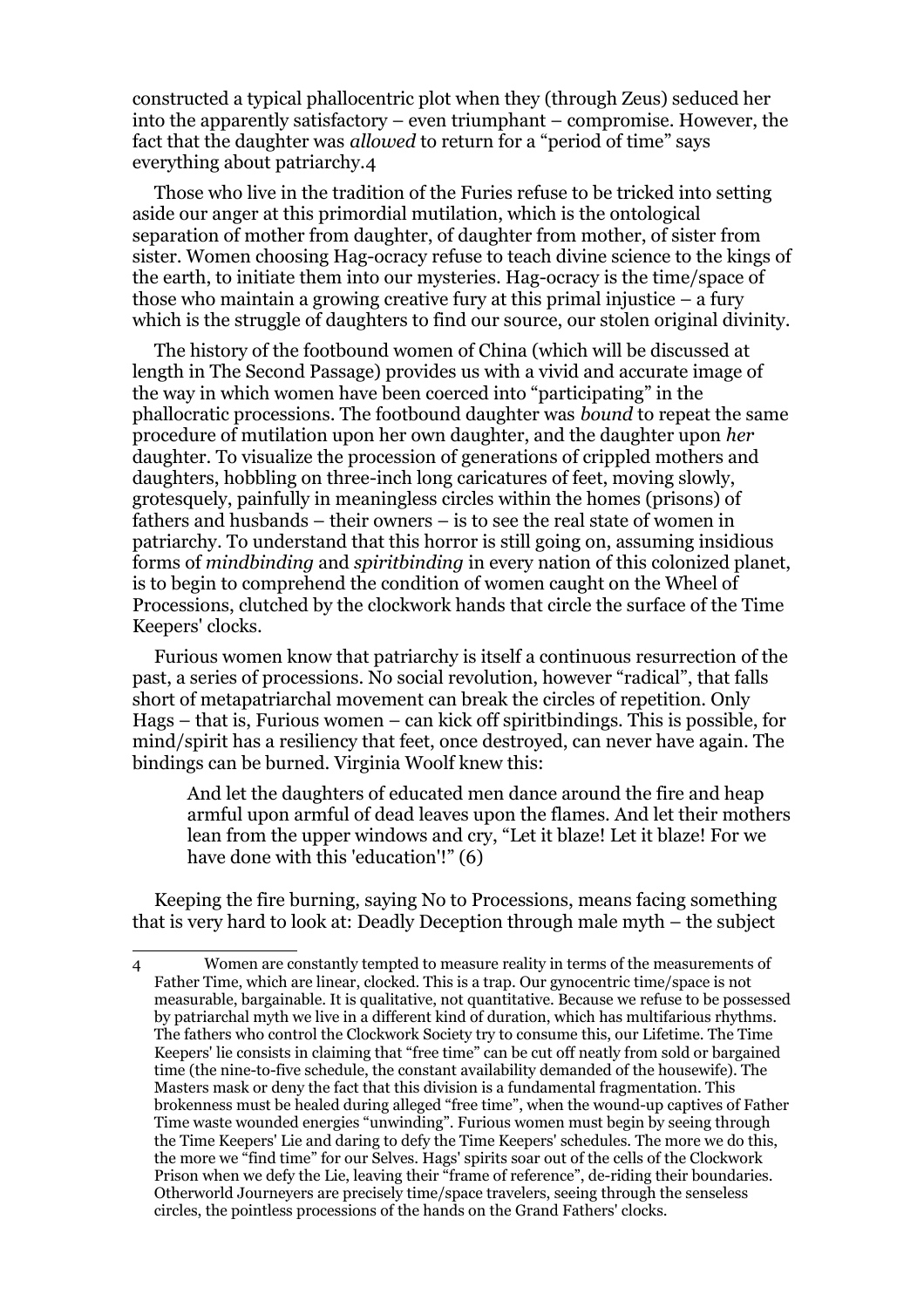of the following chapters.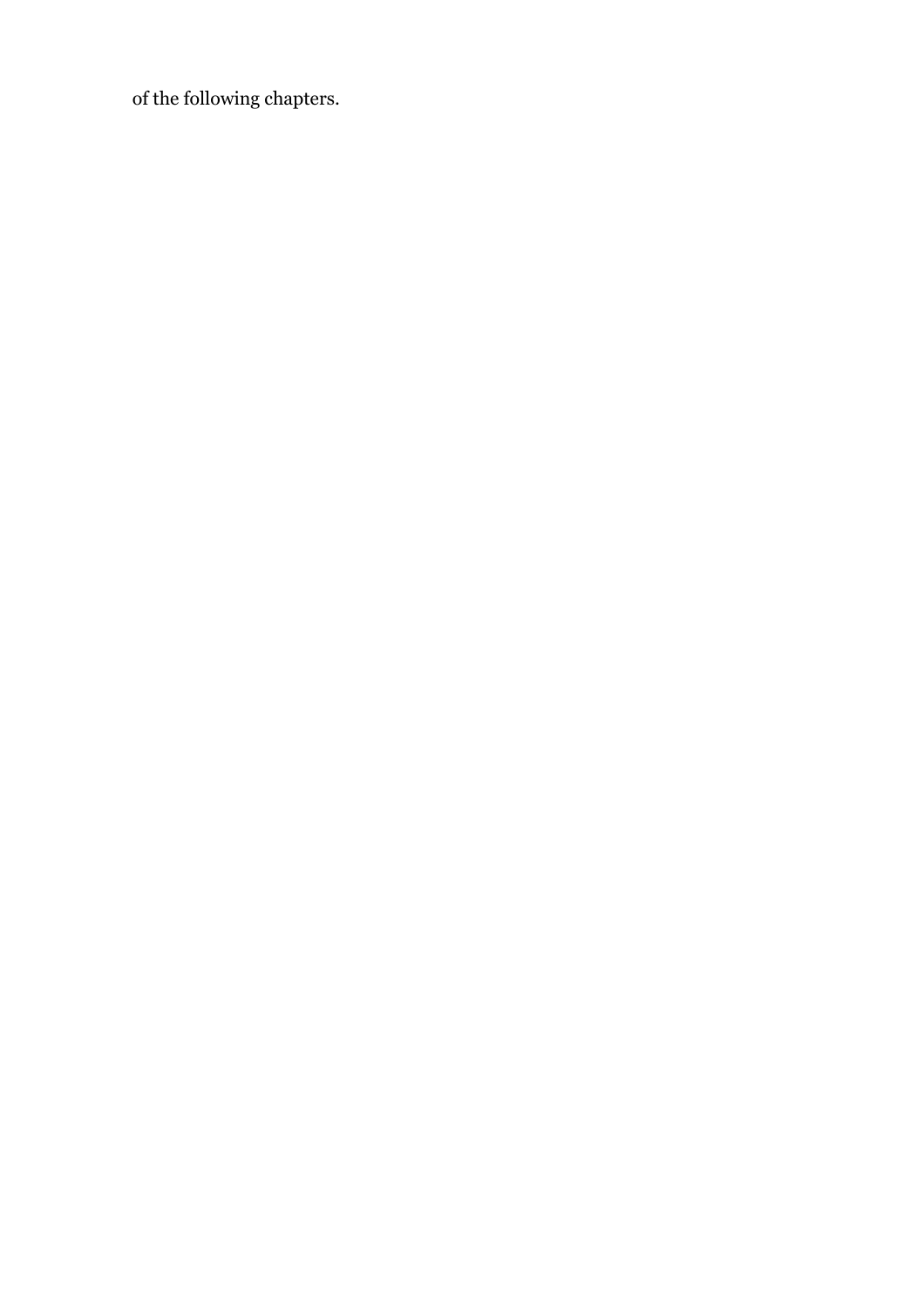#### **CHAPTER ONE**

## **DEADLY DECEPTION: MYSTIFICATION THROUGH MYTH**

I wish that more people could fly into space. It would make for a lot better world.

Donald K. Slayton, Astronaut

I would like to take part in a flight that could continue for a long time around the earth.

Alexei Leonov, Cosmonaut

A man's world. But finished. They themselves have sold it to the machines.

Adrienne Rich, from "Walking in the Dark", *Diving into the Wreck*

We are the hollow men We are the stuffed men Leaning together Headpiece filled with straw. Alas! Our dried voices, when We whisper together Are quiet and meaningless As wind in dry grass Or rats' feet over broken glass In our dry cellar

T.S. Eliot, from "The Hollow Men", *The Waste Land and other poems*

Despite all the evils they wished to crush me with/ I remain as steady as the three legged cauldron.

Monique Wittig, *Les Guérillères*

Patriarchy perpetuates its deception through myth. Before considering specific myths or conglomerates of them, it is important to look briefly at language about them. On the banal level of everyday cliché, one often hears: "It's only a myth (or story, or fairy tale, or legend)". The cliché belittles the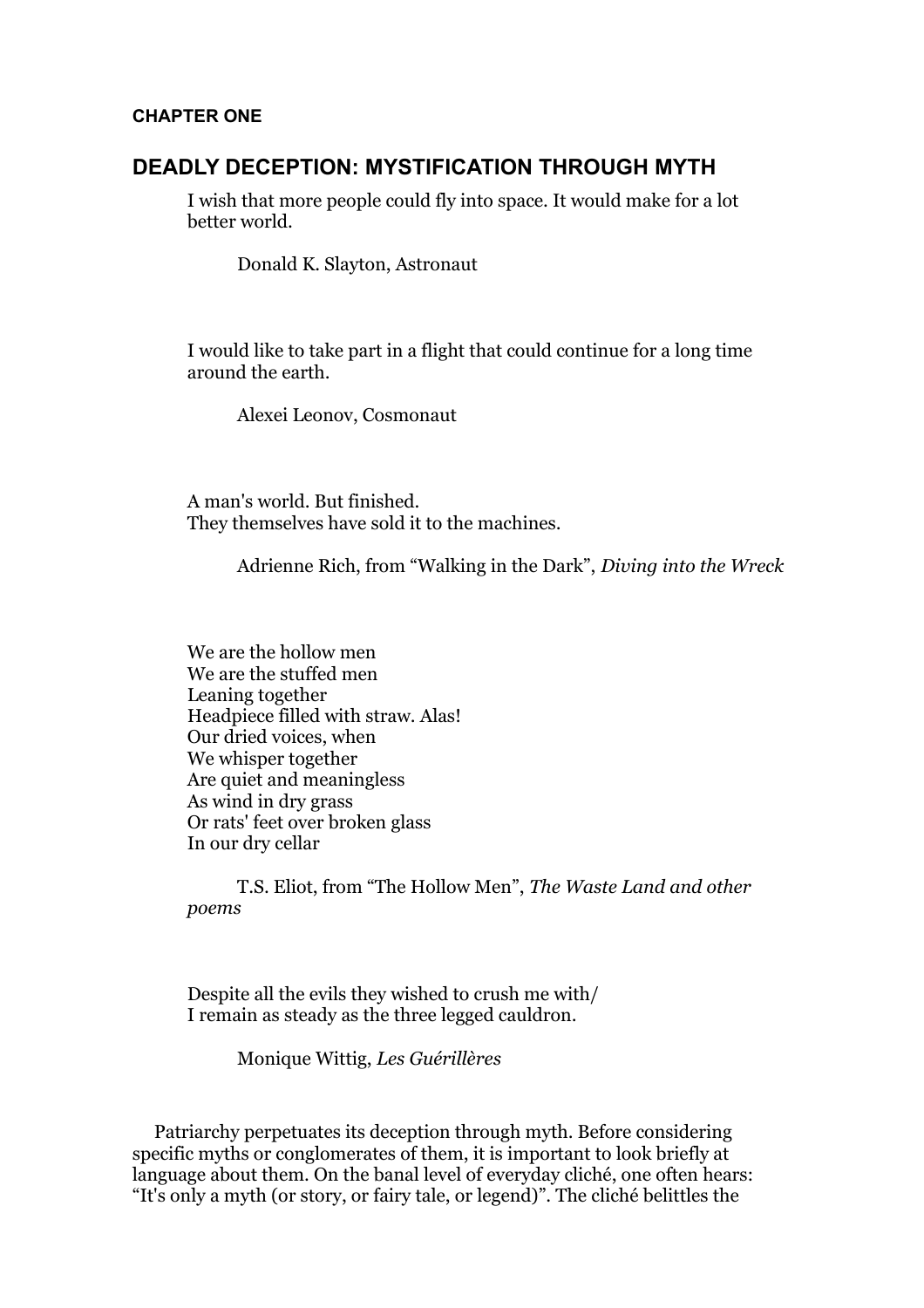power of myth. The child who is fed tales such as Snow White is not told that the tale itself is a poisonous apple, and the Wicked Queen (her mother/teacher), having herself been drugged by the same deadly diet throughout her lifetime (death-time), is unaware of her venomous part in the patriarchal plot.

On a level that passes as "sophisticated", scholars from various fields generally agree on certain components of what they perceive to be myth. Myths are said to be stories that express intuitive insights and relate the activities of gods. The mythical figures are symbols (1). These, it is said, open up depths of reality otherwise closed to "us" (2). It is not usually suggested that they close off depths of reality which would otherwise be open to us.

The language of Mircea Eliade is fascinating. Declaring that myths are "pragmatic models", he asserts that "what men do on their own initiative, what they without a mythical model, belongs to the sphere of the profane; hence it is a vain and illusory activity, and in the last analysis, unreal" (3). In case the totality of this stagnation is not evident, the following passage is explicit:

This faithful repetition of divine models has a two-fold result: (1) by imitating the gods, man remains in the sacred, hence in reality; (2) by the continuous reactualization of paradigmatic divine gestures, the world is sanctified. (4)

Such lines contain the essence of the patriarchal view of myth. To participate in "reality" is to repeat mythical models, to reactualize them continuously. The myth-masters do not admit that these paradigmatic models stage "reality" and program the audience to be performers of "vain and illusory activity". Breaking out of the circles of vain and illusory processions requires exactly the initiative which patriarchal myth stifles and which theorists such as Eliade deplore.

No one has so magnificently satirized the absurdity and horror of this deceptive repetition as Virginia Woolf. Having seen through the emperor's old clothes, she describes "educated men" in their public capacity:

Now you dress in violet; a jeweled crucifix swings on your breast; now your shoulders are covered with lace; now furred with ermine … Now you wear wigs on your heads … (5)

She observes that the ceremonies which take place when men wear such uniforms are even stranger than the uniforms themselves, that men perform the rituals always together, always in step, always in the uniform proper to the man and the occasion. Moreover – and this is crucial – the paradigmatic procession/parade by which males act out male-centered myth is the military parade.

The ceremonies, with the required uniforms, decorations, gestures, are all parts of the deceptive, "sacred" processions by which the patriarchal processors participate in their paradigmatic myth. Woolf spells out the fundamental clue to the meaning that is masked by the deadly deceptive processions. She ponders:

 Obviously, the connection between dress and war is not far to seek; your finest clothes are those that you wear as soldiers. (6)

Here is the high creativity that sees interconnections between apparently disparate things. The basic march, in measured body movements, is a death march. The radical disease is necrophilia.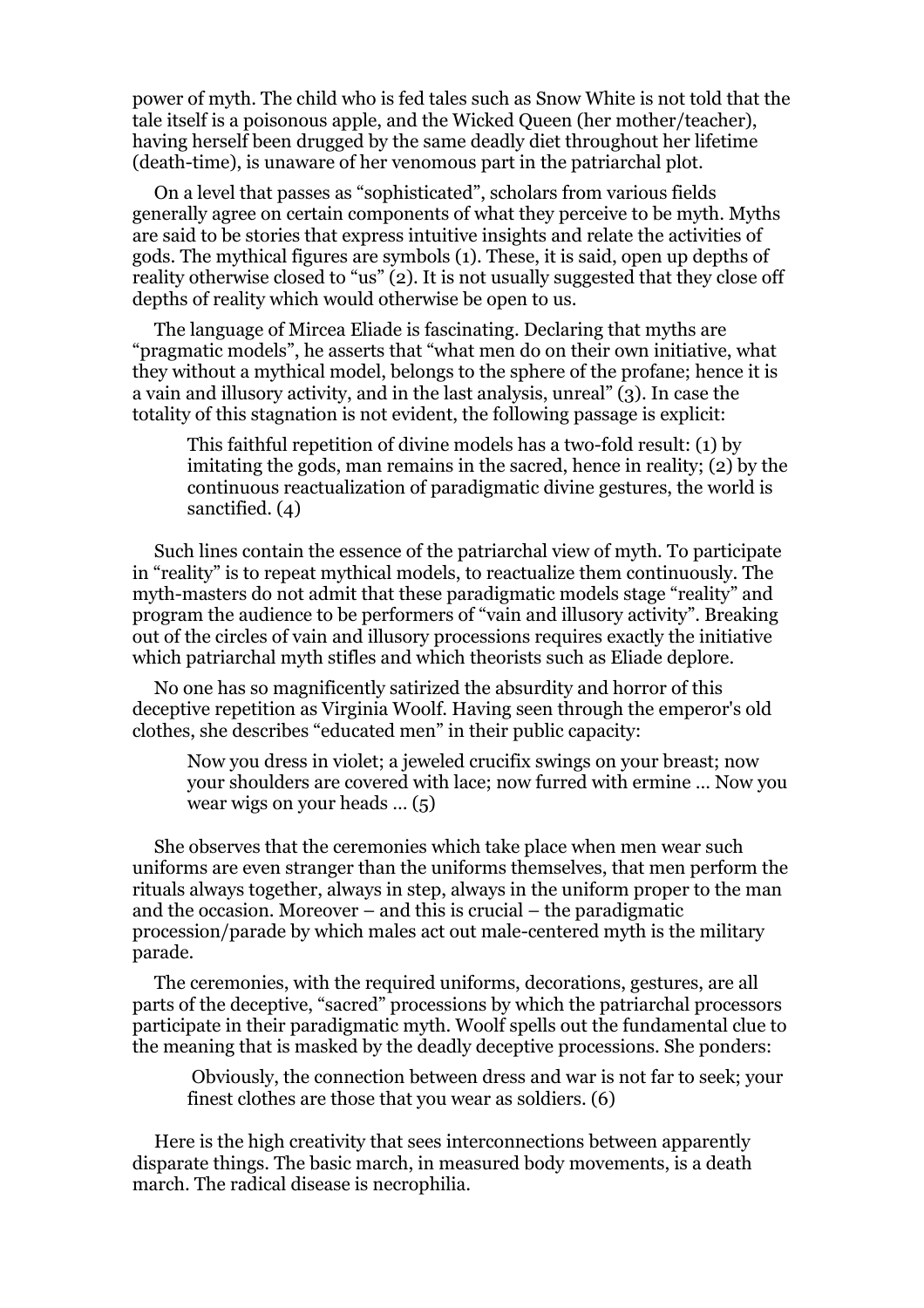Woolf's insights concerning this acting out of man-made myth are extremely important in more ways than one. First, as I have just shown, she makes explicit the meaning of the myth: "ruined houses and dead bodies". Second, she gives us clues that help in deciphering the deception of patriarchal analysis of (male) myth. When a philosopher such as Jaspers asserts that myths express "intuitive insights", and when a theologian such as Tillich asserts that these "open up depths of reality and of the self otherwise closed to us", they deceive us with statements that are both true and untrue at the same time. The unstated presupposition of these statements is that the myths being discussed are patriarchal myths. The patriarchal myth-makers/legitimators desperately wish that the Otherworld would be "otherwise closed to us". Since the Female Self is the Otherworld to the patriarchs, their intent is to close us off from our own Selves, deceiving us into believing that these are the only doorways to our depths and that the fathers hold the keys.

Since a radical feminist analysis reaches the point of recognizing patriarchal myths as lies in the deepest sense, as distortions of our depths, one could easily conclude that traditional definitions should be dismissed. Yet this conclusion is too simple. Woolf's analysis of the ceremonies which are the "acting out" of phallocratic myth show that they did indeed give her material for "intuitive insights", and that she could use them to open up "depths of reality". Needless to say, these were not the insights intended by the myth-makers and uniformed myth perpetrators. Yet she did elicit insights by seeing through them. So also do women elicit insights by seeing through such obvious myths as the second birth of Athena from the head of Zeus, or the birth of Eve from Adam's rib. We do this by reversing their reversals – a complex process which involves much more than swinging to a simplistic conclusion that the "opposites" of male myths are the "depths" we seek. For example, to conclude that "womb envy" is the key to phallocratic deception and to fixate upon female fertility would be just another way of falling into the trap of demonic deception. To remain there is to stay boxed into the fathers' house of mirrors, merely responding to the images projected/reflected by the Possessors. After recognizing these mirror images Hags must break through the looking glass into the Otherworld, our world, where we can learn to see with our own eyes. (7)

In order to reverse the reversals completely we must deal with the fact that patriarchal myths contain stolen mythic power. They are something like distorting lenses through which we can see into the Background. But it is necessary to break their codes in order to use them as viewers; that is, we must see their lie in order to see their truth. We can correctly perceive patriarchal myths as reversals and as pale derivatives of more ancient, more translucent myth from gynocentric civilization. We can also move our Selves from a merely chronological analysis to a Crone-logical analysis. This frees feminist thought from the compulsion to "prove" at every step that each phallic myth and symbol had a precedent in gynocentric myth, which chronologically antedated it. The point is that while such historical study is extremely useful, we can, whenever necessary, rely upon our Crones' clarifying logic to see through the distortions into the Background that is always present in our moving Self-centering time/space. As the women said in Les Guérillères: "Make an effort to remember. Or, failing that, invent." (8) The first definition given in Merriam-Webster for invent is "to search out or come upon: FIND, DISCOVER". Only after this do we come to such definitions as "to think up" and "to create". Women can discover and create our myths in the process of a-mazing tales that are phallic.

Thus the deception in Eliade's analysis becomes obvious. For what women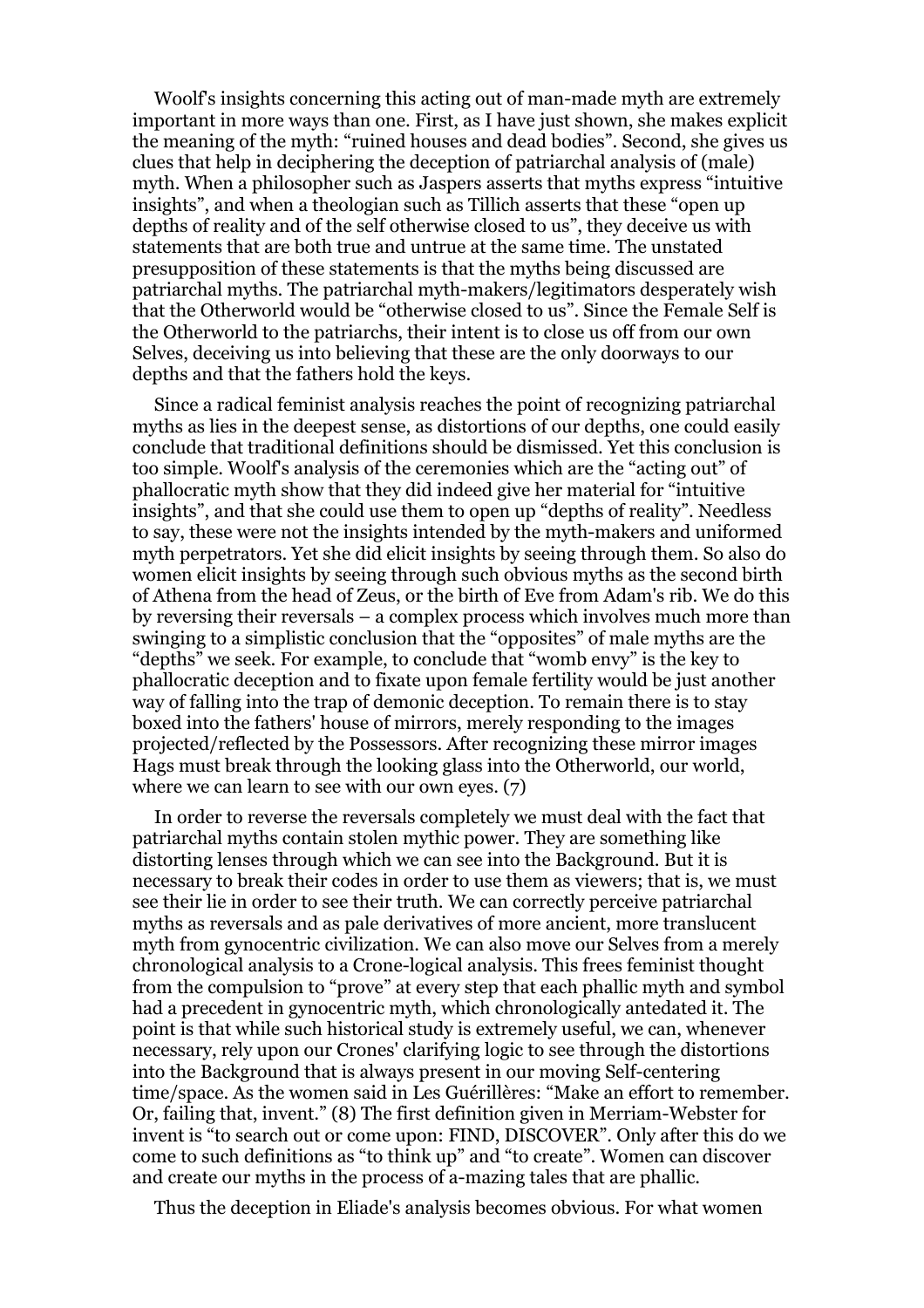who have the courage to name our Selves can do is precisely to act on our own initiative, and this is profoundly mythic[.5](#page-35-0) From the point of view of male mythmasters this inventiveness is "profane", a term which Eliade defines as "vain and illusory", and which sociologists define as the sphere of "routine experience" and of "adaptive behavior". Those caught in the circles of deceptive processions will of course call female myth-breaking and myth-making "profane". For in fact feminists breaking the code of distorted phallic myth are breaking the routine, the vanity, the illusions, the adaptive behavior of the death marchers caught on the wheel of their "paradigms". The call to female profanity is the call to the sacred realm, our Background.

The term profane is derived from the Latin pro (before) and fanum (temple). Feminist profanity is the wild realm of the sacred as it was/is before being caged into the temple of Father Time. It is free time/space. This Prehistoric sacred is prior to the patriarchal sequestered "sacred" not merely temporally but, more importantly, in range and depth. Since it is not confined within the walls of any spatial or temporal temple, it transcends the "accepted" dichotomies between the sacred and the profane. The feminist journey into the wildly sacred Background is movement into wholeness/integrity.

It may be helpful to look further into a few of the most "accepted" ideas of the sacred in Western religious thought. I have already indicated that there is a generally accepted classification of the contents of human experience into two opposed categories, the sacred and the profane. This dualism is essential to the analysis of such theorists as Malinowski and Durkheim (9). Essentially the same division is affirmed in the works of Max Weber (particularly in his treatment of "charisma") and of Rudolf Otto (in his discussion of "the holy") (10). While there are variations among these theories, they affirm basically the same split. In rejecting rigid splits associated with the patriarchally defined categories of "sacred", "charismatic", or "the holy", I am not saying that feminist analysis makes no distinctions. I am saying that we have to be free to dis-cover our own distinctions, refusing to be locked into these mental temples. To try to fit metapatriarchal process into these categories is attempting to do something analogous to fitting natural feet into footbindings which at first deform and later function as needed supports for contrived deformity.

The point is not that the terms used by "authorities" are necessarily always "wrong". Thus some of the terms used by Durkheim to describe his idea of "the sacred" might also be chosen by a woman dis-covering her Background – for example, the term strength-giving (11). However, certain points should be kept in mind, especially by women with academic "backgrounds". First, such terms do not belong to Durkheim et al. We do not need such "authorities" for legitimation. While it may be hard to unlearn the lessons of academia – especially hard for those of us who earned "honors" for learning them – it is honorable to unlearn them. Second, such terms have different meanings in a gynocentric context. The strength which Self-centering women find, in finding our Background, is our own strength, which we give back to our Selves. The word strength-giving is only materially the same, only apparently the same, when used by women who name the sacred on our own authority. For the patriarchal "sacred" can be recognized as strength-sapping by women who choose to be our own authors, authoring our Selves.

<span id="page-35-0"></span><sup>5</sup> When I speak of gynocentric myth and feminist myth-making I do not refer to tales of reified gods and/or goddesses but to stories arising from the experiences of Crones – stories which convey primary and archetypal messages about our own Prehistory and about Femaleidentified power.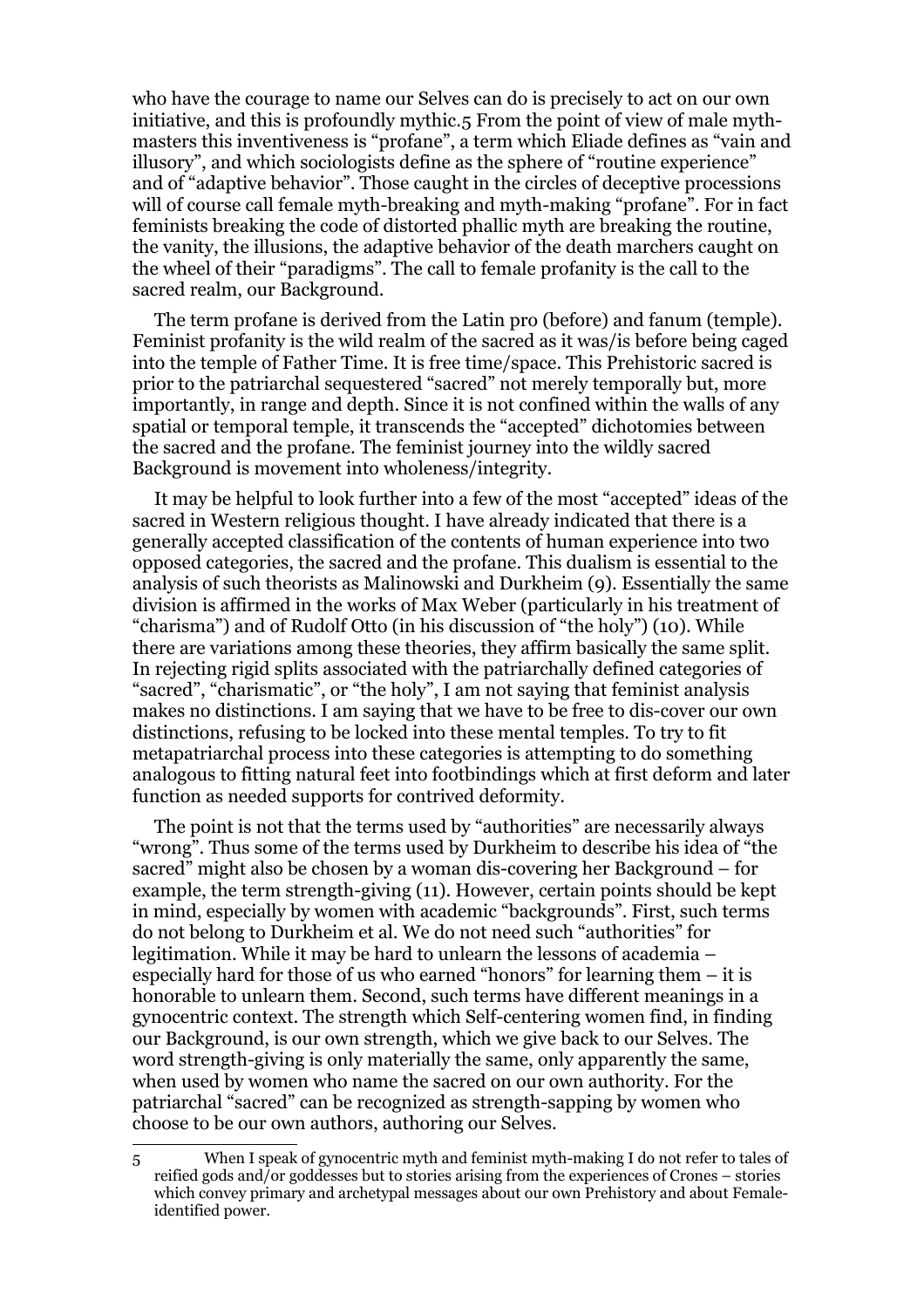I hasten to add that sometimes the words used by women to describe mythic depths dis-covered in Self-centering/spinning will not coincide even apparently or materially with those used by male authorities on (male) myth. Thus the terms awe (G. Van der Leeuw) and dread (Rudolf Otto) do not, I think, ring true to feminist breaking through to the Profane world of our mythic reality (12). Furious women may be dreadful to the Holy Father(s), but our tendency is to become dreadless, as we become attuned to the nature of patriarchal religious dread.

When I use the term mythic to describe the depths of metapatriarchal Selfcentering/be-ing, I mean to convey that the Dreadful Selves of women who choose the Wild Journey participate in the source of what the pale patriarchal myths reflect distortedly. Our participation is hardly a comfortable repetition of "paradigms". There is a sense of power, not of the "wholly other", but of the Self's be-ing. This participation is strength-giving, not in the sense of "supernatural elevation" through "grace" or of magic mutation through miracle drugs, but in the sense of creative unfolding of the Self. Metapatriarchal mythic a-mazing means repudiating saintliness and becoming wholly haggard, Holy Hags. As such, women are "wholly other" to those who are at home in the kingdom of the fathers. Dreadful women are "quite beyond the sphere of the usual, the intelligible, and the familiar" (13). Indeed, women becoming "wholly other" are strange. Myth-living/loving Hags are members of the "Outsiders' Society" (14).

The mythic wholeness/holiness of Dreadful women unmasks the estranged State of Patriarchy. The State of Estrangement is typified in the new art named "holography" - three-dimensional photography. Holographs – threedimensional pictures projected onto flat photographic plates – give the illusion of wholeness (15). Such deceptive "wholeness" is patriarchal holiness. It really is the absence of Self. This is flat, surface existence, deceptively giving the impression of depth. When I use the term mythic to describe the Background journey, I am attempting to speak of dimensions hidden by the all-pervasive "holographs" which are the distorted reflections of true depth. Holographs, then, typify the contents of patriarchal myth. Thus myth-breaking is breaking the projector of these illusions – dis-covering the realm of radiant energy where the Self lives and moves.

I suggest that a primary pursuit of those who wield power is and has been, since the inception of patriarchy, the manufacture of such holographs, which is turn program hollow men who ceremoniously live out the paradigmatic roles prescribed by the myth-masters[.6](#page-36-0) Indeed: "The more hollow the more hallowed" should be the fathers' slogan. In writing of "hollow men" I am not referring specifically to males; rather I am using the pseudogeneric term, men, deliberately. For women are included in the invitation to hollowness, and insofar as they succumb they cease to be female-identified and become purely feminine: adorable and deplorable, but never really horrible, never Dreadful.

The creation, that is, the reduction, of reality to holographs is effected

<span id="page-36-0"></span>6 T.S. Eliot's poem, "The Hollow Men", exquisitely expresses the barrenness experienced by his breed: Those who have crossed With direct eyes, to death's other Kingdom Remember us – if at all – not as lost Violent souls, but only As the hollow men The stuffed men.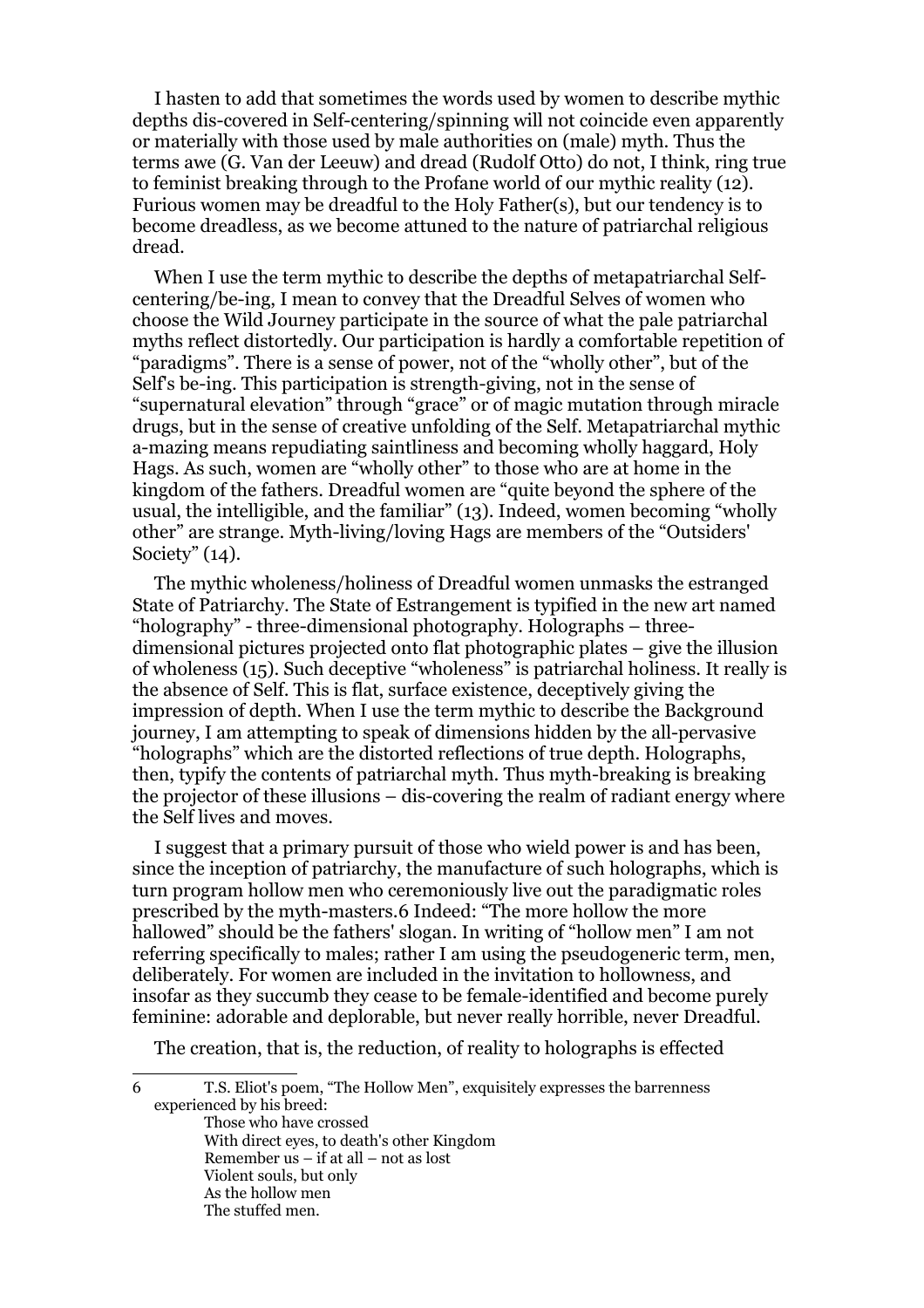through various means. In the following section I will analyze an example of such reductionism from "the news". Since "the news" on the calendar of Father Time is always really "the olds" ("New news is old news", one could say), the fact that the example is a few years old is totally irrelevant.

### **HANDSHAKES IN SPACE: A CELESTIAL HORROR SHOW**

In July 1975, a space spectacular was manufactured and described by newscasters as a "technological miracle". This was the famous "first international docking in space". It was in fact an act of international intercourse; it was, to use Jan Raymond's expression, "a lecherous link-up" (16) of the American spaceship "Apollo" with its Russian counterpart "Soyuz" (meaning: "union"). An official news release out of Houston, referring to the mating as "androgynous", explained that the US ship played the "male" or active role on Thursday (July 17) by inserting its "nose" into the "nose" of the Russian ship. To even the score, the crafts reversed roles on Saturday (July 19). Warming to his subject, the author of the news release declared that an earlier Apollo docking "was a purely male-female arrangement – a probe that fit snugly into a receptacle" (17). While their ships enjoyed androgynous sex in space, their astronauts and cosmonauts satisfied themselves with handshakes, the traditional symbol of brotherhood. The essential point is that despite the sexrole reversals of the copulating crafts, the real bonding was all male. As one of the news releases from the space center at Houston put it: "The meaning of the mated hands circles the globe" (18). Male monogender bonding does indeed circle the earth, choking her in its grasp.

Heeding some of the technological details of the male mating involved in that celestial spectacular can help us fathom the craven craving for pomp and splendor manifested in all patriarchal processions. The heroes, acting completely under the direction of computers (their masters), were forced to crawl from ship to ship. Upon their glorious return, they also had to crawl out (19). Although they managed to crawl successfully, they were affected by the noxious yellow gas emitted from their craft. In a chronic state of anxiety about loss of control over their excretory functions, they reportedly took Lomotil tables, an anti-diarrhea medicine, "just as a prophylactic". The space food, praised by cosmonaut Leonov for its "freshness", was in fact packaged in tubes, cans, and plastic bags, anchored to the table with elastic bands (20). Such inglorious details unmask the real roles of the heroes in this technologically miraculous circling. Here then is a clue to the need for "sartorial splendour" in the "processions of the sons of educated men". Robotized, the sons of their own machines, the processors are more controlled than controlling. Above all, they are not free. This uniformed sartorial splendor then (spacesuits, priestly and judicial robes, professorial and surgical gowns) is workmen's compensation. It is pitiable consolation for the unacknowledged knowledge that the processions ultimately are nothing more significant than a computer-controlled crawl.

## **FROM ROBOTITUDE TO ROBOTICIDE: RE-CONSIDERING**

Where do women "fit in" to this space of stale male-mating, this world of wedded deadlock? We are supposed to fit in to the "family pictures" - such as those displayed by the space heroes on their craft – and into the pictures shown on television and in the printed media. In the televised pictures of the return, the wives were shown smiling in frantic euphoria (perhaps with the help of modern medicine) while their masters displayed far less enthusiasm at greeting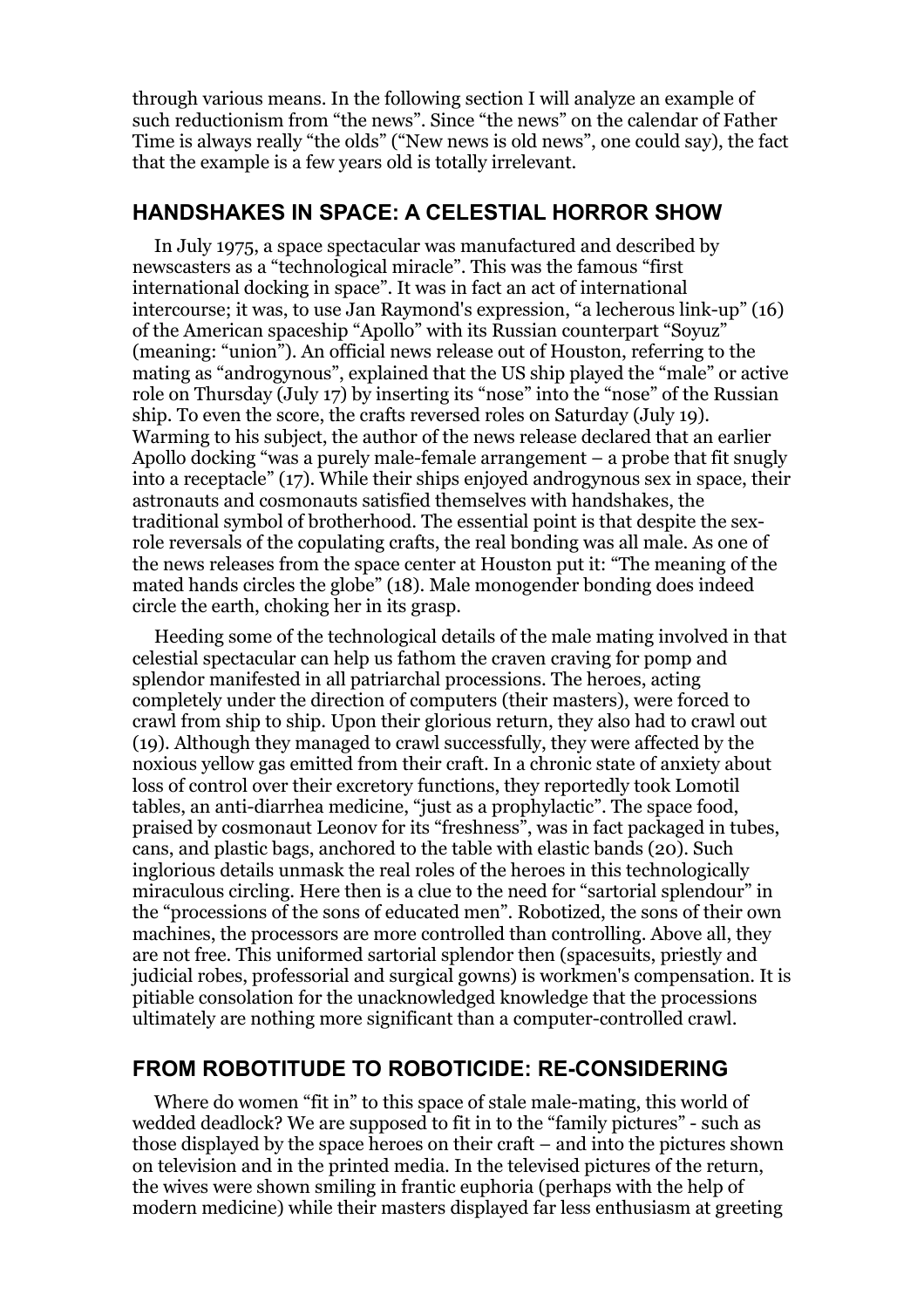them. Women are supposed to "fit in" to this picture, as pictures, that is, as projections[.7](#page-38-0) At the present stage of technology, the "presence" (absence) of women is re-presented in the form of photographs, or of televised twodimensional images. The direction of phallotechnic progress is toward the production of three-dimensional, perfectly re-formed "women", that is, hollow holograms. These projections, or feminine nonwomen, the replacements for female Selves, could of course eventually be projected in "solid" form – as solid waste products of technical progress, as robots. Eventually, too, the "solid" substitutes could be "flesh and blood" (not simply machines), produced by such "miraculous" techniques as total therapy (for example, B.F. Skinner's behaviorism), transsexualism, and cloning. The march of mechanical masculinist progress is toward the elimination of female Self-centering reality. Whether or not our re-placements are materially "hollow" or "solid" is not the ultimate issue. These are simply different ways of describing the absence of Female Depth, of spirit, in feminine nonwomen conceived by male mothers.

I will call this hollow/solid depthless state robotitude. It is comparable to a term coined by Francoise d'Eaubonne to describe the state of servitude of women in a phallocratic world: "feminitude". Robotitude, however, stresses the reduction of life in the state of servitude to mechanical motion. Moreover, it is not gender-specific, and thus indicates that the robot state is not restricted to women. It is not. However, the differences between female and male robotitude are crucial.

Women are encouraged, that is, dis-couraged, to adapt to a maintenance level of cognition and behavior by all the myth-masters and enforcers. The false molds, or forms, implanted in our minds during our first months and years of existence are comparable to the "sanctifying grace" or "supernatural life" believed by catholics to be infused into the soul at baptism. The added "fixes" injected continually by society's mind-controllers can be compared to the "actual grace" which catholics believe they receive through other sacraments. While men also receive false molds and follow-up fixes to reinforce their supernatural, that is, unnatural, state in patriarchal society, the grace/serum injected is different. Fatherly fixes are essentially ego-inflating for men, whereas those administered to women are depressants. The stark contrast between "uppers" for men and "downers" for women can be noted in all manifestations of culture, including almost all contemporary films (with rare notable exceptions such as Harold and Maude). The depressants administered to women may be falsely experienced at times as "highs", but these restrain the authentic Self, pinning her down with a double cross.

Simone de Beauvoir writes in The Ethics of Ambiguity that in the history of individuals it appears that adolescence is a time of choice. The she adds:

Doubtless this decision can always be reconsidered, but the fact is that conversions are difficult because the world reflects back upon us a choice which is confirmed through this world which it has fashioned. Thus, a more and more rigorous circle is formed from which one is more and more unlikely to escape. (21)

<span id="page-38-0"></span><sup>7</sup> This situation is not changed at all by the fact that, since the "Handshakes in Space" event, a few women have been appointed to fly on space shuttles of the future. An Associated Press news release, published in the *Boston Globe*, January 17, 1978, announced that "6 women, 3 black men and an Asian [are] among 35 candidates to fly on the nation's space shuttles in the next decade". Such tokenism functions to hide and reinforce stereotypes. The forms and functions of tokenism will be discussed throughout this book.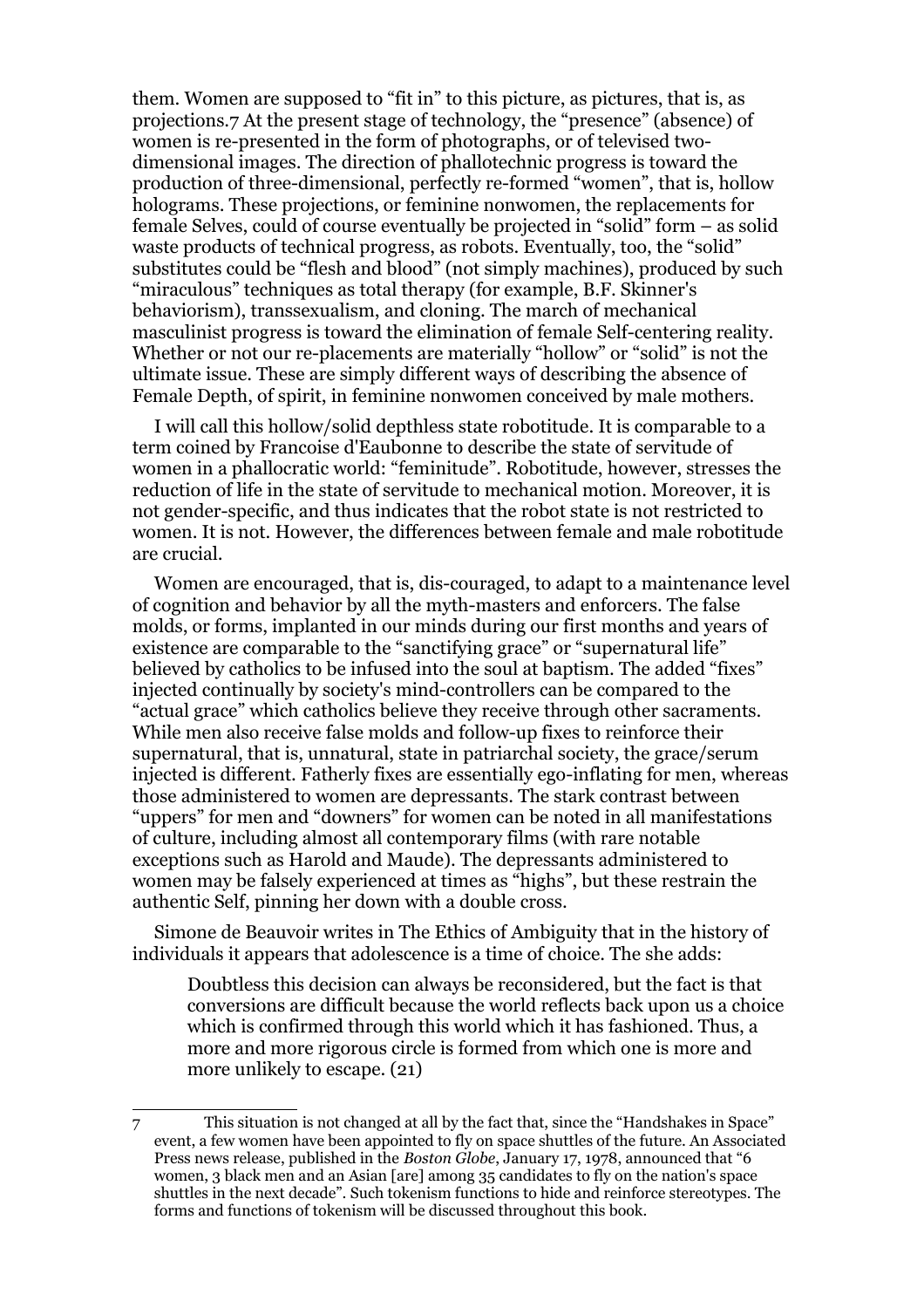This passage describes very well the situation of women surrounded by the Deceptive Processions, suffocated by the circles of false "choices" which they impose. De Beauvoir names very well what real choice means:

To exist … is to cast oneself into the world. Those who occupy themselves in restraining this original movement can be considered as sub-men [read: sub-women]. They have eyes and ears but from childhood on they make themselves blind and deaf, without love and without desire. (22)

Women fixed on the double cross of deception are made to make themselves blind and deaf. The blindness and deafness, as well as the dumbness and encircled paralysis imposed upon them, are different from such defects in males who hold institutional power, who have restrained "the original movement" toward be-ing. For the latter, psychic cripples though they are, and however much their choices have been conditioned, have assumed the role of deceivers/controllers. Their egos are supported, although in an ultimately selfdestructive way.

The "decision", writes de Beauvoir, can always be reconsidered. It is important to ask what this reconsidering means for women. The term consider is derived from the Latin considerare, meaning literally "to observe the stars". For women to re-consider our earlier paternally prescribed tendencies, deceptively mis-named "decisions", is nothing less than daring to see, name, and reach for the stars. It is reclaiming our original movement, our Prehistoric questing power which has been held down by the inner/outer artificial ceilings/sealings of the State of Servitude. De Beauvoir writes that "life is occupied in both perpetuating itself and in surpassing itself; if all it does is maintain itself, then living is only not dying ..." (23). This maintenance level of "only not dying" is what I am calling robotitude. The problem is to get beyond the maintenance level, for "a life justifies itself only if its effort to perpetuate itself is integrated into its surpassing and if this surpassing has no other limits than those which the subject assigns himself [herself]" (24). Clearly, as the Handshakes in Space Show demonstrated, the heroes of phallotechnic society do not demonstrate any such surpassing, but only a caricature of it. Circling in their spacecraft, their womb-tombs in the sky, they illustrated the paradigmatic myth of Processions from womb to tomb, of separation and return, re-turning and re-turning.

Women surpassing the circles of these circlers, daring to see the stars for ourselves, are casting our Selves into the world. This means breaking the casts into which we have been molded and breaking away from the cast/caste condemned to act out the roles prescribed by masculinist myth. Re-considering the imposed choices of the past means acknowledging that a spell has been cast upon us, that we have been framed by the pictures of patriarchy, robotized by its rituals. De Beauvoir has written:

The oppressed has only one solution: to deny the harmony of that mankind from which an attempt is made to exclude him [her] … In order to prevent this revolt, one of the ruses of oppression is to camouflage itself behind a natural situation since, after all, one cannot revolt against nature. (25)

Women can carry out the re-considering process by refusing steadily to allow the fact of struggle between the sexes to be camouflaged, that is, by denying false "harmony of mankind". This means living in a state of ultimate risking.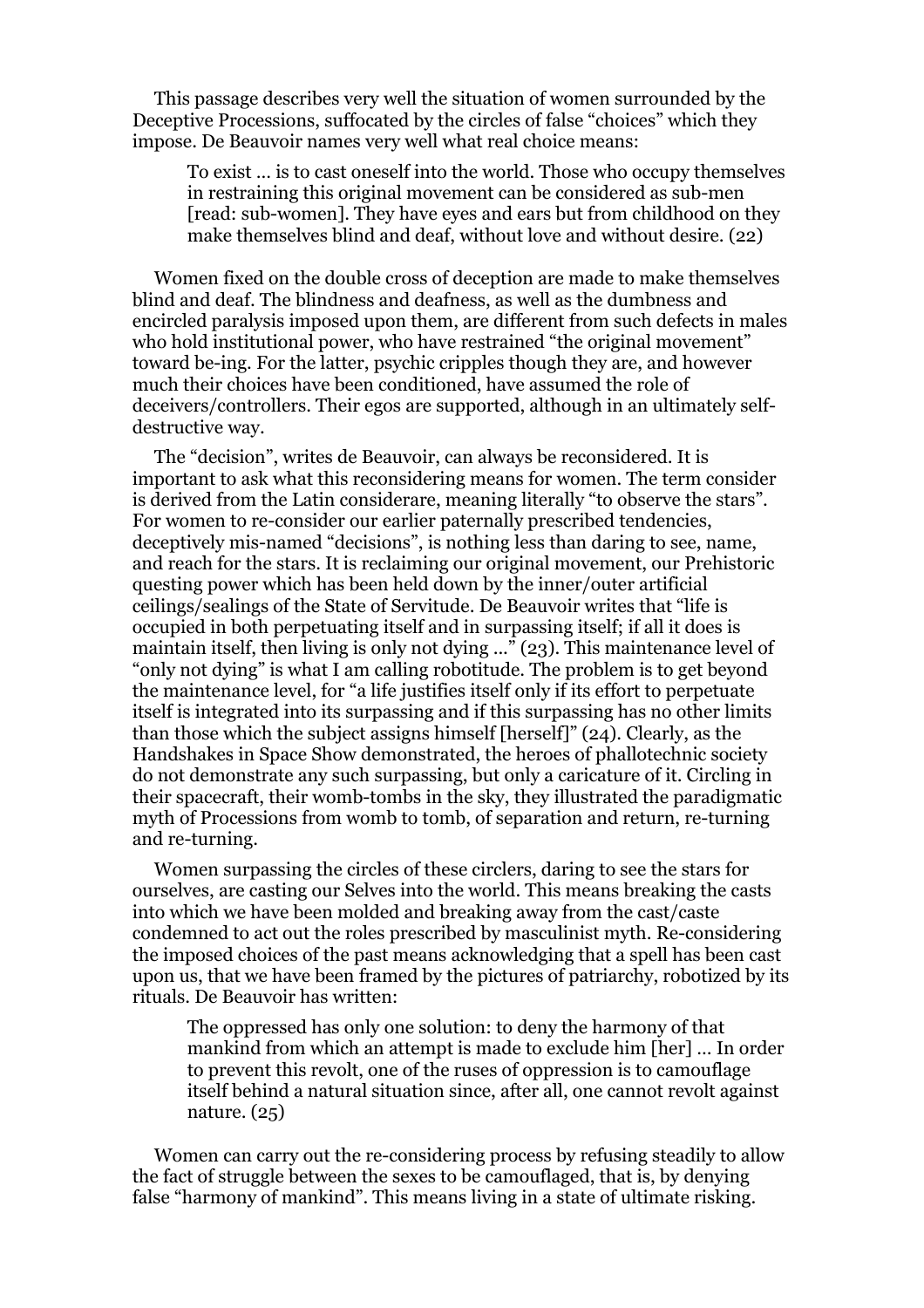Breaking away from false harmony, women begin to hear the healing harmony of Hags, the cacophony of Crones. It is of ultimate importance that we break out of the pictures by which we have been framed, out of the chorus into which we have been cast. Re-considering requires roboticide, destroying the false selves. The original movement is the Self's cosmic questing power. Restraining it is "only not dying"; regaining it is ultimately the only thing that matters.

It is hard to see/name the fact that phallocracy reduces women to framed pictures/holograms/robots. The see-ing, nam-ing of this nonbeing is essential to liv-ing. As Linda Barufaldi, a postchristian Feminist, has said: "It's like the Beatific Vision" (26). Explaining her remark, she added that in her adolescence she had always been puzzled by her catholic instruction concerning this belief (in an ultimate vision of the christian god). For according to catholic teaching it is impossible to have the Beatific Vision in this life. She now realizes that this was a typical reversal: for a woman to see through the patriarchal god is to begin to live, finding her own divinity. Another postchristian Feminist theologian, Emily Culpepper, remarked that this see-ing of women reminded her of the reversal contained in the idea of "gallows humor" - an expression meant to convey that there is an experience of seeing through the absurdity of everything only when one is condemned to die. This notion, she now recognizes, reversed the fact that seeing through the controlling (male) myths is the beginning of living (27). The state of robotitude is marking time hopelessly, a pure repetition of mechanical gestures. Beginning living means that the victim sees and names the fact that the oppressor obliges her to consume her transcendence in vain, changing her into a thing (28). No kind of tokenism in a transcendence-sapping system will free our Selves from the spell of patriarchal myth. As long as that myth (system of myths) prevails, it is conceivable that there be a society comprised even of 50 percent female tokens: women with anatomically female bodies but totally male-identified, male-possessed brains/spirits. The myth/spell itself of phallocratism must be broken.

It may at first seem "natural" for women to reason that one can break the spell by demonstrating that "achievement" on male terms is natural to them. But after this is seen through, we encounter the problem of unmasking and moving beyond the mediocrity of such achievements without falling into opposing forms of mediocrity. Moreover, revolting against the tyrants of a phallotechnic world is revolting not only against their pseudonatural "life", that is, maintenance level of existence, but also against their pseudosupernatural state, against their myths and technological miracles.

Revolting Hags/Crones are repudiating robotitude, which is an imposed state of idiocy, a kind of cretinism. The term cretin, according to Merriam-Webster, is derived from a French dialect term meaning "kind of deformed idiot found in the Alps". The root of this term is the Latin christianus (christian). This term was used "to indicate that such idiots were after all human". Revolting/reconsidering requires deicide; leaving the State of Idiocy implies the death of the cretin god. It also implies repudiating inclusion in the pseudogeneric "after all human" condition of cretinism. Re-considering is denying this false harmony, breaking its bonds, bounding into freedom.

## **FLYING FETUSES: MYTHOLOGICAL/TECHNOLOGICAL NECROPHILIA**

A few years ago one Robert Byrn, a 40-year-old professor of criminal law at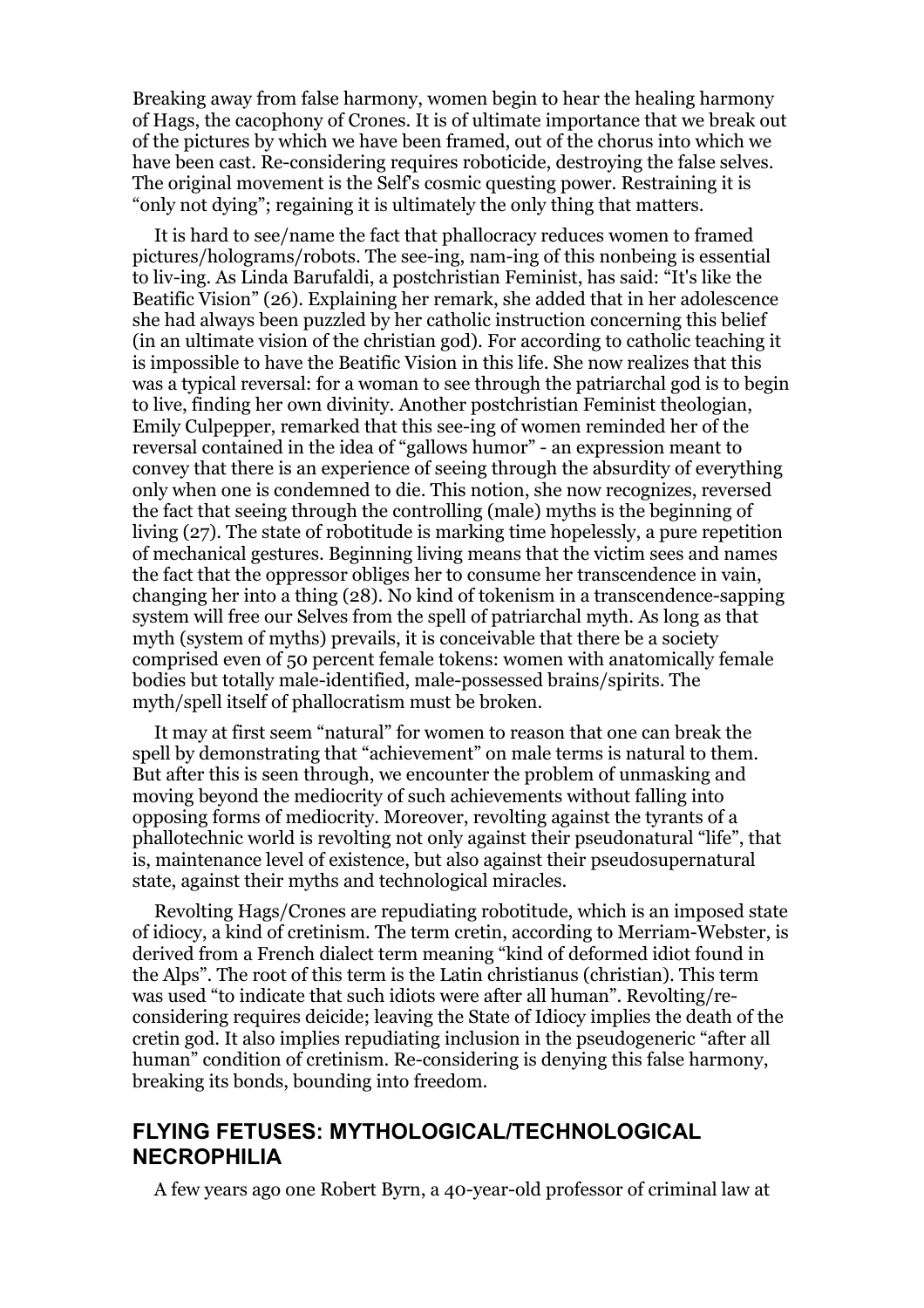Fordham University, took it upon himself to represent all human fetuses between the fourth and twenty-fourth week of gestation scheduled to be aborted in New York municipal hospitals. Byrn was himself represented by attorney Thomas Ford, who made the following statement: "The fetus might well be described as an astronaut in a uterine spaceship". (29) As Ellen Frankfort aptly comments:

It takes a certain kind of imagination to assume guardianship for something lodged within another's body – a rather acquisitive proprietary imagination that fits right in with the conception of a woman as a spaceship and the contents of her womb as an astronaut. (30)

The astonishing Byrn incident and the analogy made by his attorney merit some attention for the light they throw on the deceptions of male myth. Since an astronaut is perceived as the captain of a "vessel", there is a desire to see a fetus as controlling the woman. Moreover, the image of the astronaut in a spaceship is interesting also because in this image the "captain" is very much controlled by other males outside the spaceship (for example, politicians, economists, scientists, flight surgeons, engineers). This makes the analogy particularly "appropriate" in its perverse way, for the fetus is maintained in control of the woman by males outside (for example, politicians, legislators, priests, doctors, social workers, counselors, husbands, "lovers"). Moreover, the analogy involves deceptively circular reasoning, making it doubly appropriate in this doublethink context. For here, a biological event – the presence of the fetus in the uterus – is imaged as "like", that is, imitative of, a technological event – the presence of an astronaut in a spaceship. This elicits an obvious question: Is the astronaut in the spaceship an attempt to imitate the situation of the fetus in the uterus? Elsewhere I have shown that there is (unacknowledged) evidence in ethical writings on abortion of a widespread male tendency to identify with fetuses. (31) This merits further analysis.

There are clues about the source of this fetal identification syndrome (which is frequently fatal for women unable to obtain needed abortions) in Frankfort's description of Byrn as "a childless man who seeks to guard unwanted fetal tissue" (32). Males do indeed deeply identify with "unwanted fetal tissue", for they sense as their own condition the role of controller, possessor, inhabitor of women. Draining female energy, they feel "fetal". Since this perpetual fetal state is fatal to the Self of the eternal mother (Hostess), males fear women's recognition of this real condition, which would render them infinitely "unwanted". For this attraction/need of males for female energy, seen for what it is, is necrophilia [8](#page-41-0) - not in the sense of love for actual corpses, but of love for those victimized into a state of living death.

Frankfort's description of Byrn as "childless" also merits scrutiny. For it is the condition of all males to be childless, and there is evidence that this condition is experienced as disturbing to those who are obsessed with reproduction of the male self (which should not be confused with any genuine desire to care for and energize another being). Indeed there are male authors who are very willing (perhaps too willing) to attest to the anxiety of males over their childless state. Philip Slater, for example, writes of "this vulnerability of the male in the sphere of worldly immortality which gives rise to the concept of the 'external soul', so prominent in magic and mythology" (33).

<span id="page-41-0"></span><sup>8</sup> Necrophilia is defined by Merriam-Webster as "obsession with and usually erotic attraction toward and stimulation by corpses, typically evidenced by overt acts (as copulation with a corpse)".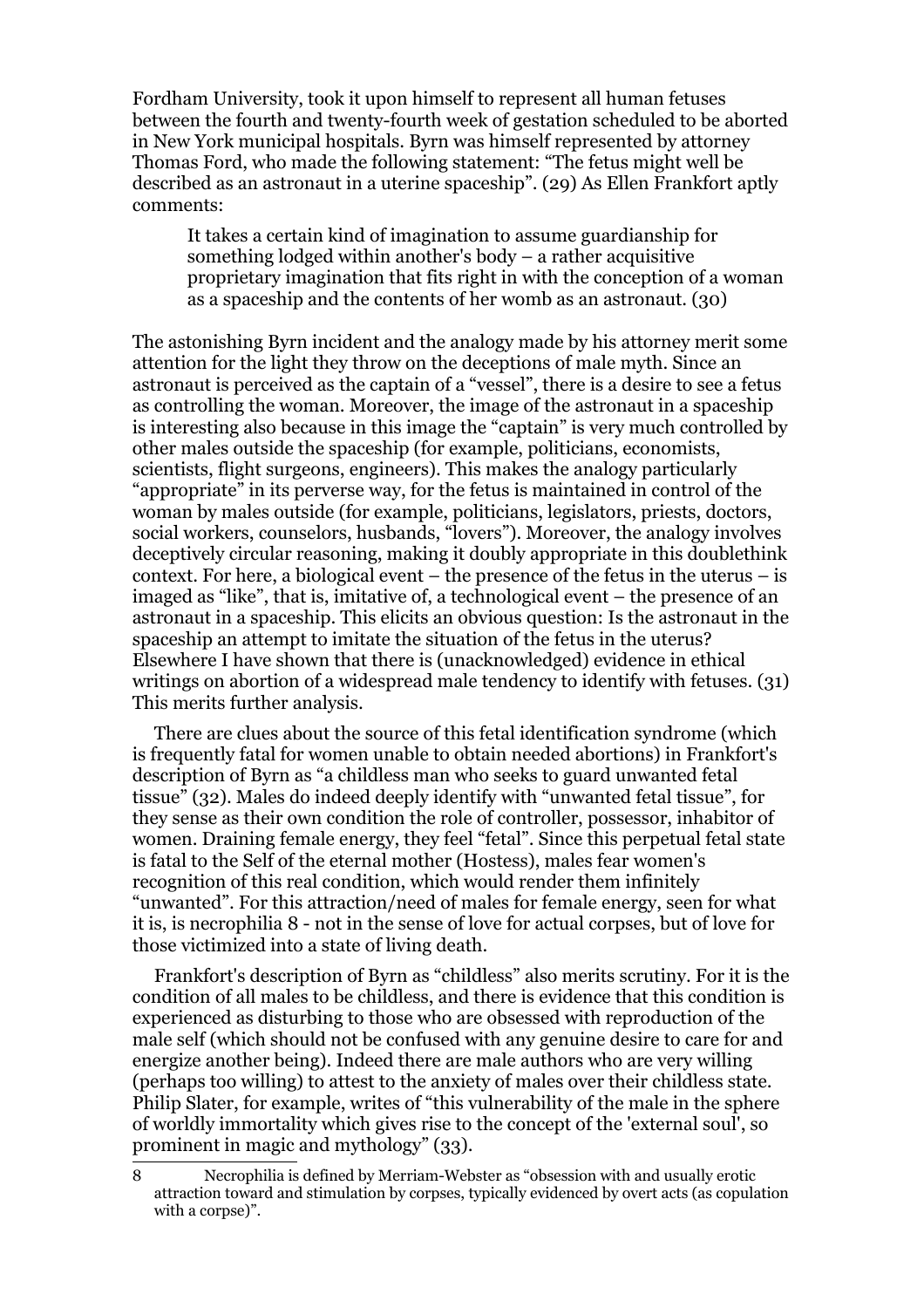According to his view, a woman need not guess whether something of herself continues on in a new organism, for she can see the child emerge from her own body:

Thus if one translates "soul" in these stories as "that part of me which will live on after I die", the woman initially holds her "soul" within herself. It is only the man whose "soul" always resides outside of himself. (34)

Thus "as men have been lamenting for centuries, his immortality is out of his own control" (35).

According to this view, then, males identify the "immortal" soul with biological offspring, and women should feel fortunate in their roles as incubators, shells, hotels, youth hostels, homes, hatcheries for human souls. I have already suggested that it is dangerous for women to accept reductionist theories about the male propensity for "womb envy". Thus it should arouse suspicion that Karen Horney's "womb envy" theory (with which she countered Freud's proposition of "penis envy") has been eagerly adopted by some liberal males (for example, Philip Slater). The problem with such a theory is that the implied criticism stops short of being a genuine feminist analysis. Hags must learn to double-double unthink (Andrea Dworkin's phrase) – that is, to go past the obvious level of male-made reversals and find the underlying Lie. Thus it is a pitfall simply to reverse "penis envy" into "womb envy", for such theories trick women into fixating upon womb, female genitalia, and breasts as our ultimately most valuable endowments. Not only disparagement, but also glorification of women's procreative organs are expressions of male fixation and fetishism. These disproportionate attitudes are also demonically deceptive, inviting women to re-act with mere derivative fetishism, instead of deriding these fixations and focusing upon the real "object" of male envy, which is female creative energy in all of its dimensions. Male hatred of women expressed in such fetishized forms hides the deeper dimensions of envy, which remain unacknowledged. Thus we hear one male say of another's "project" or invention, "That's his baby." We also hear men describe the books, papers, articles of other men as "pregnant" with meaning. Such deceptive expressions provide clues to the deeper levels of deception. They suggest that the procreative power which is really envied does in fact belong primarily to the realm of mind/spirit/creativity. Yet this envy is not necessarily a desire to be creative, but rather to draw – like fetuses – upon another's (the mother's) energy as a source. Thus men who identify as mothers (that is, supermothers controlling biological mothers) are really protecting their fetal selves. They wish to be the fetuses/astronauts and the supermothers/ground commanders, but not the biological vessels/spaceships which they relegate to the role of controlled containers, and later discard as trash.

Ultimately these two roles – male fetus and male supermother – are connected (even identical), since both roles are contingent on a parasitic relationship to women. The male "mother's" spiritual "fecundity" depends upon his fetal (fatal) fettering of the female to whom he eternally attaches himself by a male-made umbilical cord, extracting nutrients and excreting waste (as he does also with "Mother Earth"). The penis, of course, is both a material and symbolic instrument for the restoration and maintenance of this umbilical attachment.

It is impossible to miss symptoms of this male fertility syndrome in the multiple technological "creations" (artificial wombs) of the Fathers – such as homes, hospitals, corporate offices, airplanes, spaceships – which they inhabit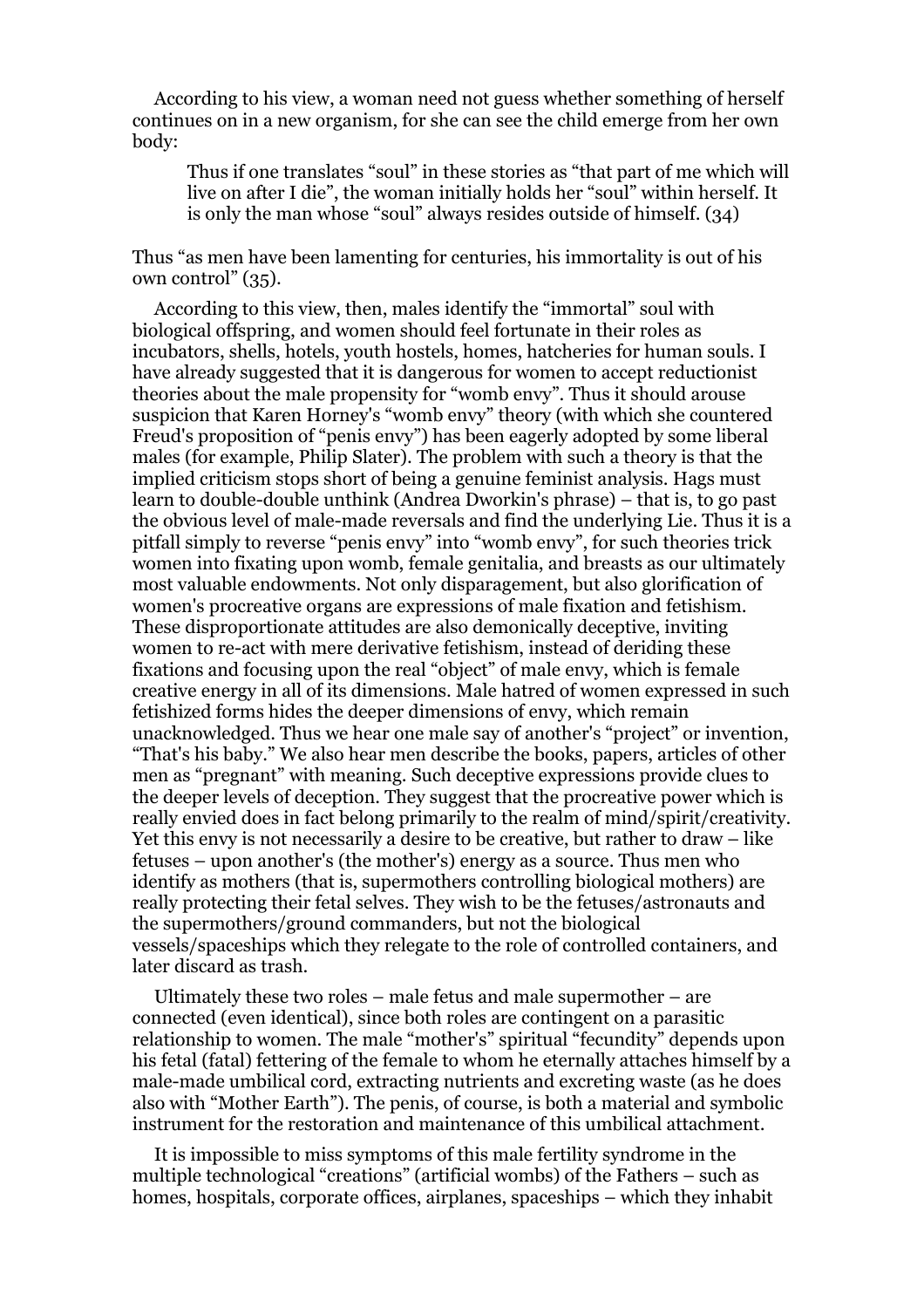and control. Moreover, these male-constructed artificial wombs are ultimately more tomb-like than womb-like, manifesting the profoundly necrophilic tendencies of technocracy. Here Erich Fromm's description of necrophilia is applicable, although misleading. Writing of the 'Futurist Manifesto' (1909) of F.T. Marinetti, he states:

Here we see the essential elements of necrophilia: worship of speed and the machine; poetry as a means of attack; glorification of war; destruction of culture; hate against women; locomotives and airplanes as living forces. (36)

What is described here is a mechanization of life, a robotizing regression, the patriarchal pathology, which exposed itself in the mid-seventies in the Heavenly Homosexual Hitching as a metapathology[.9](#page-43-0) But Fromm's description is deeply deceptive, for, although some essential elements of necrophilia are noted, the core cause, "hate against women", is mentioned only as a detail on an itemized list, rather than being shown in its prior causal relationship to the other times. Woman hating is at the core of necrophilia.

Thus it was utterly appropriate that the American spacecraft in the Celestial Spectacular of 1975 was named "Apollo". For Apollo was the personification of anti-matriarchy, the opponent of Earth deities. His name is said by some to have been derived from 'appollunai' meaning destroy. (37) Jane Harrison points out that he is the death-dealer, most deadly of all the gods. (38) She also shows that he is a woman-hater. (39) Moreover, Kerényi points out that Apollo's real enemy was a female creature, a dragoness named "Delphyne" - a name connected with an old word for womb. (40) Apollo killed her immediately after his birth. (41) With perverse appropriateness, his temple was built at a place called "Delphi", functioning as his artificial womb. Significantly, upon this temple was engraved the maxim: "Keep woman under the rule."

Although Apollo was fathered by Zeus and had a mother – Leto – he could well be described as "not of woman born". (42) Fittingly, he was born in a place of Not-Earth, a floating island in the sea named Delos. Fittingly, too, he encouraged matricide. Slater observes that "the myth of Apollo seems to express an infinite process [sic] of doing and undoing, of affirmation and negation of the maternal bond." (43) The more accurate term of course would be procession, for

<span id="page-43-0"></span><sup>9</sup> The necrophilic mentality of the space programmers was exemplified in Dr Wernher von Braun, the German-born space scientist, whose rocketry enabled the United States to make the first manned landing on the moon. When von Braun died in June 1977, an earlier "triumph" of his career was drawn to public attention. As the *Boston Globe* reported on June 18 1977: "Almost three decades earlier, he headed the German effort that culminated in the notorious V-2 rocket bombs sent against Britain by Hitler in the final year of World War II. More than 1000 of the weapons landed on London and its suburbs. At the end of the war, von Braun and 120 associates from the German rocket center at Peenemuende on the Baltic Sea surrendered to the Americans, after fleeing to southern Germany to avoid capture by the Russians. They were hired by the US Army to work on rocketry in the United States." An article in the *Boston Globe,* June 19 1977, gives some indication of the horror of the V-2 rockets, citing a 68-year-old pharmacist who lived through the blitz: "The V-2 rockets were the worst. When the V-1 types came over you could hear them. But you never heard the V-2s. Imagine just walking along the street and then 'bang' – with no alarm, no warning or anything. That's what it was like." Shortly before von Braun's death the scientists intoned: "We are now coming into an era of space research that one might call the humanitarian era in which man will use the tools and capabilities of space." When his death was announced, President Carter eulogized him: "He was not only a skilled engineer but also a man of bold vision. His inspirational leadership helped mobilize and maintain the effort we needed to reach the moon and beyond" (*Boston Globe*, June 18, 1977).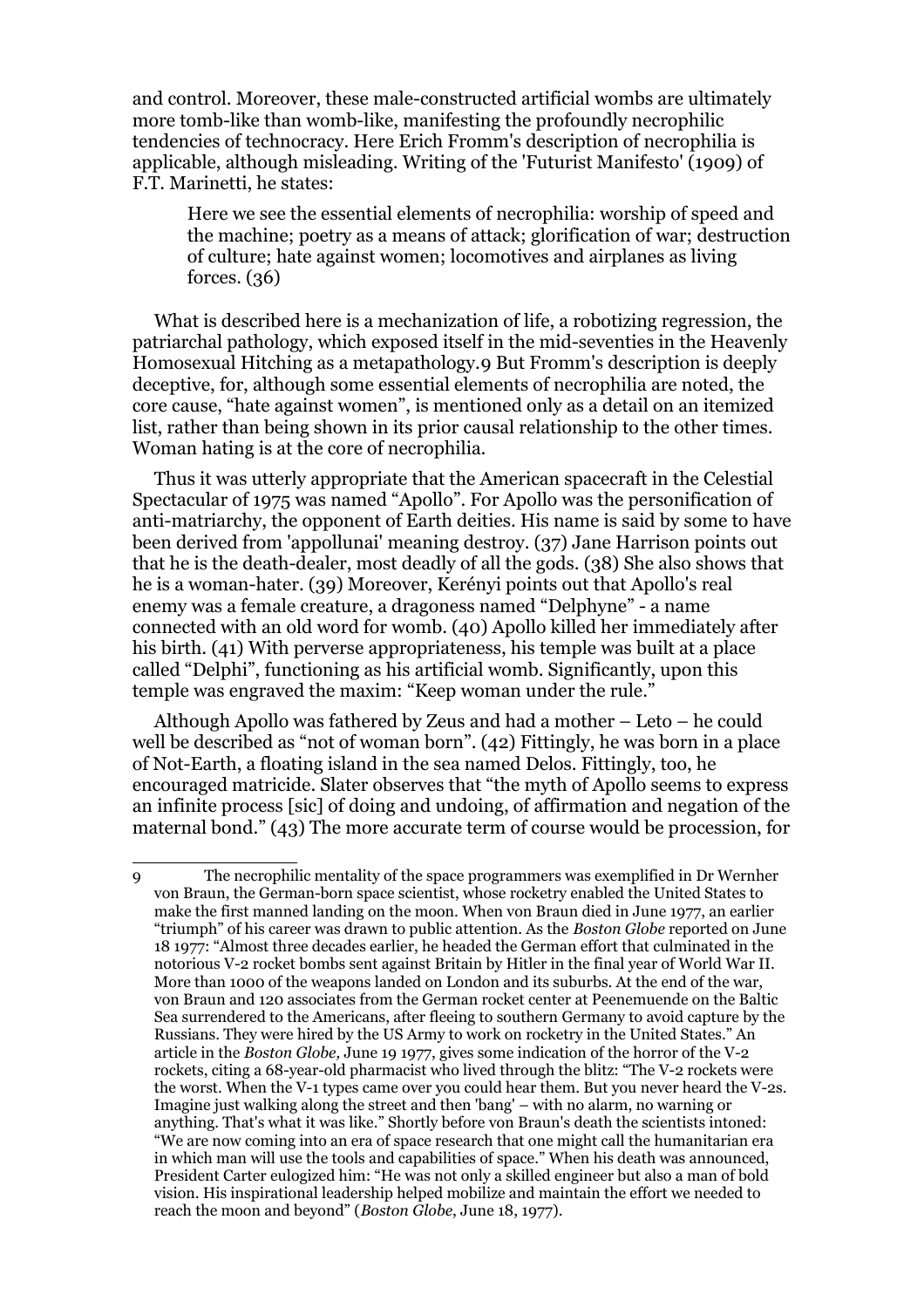this is a deadly circle.

It should also be noted that the myth of Apollo functioned to legitimate male homosexuality in ancient Greece: "Apollo had relationships with many youths, the first of whom was Hyacinthus; the summer festival Hyacinthia commemorated this relationship." (44) Another scholar cites an inscription hewn on the rock wall beside the temple of Apollo Carneius on the island of Thera (Santorin) in the Aegean. It reads: "Invoking the Delphic Apollo, I, Crimon, here copulated with a boy, son of Bathycles." We read that "the sacred place and the name of Apollo make it plain that … we are being told about a sacred act, steeped in solemnity and honor." (45)

The mythic associations of the "union with Apollo" displayed in the space spectacular were deceitfully manipulated. Clearly, the culture does not plan spectaculars to legitimate "gay liberation". The astronauts and cosmonauts were obviously "family men" with "family pictures". What was legitimated was male power bonding, while the erotic component in male mating was concealed and denied. The fact that the erotic component was present on a mythic level but concealed made the apparently nonerotic power bonding message more effective. While overtly promoting the oppressive ideal of the nuclear family, this space spectacular subliminally appealed to erotic fantasies allegedly taboo in heterosexist society. This deceitful taboo titillation tactic is employed widely in patriarchal propaganda, reaching hysterical heights in the hidden messages of advertising.

The products of necrophilic Apollonian male mating are of course the technological "offspring" which pollute the heavens and the earth. Since the passion of necrophiliacs is for the destruction of life and since their attraction is to all that is dead, dying, and purely mechanical, the fathers' fetishized "fetuses" (re-productions/replicas of themselves), with which they passionately identify, are fatal for the future of this planet. Nuclear reactors and the poisons they produce, stockpiles of atomic bombs, ozone-destroying aerosol spray propellants, oil tankers "designed" to self-destruct in the ocean, iatrogenic medications and carcinogenic food additives, refined sugar, mind pollutants of all kinds – these are the multiple fetuses/feces of stale male-mates in love with a dead world that is ultimately co-equal and consubstantial with themselves. The excrement of Exxon is everywhere. It is ominously omnipresent.

### **THE ILLUSION OF "DIONYSIAN" FREEDOM**

There have, of course, been male reactions against a state of consciousness which is perceived as "the tyranny of Apollo". Nietzsche expressed this reaction, and more recently it has been a theme song of some christian theologians, such as Sam Keen, who writes: "Western culture has become increasingly Apollonian, and the time has come when the rights of Dionysus must be reasserted" (46). According to this view, the influence of Apollo has dominated Western theology and religious institutions, which for the most part have been identified with the status quo, putting their weight behind maintaining their "present boundaries". Oddly, the "Dionysian" approach is seen by such theologians as "revolution" and as "a radical solution" (47).

Any careful scrutiny of patriarchal Greek myth makes clear that Apollo and Dionysus are simply two faces of the same god. Thus the proposals for "revolution" have the dreary resonance of a revolving door, re-sounding the same message. The "solution" consists in seeking absolution from the crime of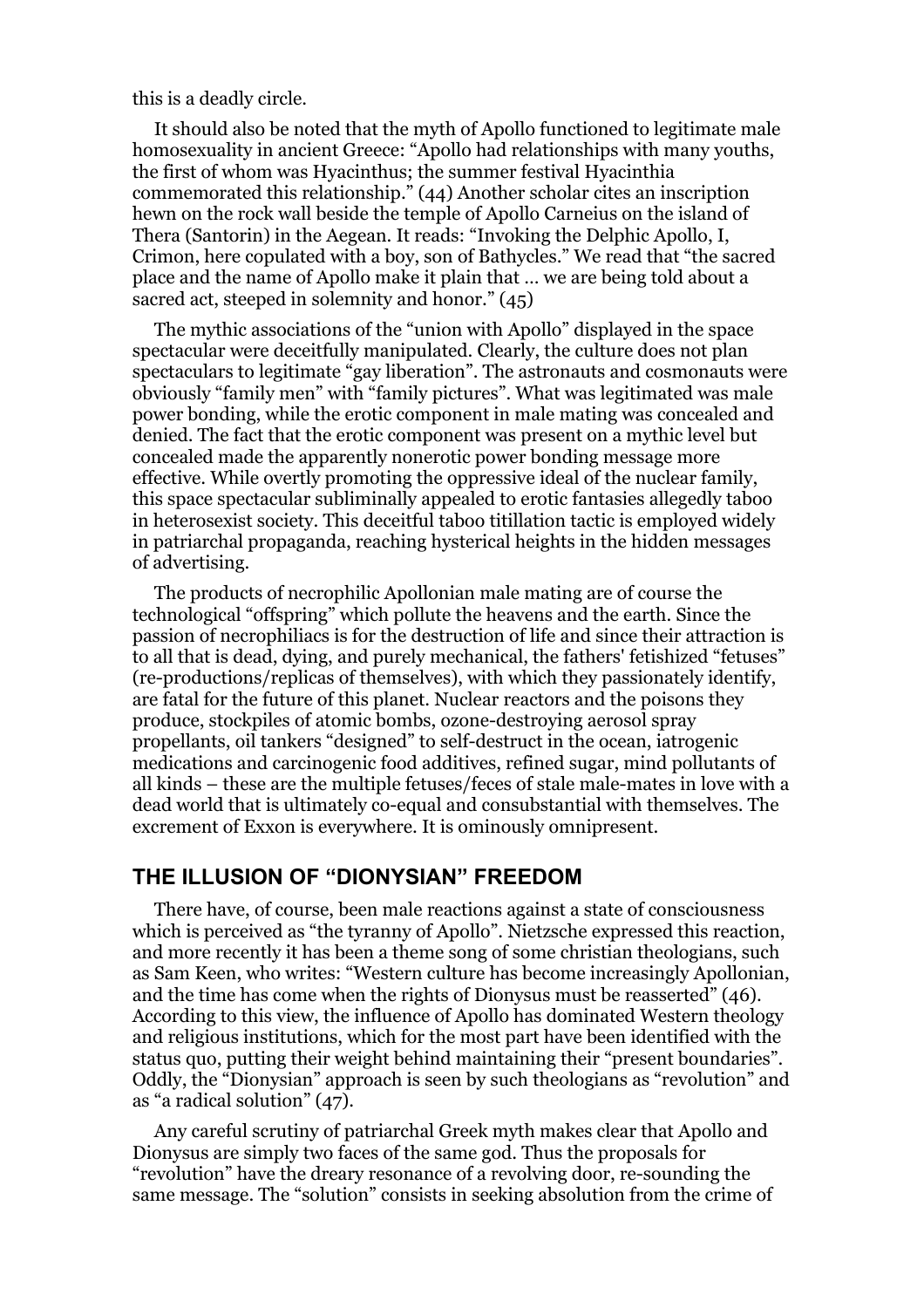worshipping a false god by gazing for awhile at one of this other masks. What is sought is merely variety on the level of appearance – since genuinely radical change would involve the fearsome courage to cut through all the masks, facing Nothing.

Since Dionysus is so commonly set up as the mystifying mythic "complement" of Apollo and offered as an androgynous alternative to the stereotypically rigid Apollonian masculine model, his story requires some scrutiny. Jane Harrison points out that "the word Dionysus means not 'son of Zeus' but rather 'Zeus-Young Man', ie, Zeus in his young form" (48). Dionysus was in fact (in the fact of myth) his own father. To anyone aware of the meaning of Christ ("the Word incarnate") in christian myth, the parallel is inescapable. Christ is believed by christians to be the incarnation of the "Second Person of the Trinity", and thus consubstantial with the father. Therefore, Christ, too, preexisted himself and was simply a later manifestation of "Zeus (Father)-Young Man". Christian theologians who have been reveling in "Dionysian" theology will, of course, be the first to grant that Christ incorporates elements both of Apollo and of Dionysus. In glorifying the "Dionysian element" they see themselves as celebrating a release from one-sidedness – from stereotypic Apollonian/masculine rigidity, as finding "a dancing god". The emerging (still christian) theology is one "of the spirit, leisure, play, listening, waiting, feeling, chaos, the unconscious"(49). All of this, of course, sounds like a description of "positive" aspects of stereotypic femininity. It is important that we dis-cover the connections between apparently contradictory phenomena, namely the femininity of Dionysus, which male theologians and philosophers reacting against Apollo identify with and glorify, and the strange (but familiar) "fact" that he is his own father.

G. Rachel Levy informs us that "in the ritual of Dionysus the Son eclipsed the Mother" (50). Any feminist can see the ominous implications of this eclipse. In its light (darkness) we can perceive the significance of the "radical" male re-turn to the Dionysian mask of the male god. Slater is very explicit about this "solution" to male identity problems:

What is unique about the Dionysian solution is that the maternal threat is welcomed, and boundary-loss actively pursued. Instead of seeking distance from or mastery over the mother, the Dionysian position incorporates her. (51)

Dionysus does not have to run away from his mother or struggle against her. His victory is total.

Semele, the mother of Dionysus, is the Totaled Woman. When she was sixmonths pregnant Zeus struck her with thunder and lightning, and she was consumed. Graves sums up the sequelae:

But Hermes saved her six-month son: sewed him up inside Zeus's thigh, to mature there for three months longer; and, in due course of time, delivered him. Thus Dionysus is called "twice-born", or "the child of the double door". (52)

Thus Dionysus's mother was already dead long before he was born. Zeus dispenses with the woman and bears his own son. But there is more to the convoluted plot than this. For some of the myth-masters held that Semele had been impregnated by drinking a potion prepared by Zeus from the "heart" (probably meaning phallus) of Dionysus, who had pre-existed her. (According to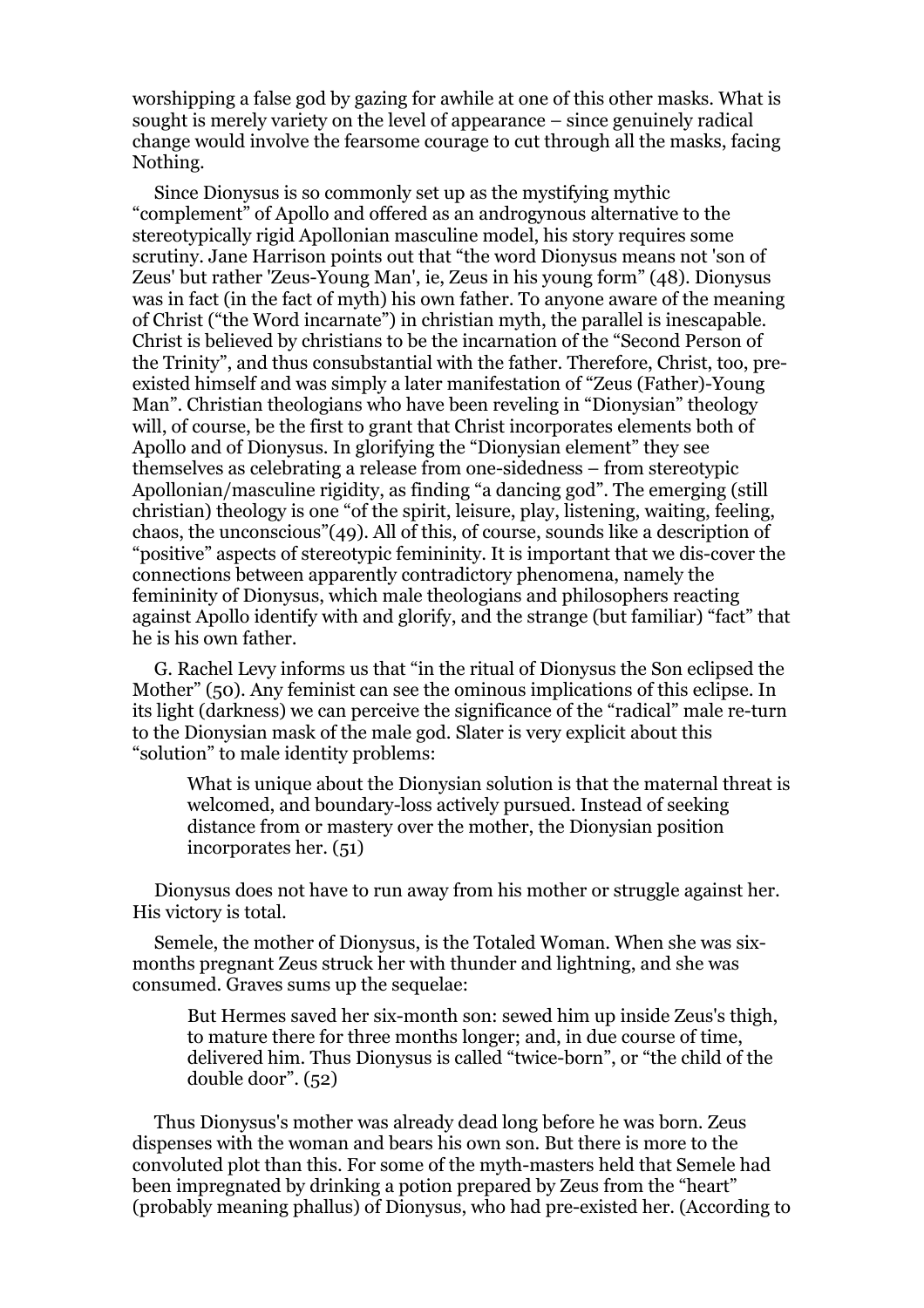some, he had previously been borne by Persephone, who had been raped by Zeus) (53). Thus Dionysus is his own father, reborn and self-generated. (54) Since he (Zeus-Young Man) is identified with Zeus who bore him, he is also his own mother. Thus Semele can be seen as epitomizing the patriarchal ideal of mother as mere vessel. Moreover, the apparently contradictory aspects of Dionysus – his self-fathering and his femininity – coincide. In the "light" of these elements of the Dionysian myth we can well be suspicious of male fascination with the all too feminine Dionysus, for his mythic presence foreshadows attempts to eliminate women altogether.

This femininity of Dionysus should be seen also in connection with his glorification as boundary-violator, as the one who drives women mad. A clue to the meaning of this maddening boundary violation is unwittingly provided by Norman O. Brown, who writes of Dionysus as "the mad god [who] breaks down the boundaries", abolishing repression. According to Brown: "The soul that we call our own is not a real one. The solution to the problem of identity is, get lost" (55). This Dionysian temptation to "get lost" is not unfamiliar to women, whether our "background" has been christianity, imported Eastern spirituality, liberated liberalism, "the people's struggle", straight suburban society, the orgiastic sexual avant-garde, or all of the above. This is the seductive invitation to "lose the self in order to find it". Whether the loss takes place through the glorified pain of feminine christian masochism or through the "pleasurable" torture of S and M rituals, or through determined devotion to Higher Causes, the result is the same: female annihilation. Although countless women are seduced into this tragic loss of Self, the fabricators of the destructive plot are male.

To Dionysus was attributed the ability to shatter cognitive boundaries in women, that is, the capacity to drive women mad – which he did whenever possible. Madness is the only ecstasy offered to women by the Dionysian "Way". While the supermasculine Apollo overtly oppresses/destroys with his contrived boundaries/hierarchies/rules/roles, the feminine Dionysus blurs the senses, seduces, confuses his victims – drugging them into complicity, offering them his "heart" as a love potion that poisons.

The rituals of romantic love as well as those of religion draw women into the "ecstasy" of Self-loss, the madness which is literally standing outside our Selves, being beside our Selves. In contrast to this, radical feminist ecstasy is Selfcentering moving beyond the boundaries of the fathers' foreground. This is finding the Self. Indeed, we break the credibility of the contrived Apollonian boundaries – such as the false divisions of "fields" of knowledge and the splits between "mind" and "heart". But in this process we do not become swallowed up in male-centered (Dionysian) confusion. Hags find and define our own boundaries, our own definitions. Radical feminist living "on the boundary" means this moving, Self-centering boundary definition. As we move we mark out our own territory.

The Dionysian solution for women, which is violation of our own Hag-ocratic boundaries, is The Final Solution. To succumb to this seductive invitation is to become incorporated into the Mystical Body of Maledom, that is, to become "living" dead women, forever pumping our own blood into the Heavenly Head, giving head to the Holy Host, losing our heads. The demonic power of Dionysian deception hinges on this invitation to incorporation/assimilation, resulting in inability to draw our own lines. To accept this invitation is to become unhinged, dismembered. Refusing is essential to the process of the Self's re-membering,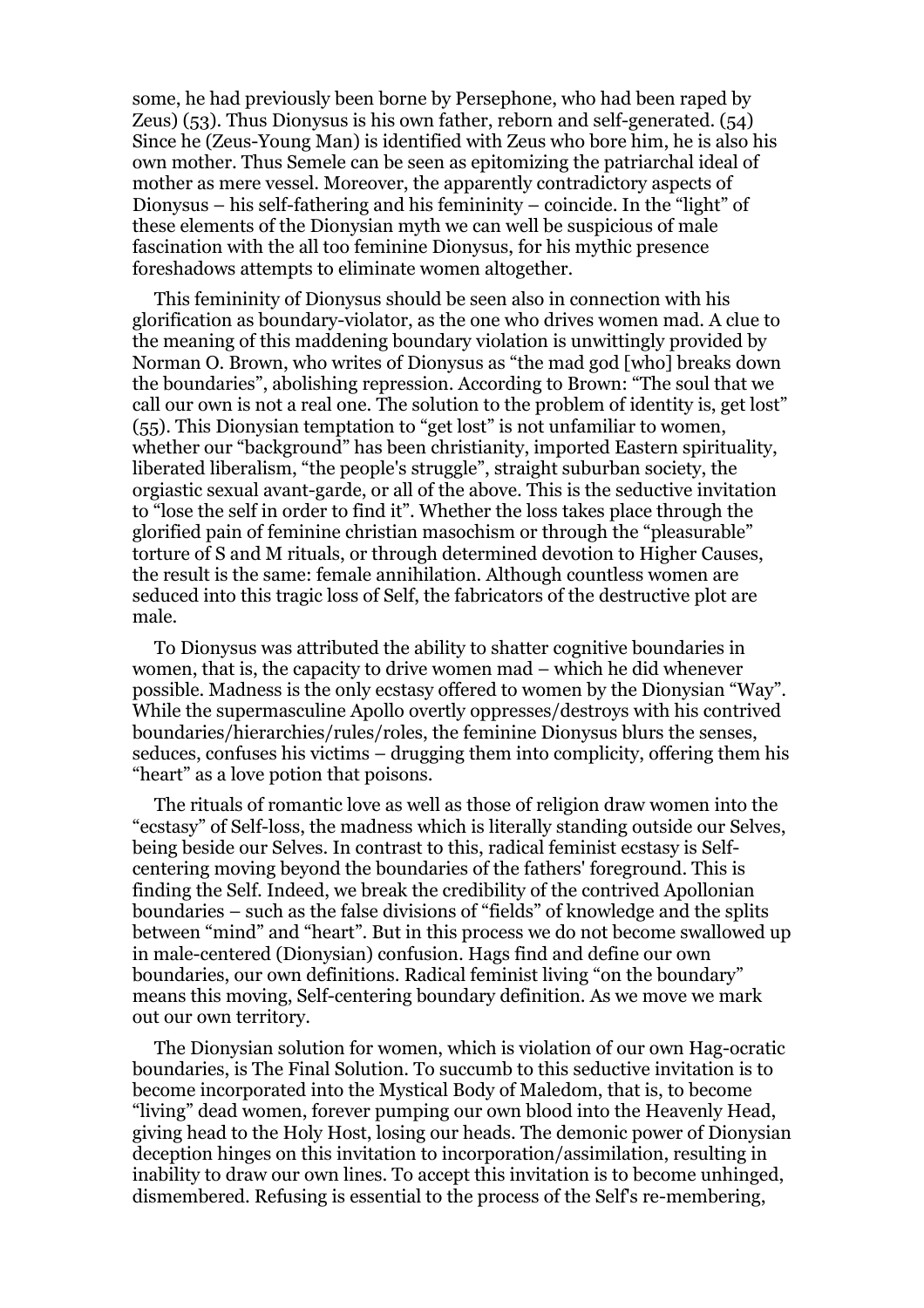re-fusing.

The madness which is the Dionysian Final Solution for women is confusion – inability to distinguish the female Self and her process from the male-made masquerade. Dionysus sometimes assumed a girl-like form (56). The phenomenon of the drag queen dramatically demonstrates such boundary violation. Like whites playing "black face", he incorporates the oppressed role without being incorporated in it. In the phenomenon of transsexualism, the incorporation/confusion is deeper. As ethicist Janice Raymond has pointed out, the majority of transsexuals are "male to female", while transsexed females basically function as tokens, and are used by the rulers of the transsexual empire to hide the real nature of the game (57). In transsexualism, males put on "female" bodies (which are in fact pseudofemale). In a real sense they are separated from their original mothers by the rituals of the counseling process, which usually result in "discovering" that the mother of the transsexual-to-be is at fault for his "gender identity crisis" (58). These "patients" are reborn from males. As Linda Barufaldi suggested, this fact was symbolized in the renaming of the renowned transsexual of tennis, Renée (literally, "re-born") Richards, whose original first name was Richard (59). The re-birthing male supermothers include psychiatrists, surgeons, hormone therapists, and other cooperating professionals. The surgeons and hormone therapists of the transsexual kingdom, in their effort to give birth, can be said to produce feminine persons. They cannot produce women (60).

The seduction of women – including feminists – into confusion by Dionysian boundary violation happens under a variety of circumstances. A common element seems to be an invitation to "freedom". The feminine Dionysian male guru or therapist invites women to spiritual or sexual liberation, at the cost of loss of Self in male-dictated behavior. Male propagation of the idea that men, too, are feminine – particularly through feminine behavior by males – distracts attention from the fact that femininity is a man-made construct, having essentially nothing to do with femaleness. The seductive preachers of androgyny, of "human liberation", dwell upon this theme of blending. When they put on the mask of Dionysus, the Myth-Masters play the role of Mix-Masters. "Mixing up the Victim" is the name of their mime.

The illusion of Dionysian freedom, then, drives women into madness. As defined by Honor Moore, M-A-Dness is Male Approval Desire. She writes:

M-A-D is the filter through which we're pressed to see ourselves – if we don't, we won't get published, sold, or exhibited – I blame none of us for not challenging it except not challenging it may drive us mad … (61)

It is true that the Apollonian mask of god drives women into madness, but this is the madness of one who sees the face/mask of the Destroyer, and who desires his approval because she *knows* she needs this in order not to be raped, maimed, starved to death, imprisoned, murdered. This is a clearheaded M-A-Dness. But the Dionysian method is to break the boundaries that make such methods in our madness possible. Dionysus, the "gentle-man", merry mindpoisoner, kills women softly. Male Approval Desire, under his direction, lacks a sense of distance from The Possessor. The Dionysian M-A-Dwoman desires the approval of her god because she loves him as herself. She and he, after all, are two in one flesh. She and he are of one mind. She has lost her Self in his house of mirrors, and she does not know whose face she sees in her beatific visions.

Thus Dionysus drives women mad with his femininity, which appears to be a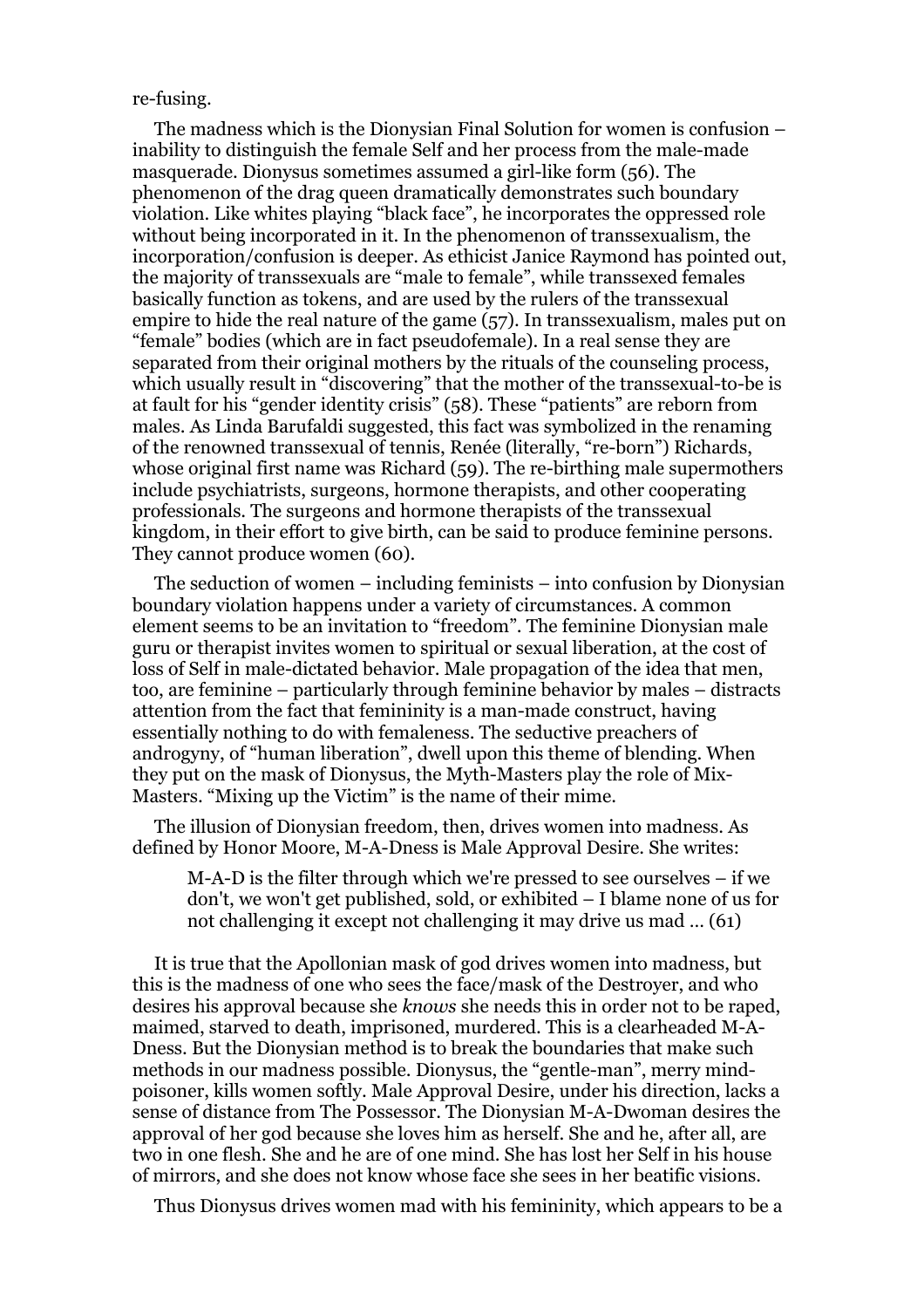relief from the stern masculinity of Apollo. Kerényi points out that Dionysus "was called Pseudanor, 'the man without true virility' – not to speak of all his joke names such as gynnis, 'the womanish', or arsenothelys, 'the man-womanly'" (62). This is the ultimately deceptive glorification of femininity, convincing women that it is desirable for men and also desired by them, luring females into forgetting the falseness of femininity, blinding us to the fact that femininity is quintessentially a male attribute.

## **BOUNDARY VIOLATION AND THE FRANKENSTEIN PHENOMENON**

The most basic and paradigmatic form of boundary violation is, of course, rape. Patriarchy as the Religion of Rapism legitimates all kinds of boundary violation. It blesses the invasion of privacy, for example, by such governmental agencies as the FBI and the CIA, christening this invasion "Intelligence". It extends its blessing also to the violation of life itself by scientifically "created" pollution, by the metastasizing of a carcinogenic environment – epitomized in the ever-expanding cities of the dying – and by the hideous weapons of modern warfare. The creators of artificial death belong to the same funereal fraternity as the various male supermothers – creators of artificial life and manipulators of existing life. As boundary-violators, all participate in the mythic paradigm of Rapism. All march in the same funereal procession, and the knowledge they share in common is mortuary science.

Mary Shelley displayed prophetic insight when she wrote Frankenstein, foretelling the technological fathers' fusion of male mother-miming and necrophilia in a boundary violation that ultimately points toward the total elimination of women. Her main character, Doctor Frankenstein, expressed a bizarre necrophilic "maternal instinct" in making the monster whom he later repudiated, fled from in terror, and was destroyed by in agony. Unable to be a "mother" (creator) the mad scientist in the story constructs his "child" from parts of corpses. While in the process of making his monster, he muses about his project:

A new species would bless me as its creator and source; many happy and excellent natures would owe their being to me. No father could claim the gratitude of his child so completely as I should deserve theirs. Pursuing these reflections, I thought that if I could bestow animation upon lifeless matter, I might in the process of time … renew life where death had apparently devoted the body to corruption. (63)

Mary Shelley here unmasks the mentality of the technological "parent". For it is precisely the case that no mere *father* could realistically claim the right to such gratitude as that desired by the "single parent" monster-maker, the scientific sire. Doctor Frankenstein's inordinate wish for such gratitude is a symptom of the "external soul" syndrome discussed earlier. For such gratitude would imply perpetual indebtedness of the creature for the gift of life itself and "prove" that the monster-maker possessed an animating force or "soul". This character illustrates the hysteria of the manic mother-mimer who experiences his inherent male sterility as unbearable barrenness.

Today the Frankenstein phenomenon is omnipresent not only in religious myth, but in its offspring, phallocratic technology. The insane desire for power, the madness of boundary violation, is the mark of necrophiliacs who sense the